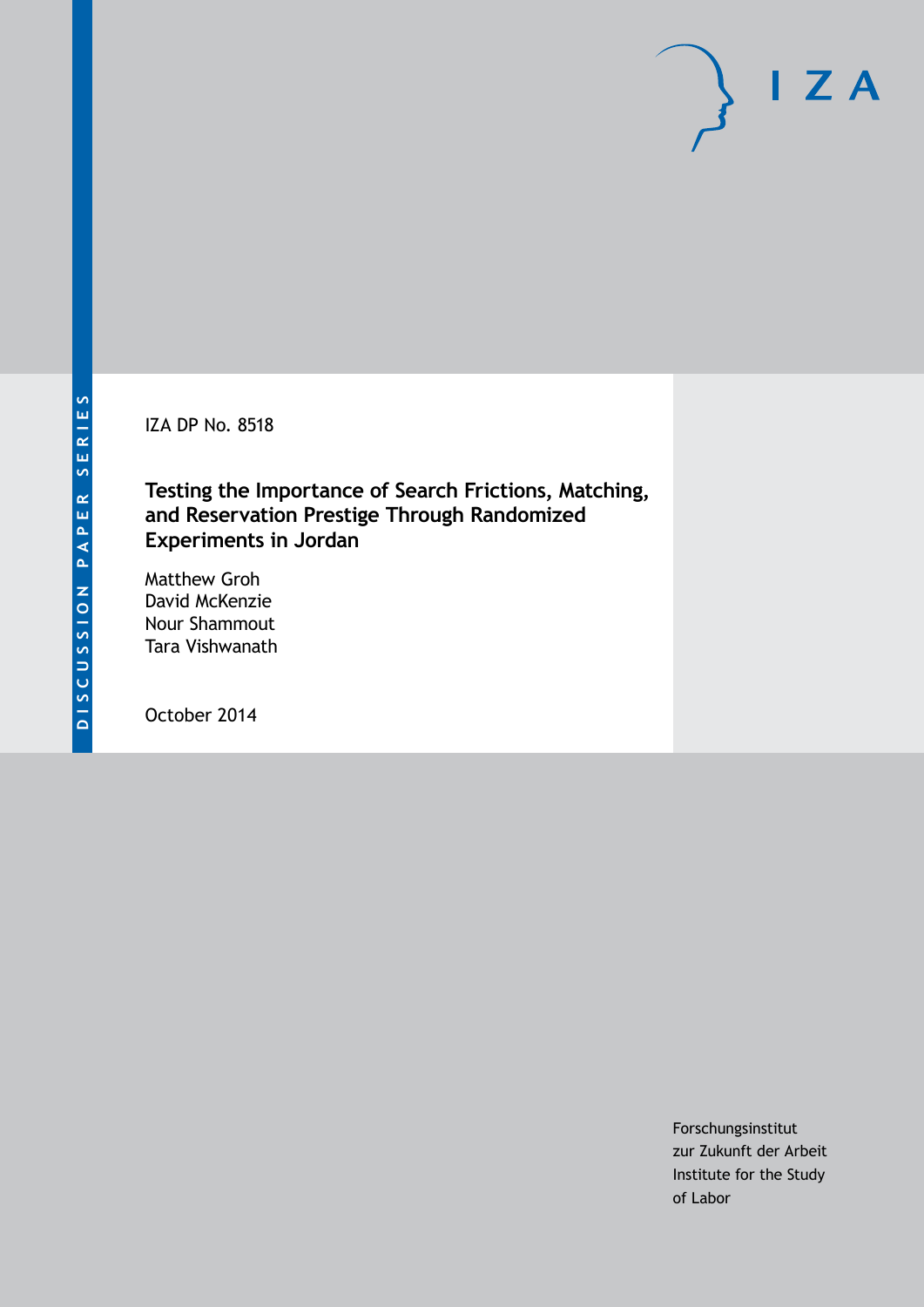# **Testing the Importance of Search Frictions, Matching, and Reservation Prestige Through Randomized Experiments in Jordan**

# **Matthew Groh**

*World Bank*

## **David McKenzie**

*World Bank, BREAD, CEPR and IZA*

## **Nour Shammout**

*University of Michigan and World Bank*

# **Tara Vishwanath**

*World Bank*

Discussion Paper No. 8518 October 2014

IZA

P.O. Box 7240 53072 Bonn Germany

Phone: +49-228-3894-0 Fax: +49-228-3894-180 E-mail: [iza@iza.org](mailto:iza@iza.org)

Any opinions expressed here are those of the author(s) and not those of IZA. Research published in this series may include views on policy, but the institute itself takes no institutional policy positions. The IZA research network is committed to the IZA Guiding Principles of Research Integrity.

The Institute for the Study of Labor (IZA) in Bonn is a local and virtual international research center and a place of communication between science, politics and business. IZA is an independent nonprofit organization supported by Deutsche Post Foundation. The center is associated with the University of Bonn and offers a stimulating research environment through its international network, workshops and conferences, data service, project support, research visits and doctoral program. IZA engages in (i) original and internationally competitive research in all fields of labor economics, (ii) development of policy concepts, and (iii) dissemination of research results and concepts to the interested public.

<span id="page-1-0"></span>IZA Discussion Papers often represent preliminary work and are circulated to encourage discussion. Citation of such a paper should account for its provisional character. A revised version may be available directly from the author.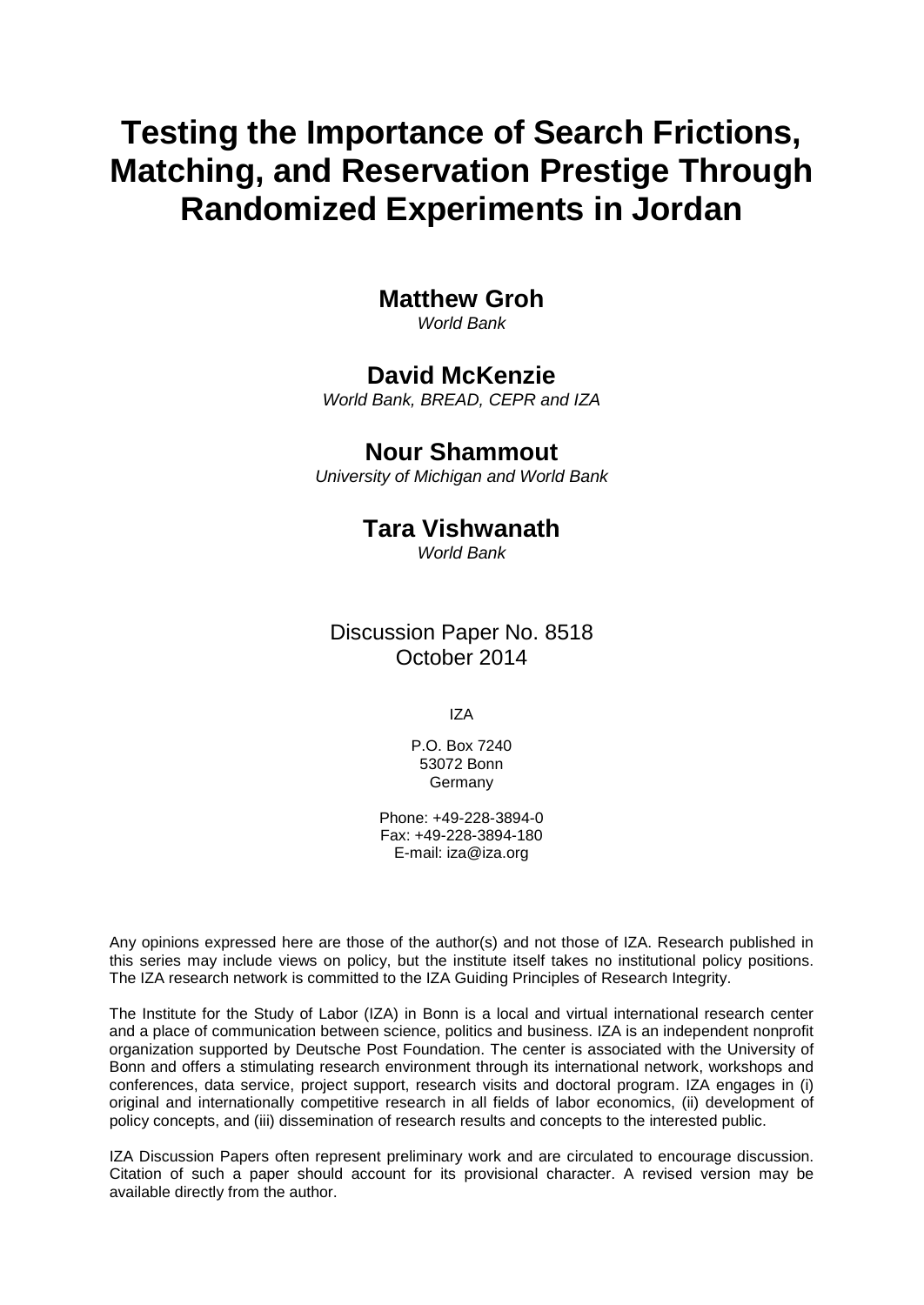IZA Discussion Paper No. 8518 October 2014

# **ABSTRACT**

# **Testing the Importance of Search Frictions, Matching, and Reservation Prestige Through Randomized Experiments in Jordan[\\*](#page-1-0)**

Unemployment rates for tertiary-educated youth in Jordan are high, as is the duration of unemployment. Two randomized experiments in Jordan were used to test different theories that may explain this phenomenon. The first experiment tests the role of search and matching frictions by providing firms and job candidates with an intensive screening and matching service based on educational backgrounds and psychometric assessments. Although over 1,000 matches were made, youth rejected the opportunity to even have an interview in 28 percent of cases, and when a job offer was received, rejected this offer or quickly quit the job 83 percent of the time. A second experiment builds on the first by examining the willingness of educated, unemployed, youth to apply for jobs of varying levels of prestige. We find youth apply to only a small proportion of the job openings they are told about, with application rates higher for higher prestige jobs than lower prestige. Youth fail to show up for the majority of interviews scheduled for low prestige jobs. The results suggest that reservation prestige is an important factor underlying the unemployment of educated Jordanian youth.

JEL Classification: O12, O15, J64, J08

Keywords: psychometrics, labor market matching, reservation prestige, youth unemployment, Jordan, randomized experiment

Corresponding author:

David McKenzie The World Bank 1818 H Street N.W. Washington, DC 20433 USA E-mail: [dmckenzie@worldbank.org](mailto:dmckenzie@worldbank.org)

We thank the TFESSD trust fund, the Knowledge for Change (KCP) trust fund, and the Research Support Budget (RSB) of the World Bank for their generous support for this project; Dr Marwan Al-Zoubi for his collaboration on developing the psychometric measures and matching process; the Business Development Center (BDC) and Dajani Consulting for their work in project implementation and surveying, respectively; Galal Ali for excellent research assistance; and Nandini Krishnan for her collaboration on related aspects of this work. All views expressed here are those of the authors and need not represent the views of the World Bank.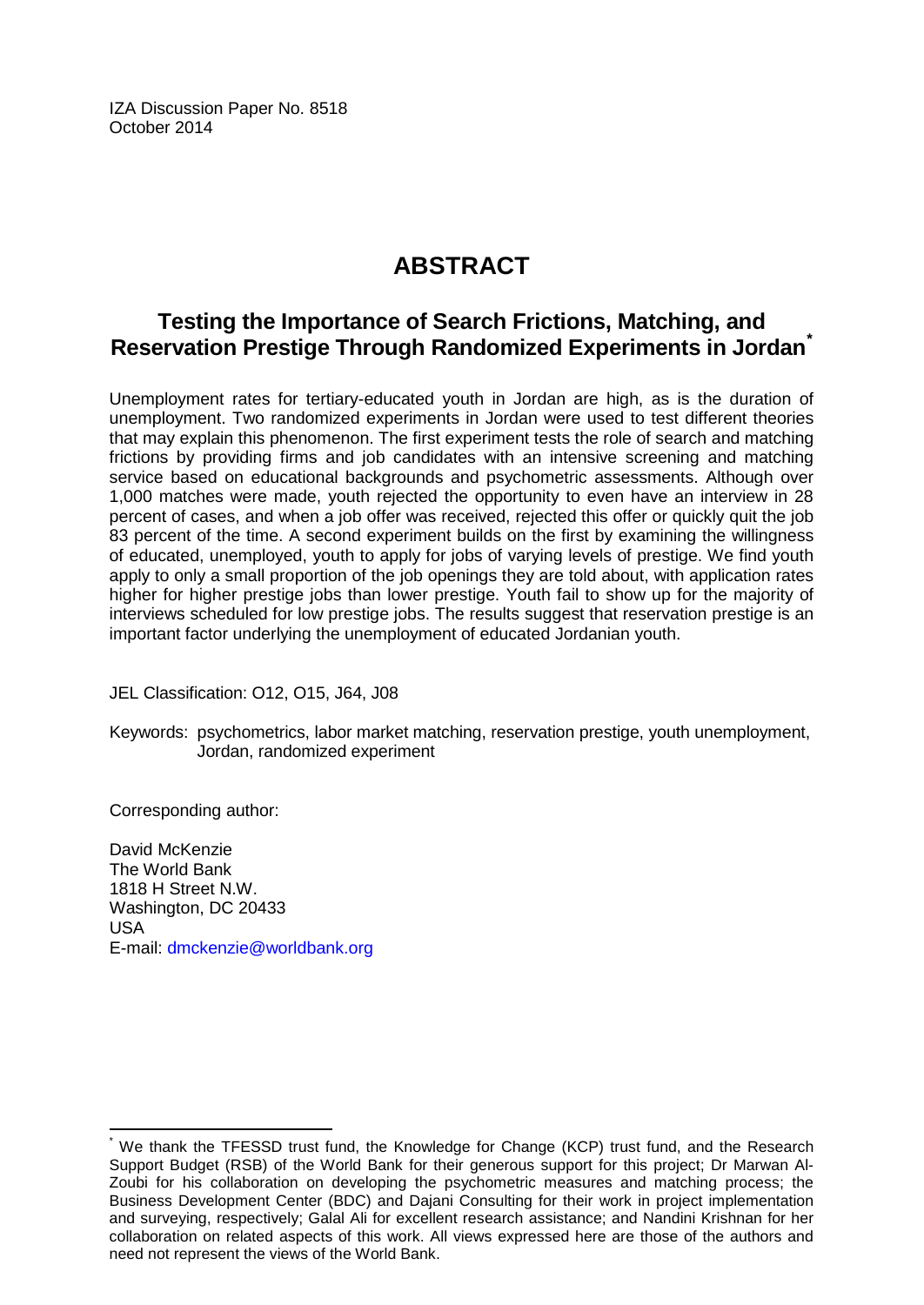#### **1. Introduction**

In Jordan, recent university graduates face difficulties entering the labor market and firms seeking to fill entry-level positions complain that educated youth lack the appropriate interpersonal and technical skills required for the positions. In 2010, unemployment rates for men and women between the ages of 22 to 26 with a post-secondary degree were 19 percent and 47 percent, respectively. The mean duration of unemployment among this cohort was 10 months for males and 16 months for females (JLMPS 2010). The transition period from graduating university to stable employment for youth who do not immediately find a job is 33 months on average (Barcucci and Mryyan, 2014). In 2011, we surveyed 2000 firms in Amman, the capital city, that were looking to hire new employees. 60 percent of these firms said they experienced difficulty distinguishing between good and bad job candidates, and 64 percent said they experienced difficulty finding competent graduates in reasonably proximity to the firm.

Across the Middle East and North Africa, many countries face the same labor market issue for educated youth (Angel-Urdinola et al, 2010; Almeida et al, 2012). Youth unemployment across the Middle East and North Africa has been described as a "jobs shortage" and is currently a major policy issue (e.g. Reed, 2011; Sweis, 2014). But this raises the question of why the labor market doesn't clear. Theory offers at least three potential explanations. The first is that high minimum wages exceed the marginal product of workers. However, this seems less relevant for university graduates whose wages are well above the minimum wage. The second potential explanation is offered by search and matching theory, which explains persistent unemployment as the result of high search costs which prevent firms with vacancies linking with qualified job candidates. Search frictions may be particularly high for youth especially in Jordan where education may not be a good signaling mechanism for future work productivity. Finally, a third explanation is based on class consciousness and a trade-off between work and leisure; graduates refuse to work in jobs that they consider beneath them even at wages well above minimum wage due to *reservation prestige*. The notion of reservation prestige may interact with gender norms, which restrict the set of jobs considered suitable for women to work in.

Search frictions and reservation prestige both have intuitive appeal for helping to explain the high unemployment rates and duration among educated youth in the Middle East but only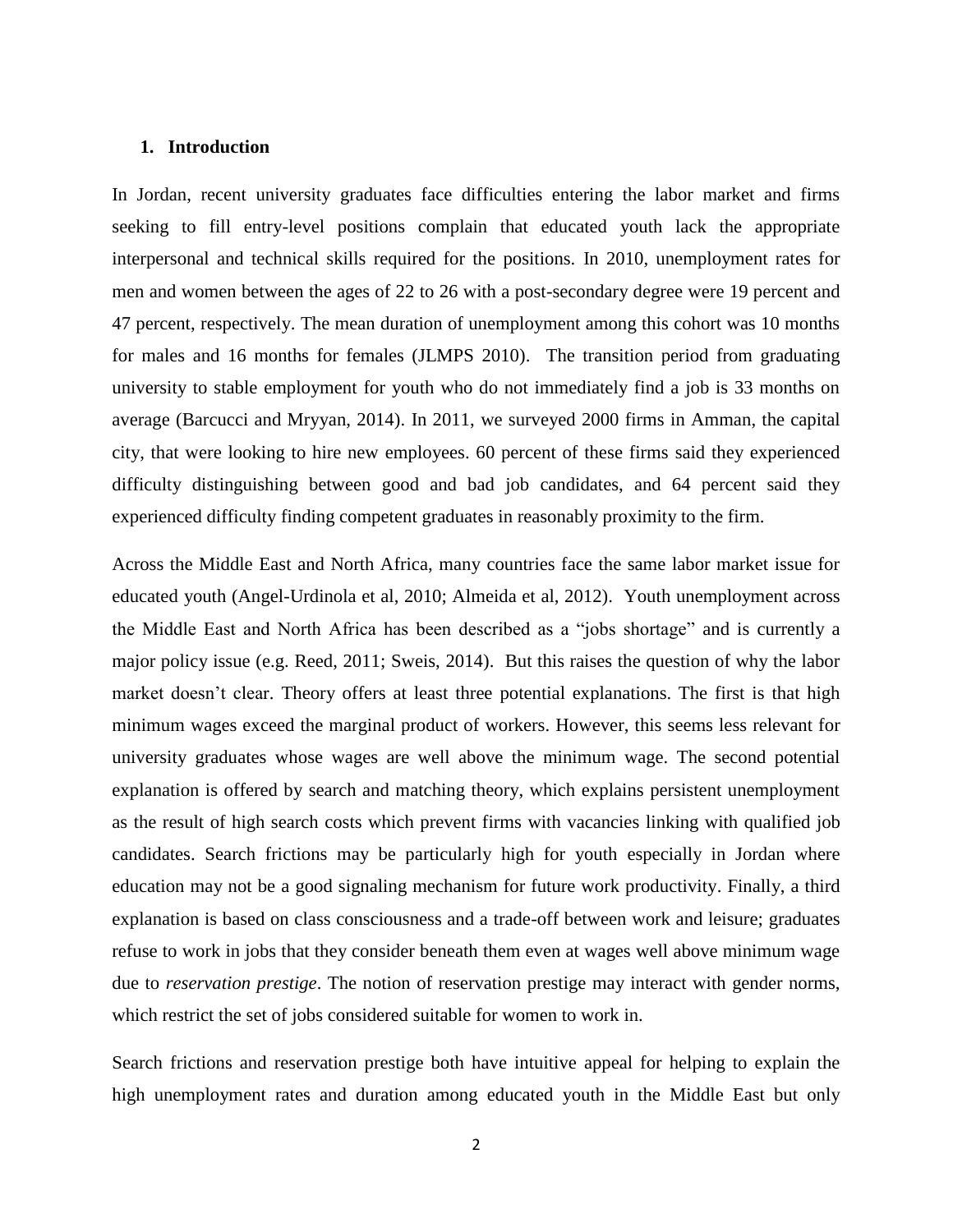anecdotal evidence to support either. This paper reports on the results of two randomized experiments in Jordan, which seek to explicitly examine these explanations for youth unemployment.

The first experiment involves developing and testing a labor market matching service in Amman. A sample of over 1,354 unemployed recent university and community college graduates was given a comprehensive set of tests to measure their quantitative, verbal, and spatial reasoning, English and Excel proficiency, soft skills, and personality type. 1,011 of this sample were then randomly assigned to a treatment group, which we attempted to match to available positions at hundreds of firms. The goals of this psychometric screening and matching process were to lower search costs and improve match quality for both job candidates and firms, and over 1,000 matches were made. However, young job candidates rejected the opportunity to even have an interview in 28 percent of cases, and when a job offer was received, rejected this offer or quickly quit the job 83 percent of the time. As a result only 9 individuals ended up in jobs that lasted longer than a month. Thus, lowering search costs through screening and matching did not result in any meaningful reduction in unemployment.

When we examine the reasons why youth turned down potential job openings, the main reason given is not that the salary is too low, but that the young job candidates considered the job unsuitable, or not on the right career path. Youth appear unwilling to take on certain types of jobs. Our second experiment explores this more systematically. We worked with 33 firms that had 178 job vacancies, for a mixture of higher and lower prestige jobs. We randomly sent announcements of these vacancies to recent graduates, sending a total of 9,820 announcements. However, graduates only applied to 3 percent of these announcements, being more likely to apply for high prestige jobs as low prestige. In the end, this second experiment resulted in 0 recorded job offers, with the majority of youth saying they turned down the position because they did not consider it suitable. Interviews with firms suggest that firms do not see taking a low prestige job as a negative signal for future work, suggesting that the unwillingness to consider low prestige positions reflects social costs associated with doing so.

Taken together these two experiments suggest that reservation prestige is an important factor underlying the unemployment of educated Jordanian youth. This contrasts with labor markets like the U.S. where it is much more common for recent graduates to take on a whole range of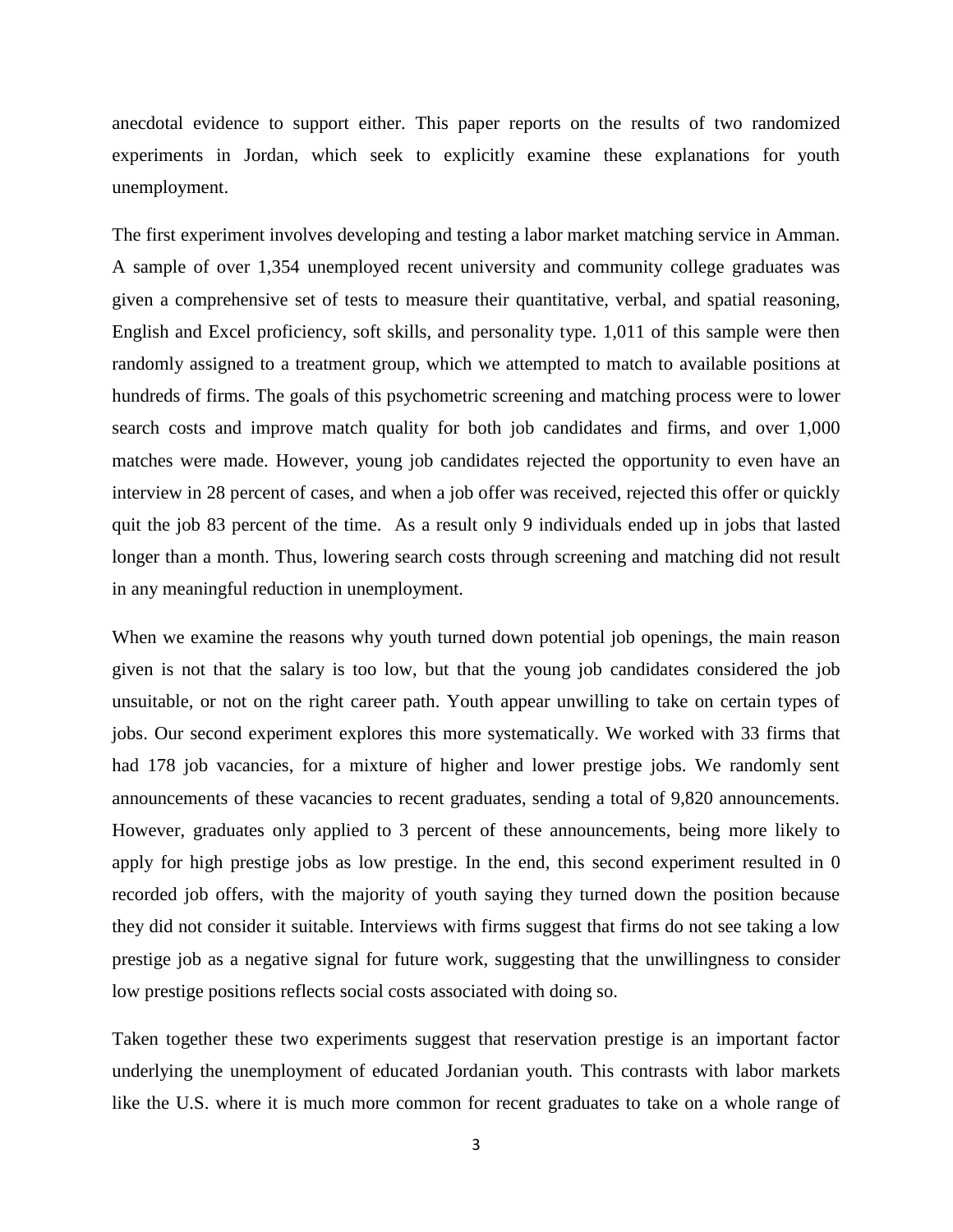less prestigious jobs such as being a waiter, working in sales, working in a coffee house, etc. while searching for a job that meets their qualifications. In addition to providing the first experimental evidence on the (in)effectiveness of matching programs in the developing world, the process of conducting these experiments and collecting rich data on the labor market transitions of educated youth offers a rare insight into the causes of prolonged youth unemployment in the Arab world.

This research builds on several strands of empirical literature. Most of the existing work has focused on interventions designed to affect the search part of search and matching theory. In developed countries, job search assistance and counseling of the unemployed is a common active labor market policy designed to get unemployment benefit recipients to begin working again. Typically this involves monitoring their job search efforts, providing basic search skills such as helping with C.V.s and interview techniques, and providing information about job openings. A number of evaluations of these programs have found positive effects on employment outcomes, including Blundell et al. (2004) in the U.K., Behagel et al. (2014) in France and the metaanalysis of Card et al. (2010), although displacement of other job seekers may occur (Crepón et al, 2013), and in some cases the policies may just cause a substitution from the unmonitored, informal, search activities to the monitored, more formal, search activities, with no resulting change in employment outcomes (van den Berg and van der Klaauw, 2006).

There is a much smaller literature examining such policies in developing countries. A couple of recent studies suggest the potential of reductions in search costs for job-seekers to increase employment. Jensen (2012) finds that providing information about jobs in the business process outsourcing sector and interview skills to young women in India increases their employment. Franklin (2014) finds transport subsidies that enable workers in Ethiopia to travel to an area where new jobs are posted has positive effects on the employment of those receiving the subsidies. In contrast, Beam (2014) finds no impact of information and job fairs on getting Filipino workers into overseas jobs. The one study which also attempts to lower search costs for employers is Beam et al. (2014), who provide information about international migration opportunities to Filipino workers, and also set up a jobs website for recruiters to recruit these job seekers. They find this leads to individuals taking more steps towards employment abroad, but no ultimate impact on international migration.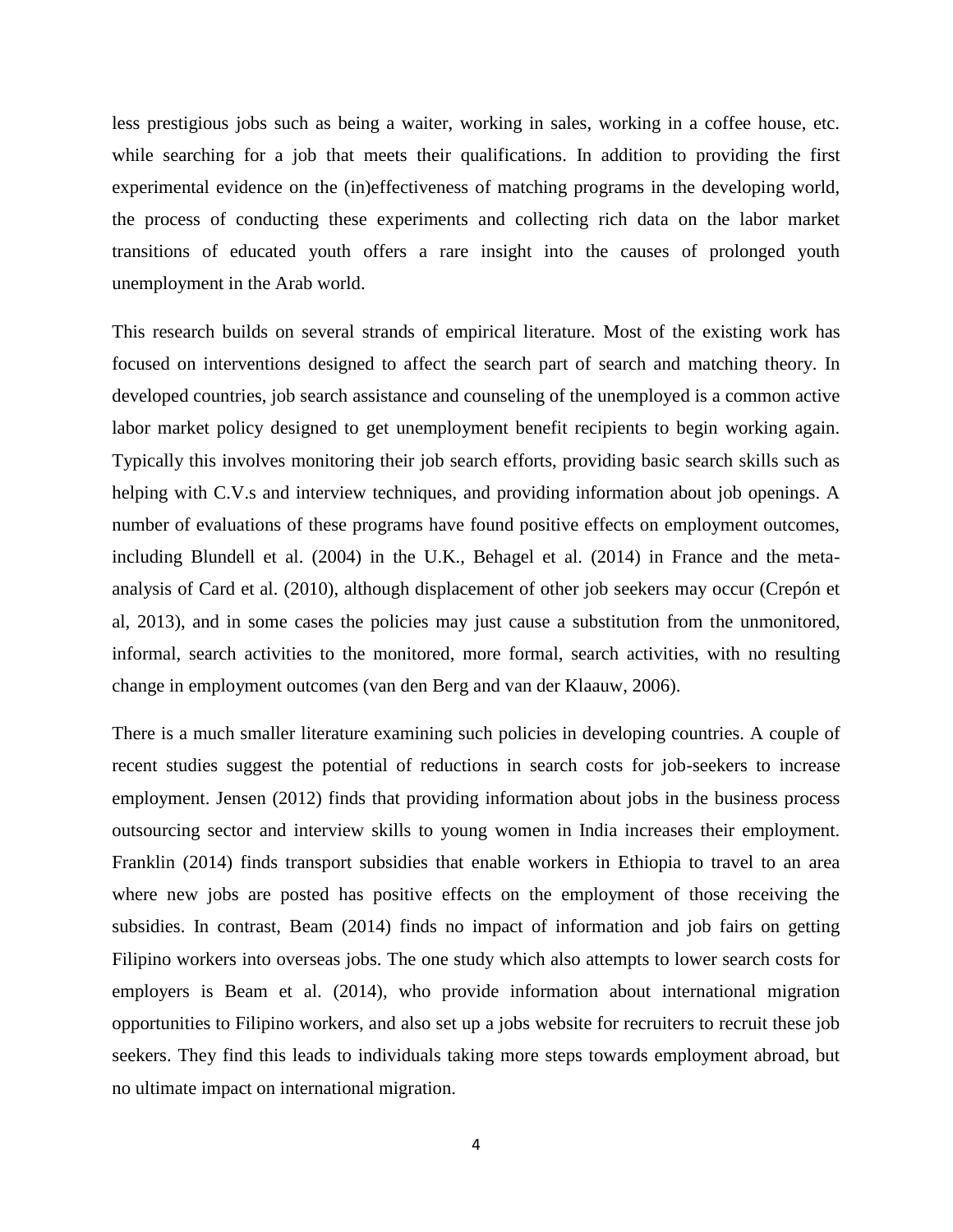A third strand of the literature uses the o-Desk online labor market for several experiments. Pallais (2014) shows that revealing more information about the ability of inexperienced workers through detailed public feedback improves their subsequent employment outcomes. Agrawal et al. (2012) finds that verified work experience improves the likelihood of being hired, especially for individuals from developing countries. Taken together, these two studies are consistent with some of the ideas underlying our work – that young workers have difficulty signaling their quality, and that this may particularly be the case for individuals with qualifications from developing countries. Horton (2013) uses this platform to test the impact of using a computerized matching algorithm to supply employers with matches for their openings, finding that this improves their rate of filling technical jobs, but has no impact on their fill rates for non-technical jobs. These online experiments have the advantage of allowing detailed examination of each step of the search process, but are typically for short-term work and different types of firms than most labor markets.

Our work builds on this existing literature through combining several aspects and explicitly attempting to reduce matching frictions. It reduces search costs for both job-seekers and employers, validates the skills of the job-seekers, and attempts to improve match quality. Our results suggest that this match quality depends heavily on graduates' reservation prestige, and that simply reducing the general costs of search does not spur more employment when graduates remain resistant to considering any job outside of a narrow range.

The remainder of the paper is structured as follows. Section 2 briefly outlines different theories of why the labor market doesn't clear, and their implications for our experiments. Section 3 discusses the first experiment, which uses psychometric testing to match workers and firms. Section 4 discusses the second experiment, which investigates further the idea of reservation prestige. Section 5 concludes.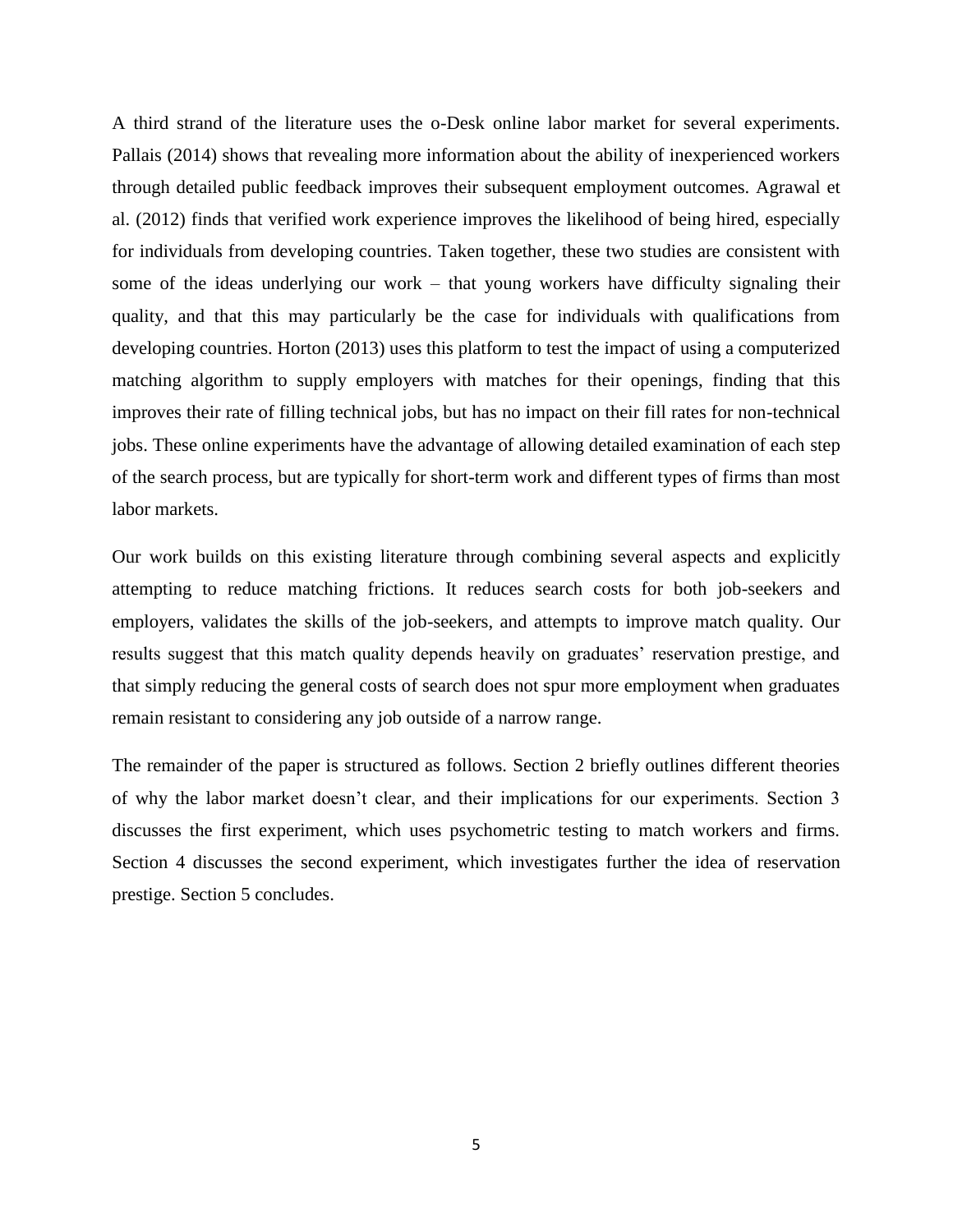## 2. **Why does the labor market not clear? Theories of prolonged unemployment of the educated**

High levels of unemployment for educated workers in the Middle East has been the subject of a number of policy reports (e.g. World Bank, 2013), with a large number of factors identified as potential explanations. These include shrinking government sectors combined with a range of regulatory and market failures that inhibit private firms from growing, and inflexible labor regulations that raise the cost of hiring workers. These factors can affect the position of the labor demand curve, reducing the number of workers that firms are willing to hire at any given wage. However, they are less able to explain why labor markets don't clear through movements along the labor demand curve, with wages falling to a point where labor supply equals labor demand. We consider three possible explanations for this.

A first potential explanation is high minimum wages which exceed the marginal product of labor of workers, and which prevent wages falling to a level which will equate the supply and demand of labor. In previous work with female community college graduates in Jordan, we found some evidence for this channel, with the majority of those contracted with a wage subsidy receiving exactly the minimum wage, and losing these jobs when the subsidy ended (Groh et al, 2013). But this explanation seems less relevant for university graduates whose wages are above this level. Indeed in the experiments which follow, employed graduates are earning on average 1.8 times the minimum wage, with very few earning exactly the minimum wage.

A second explanation is offered by the search and matching theory of Diamond, Mortensen and Pissarides.<sup>1</sup> The reason for persistent unemployment in this model is that costly search frictions make it difficult for jobless workers to match with firms with vacancies. These search frictions can be larger for youth, who do not have previous job experience to signal their quality. Moreover, they may be particularly large in many developing countries in which employers are less confident with the signal obtained from grades and university than is the case in developed economies, and in which youth may be less likely to undertake internships or receive work

 $\overline{\phantom{a}}$ 

<sup>&</sup>lt;sup>1</sup> See the summary of this work by the Royal Swedish Academy of Sciences background piece on the 2010 Nobel Prize: http://www.kva.se/documents/priser/ekonomi/2010/sciback\_ek\_10.pdf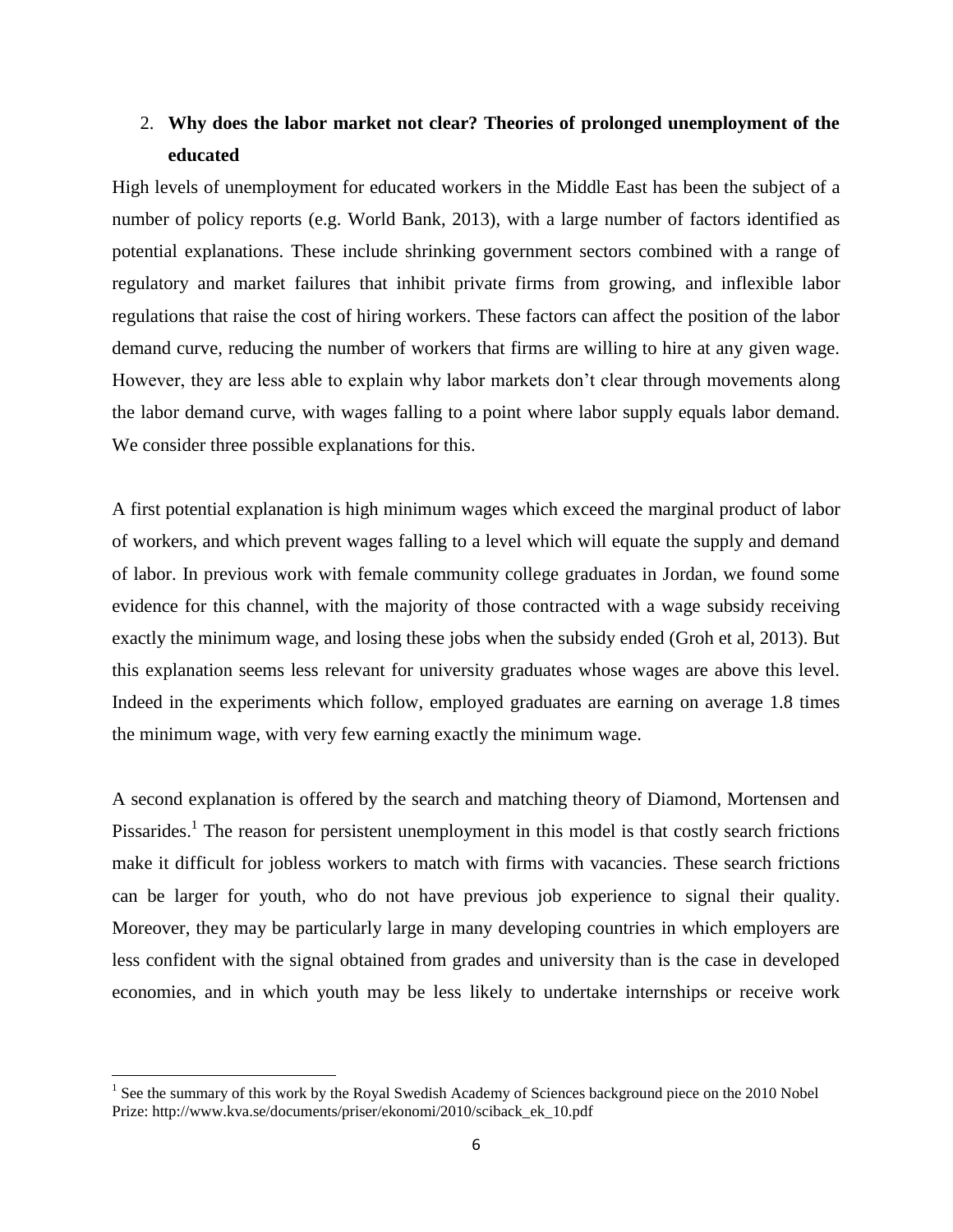experience while studying.<sup>2</sup> As a result, many workers and firms rely on a system of connections known by its name in Arabic, *wasta,* to fill job openings (Barnett et al, 2013), limiting the set of possible matches. Improvements in search and matching technology then offer the potential to lower unemployment through filling existing vacancies, and through inducing firms to create more vacancies as their hiring costs fall.

A third competing explanation is that graduates have a *reservation prestige* when considering jobs, and are unwilling to work in jobs that they consider beneath them, even at wages well above minimum wages. Just as the reservation wage is defined as the lowest wage a worker is willing to accept in order to take a particular job, we define reservation prestige as the lowest prestige level of job that a worker is willing to accept working in. There are several potential explanations for why the reservation prestige takes effect. First, a sub-optimal first job may incur two costs: the opportunity cost of a reduction in time to search for other jobs and a signal that future employers may interpret negatively (Scherer, 2004). Second, the trade-off of work and leisure is influenced by cultural institutions unique to Jordan. Over 75 percent of unemployed Jordanians live with their parents and a large proportion of these unemployed Jordanians are from the wealthiest families (Iqbal and Razzaz 2008). As a result of fulfilling cultural expectations and living with their parents until marriage, recent graduates have minimal expenses. A third alternative explanation of reservation prestige is that the costs of a low status job may be felt in the social domain, with graduates believing it brings shame to their families if they are working in a job for which they believe they are over-qualified. This may interact with gender norms, which restrict the set of jobs considered suitable for women to work in. The result may then be that graduates refuse available job openings, holding out for a job of the appropriate prestige. Thus, the labor market bifurcates with labor supply low and relatively inelastic for low prestige jobs.

These theories have different implications for the appropriate policy action to reduce the unemployment of educated youth. If the problem is minimum wages, then introducing a lower minimum wage for young workers can be a solution. If the problem is high search costs and difficulty matching workers with firms, then the policy response should be efforts to lower these

 $\overline{\phantom{a}}$ 

 $2^2$  Barducci and Mryyan (2014) report that among Jordanian youth no longer in education, 94 percent said that they had not combined work with their studies at all.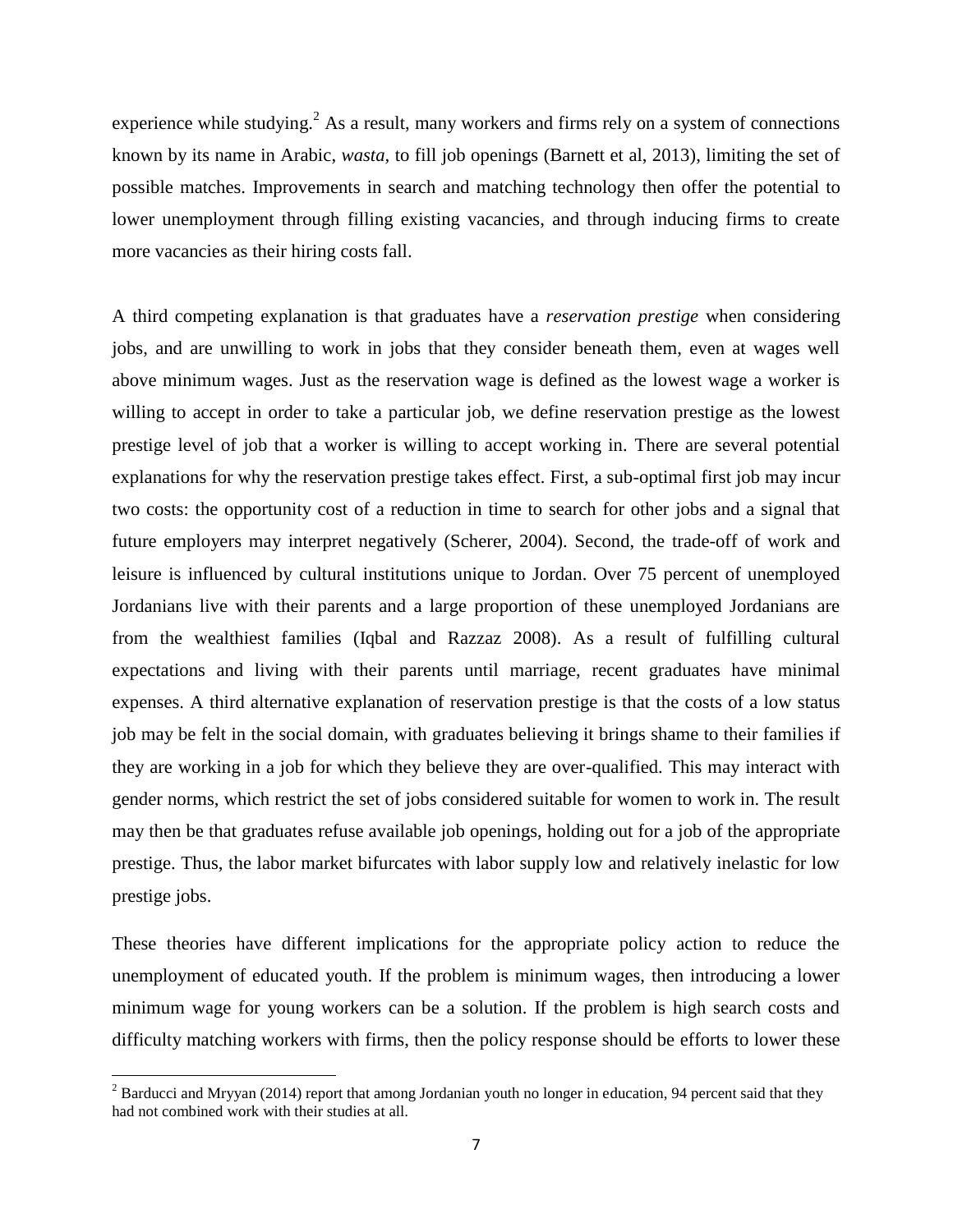search costs and develop signaling mechanisms and matching services. Conversely, if the problem is high reservation prestige, the policy response is less clear, since this can reflect a structural mismatch between the types of jobs graduates are willing to work in, and the types of jobs firms are looking to fill.

### **3. Experiment 1: Matching Workers and Firms**

Our first experiment consists of an employment pilot designed to manually match firms and job candidates based on survey data and psychometric assessments. The aim is to reduce search costs and other matching frictions, and thereby increase the employment rates of educated unemployed youth.

#### **3.1 The Sample and Randomization Process**

The study required matching unemployed graduates with firms looking to potentially hire workers. This required us to put together separate samples of job candidates and firms.

The *experimental job candidate sample* consists of 1,354 recent graduates of either community college or university in Jordan, who participated in the program between December 2011 and November 2012. We obtained this sample through advertising the program (called Jordan NOW 2.0) through advertisements in local newspapers, radio stations, cafes, and Facebook, along with a telephone campaign to recent graduates from 14 universities and community colleges in and around Amman. Youth were told this program would be free to participate in, and had the goal of helping match them to jobs. Eligibility was restricted to Jordanians who had graduated from community college or university since May 2009. In the first four months the program was restricted to females only, before also being opened up to males.

Candidates signed up and completed a screening process (described below) on a rolling basis throughout 2012. We then stratified by gender and screening batches (110 strata), and randomly assigned three-quarters of the candidates within each strata to a treatment group that would be attempted to be matched to jobs, and one-quarter to a control group that would not. This continued until Dec 2, 2012, resulting in 343 individuals being assigned to the control group, and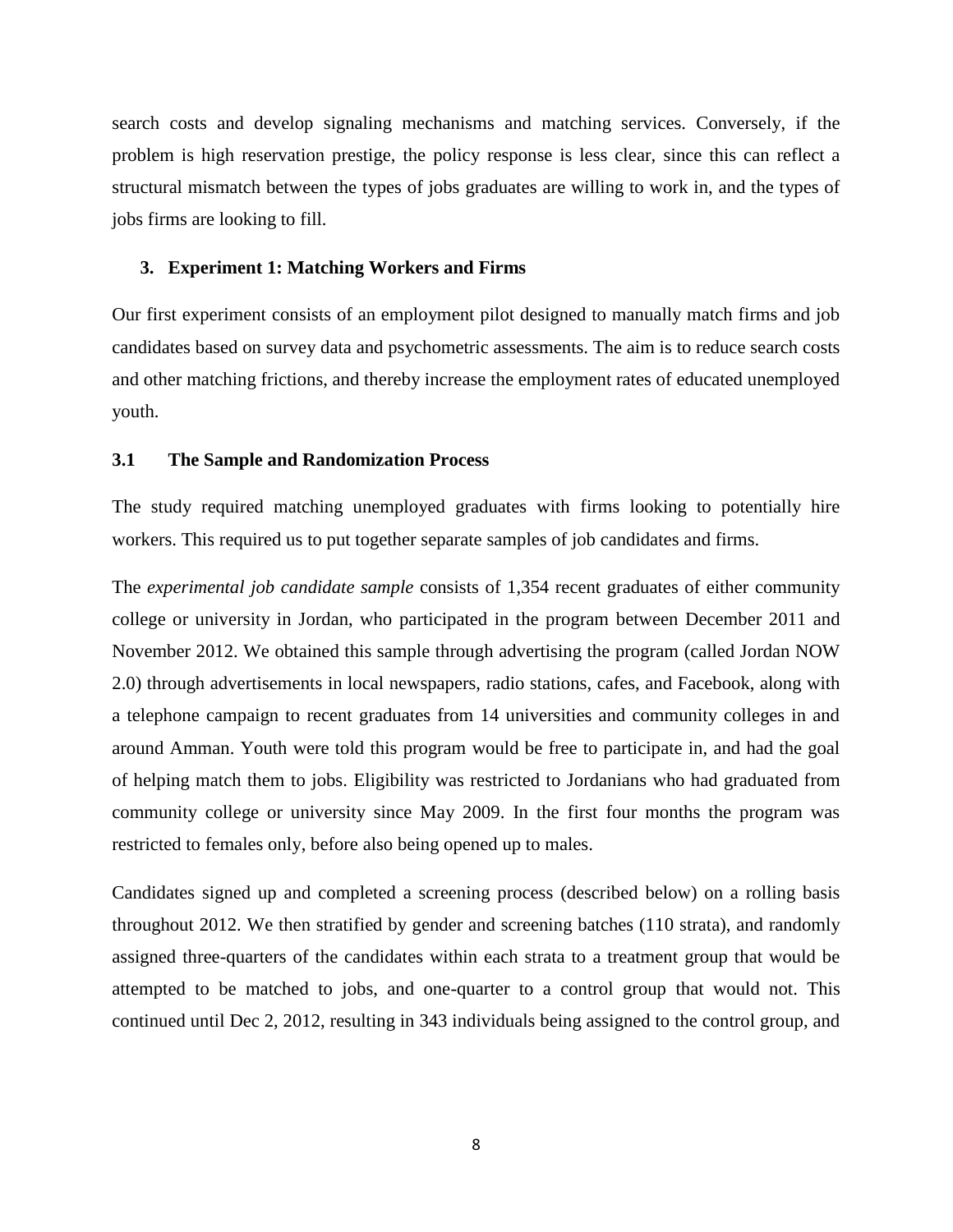1011 to the treatment group. In order to avoid John Henry and Hawthorne effects, job candidates were not informed as to which group they were assigned. $3$ 

Table 1 summarizes some basic characteristics of the job candidates by treatment status. The average participant is 23.5 years old, and graduated three-quarters of a year before participating in our program. 59 percent are female, 81 percent are university graduates and 19 percent community college graduates. The most common majors are accounting and business, engineering, and computing and information technology. The last column shows randomization has succeeded in generating balance on background characteristics, on the tawjihi score (the end of high school exam), and on the different test measures to be described below. The only variable which shows imbalance is whether they are a university versus a community college graduate. Since this is one variable out of nineteen in the Table, it appears likely to be due to chance.

The *firm sample* consists of a primary, experimental sample, and a secondary, booster, sample. The experimental sample consists of 2,279 small and medium firms, who were selected via a listing survey that screened firms according to whether they planned on hiring a worker in the next six months, and whether they would consider young workers and female workers for these positions. Appendix 1 describes in more detail this listing process. Firms of this size typically do not have human resource departments, and have less experience hiring workers than large companies. As such, we might expect search and matching costs to be higher for such firms. Indeed, in our survey of these firms, 60 percent say they have difficulty distinguishing between good and bad candidates.

We stratified these firms by sector (commercial or industrial), whether or not the firm had recently hired a worker, whether or not the firm had previously hired a female fresh graduate, and by the number of female employees in the firm (0, 1 to 10, 10 or more). Within these 24 strata, we then randomly assigned half the firms to treatment, which would be attempted to be matched to job candidates, and half to control, which would not. This gave a treatment group of 1137 firms and control group of 1142 firms, with mean size of 17 workers, and a mean annual hiring rate of 1.6 workers per firm (appendix Table 1). After no hires occurred in a first phase, the control group was also offered the treatment, and a secondary booster sample of 175 larger

 $\overline{\phantom{a}}$ 

 $3$  An additional 213 youth who joined the program in December were automatically assigned to receive the intervention but only had December in which to be matched. We do not include this group in our analysis.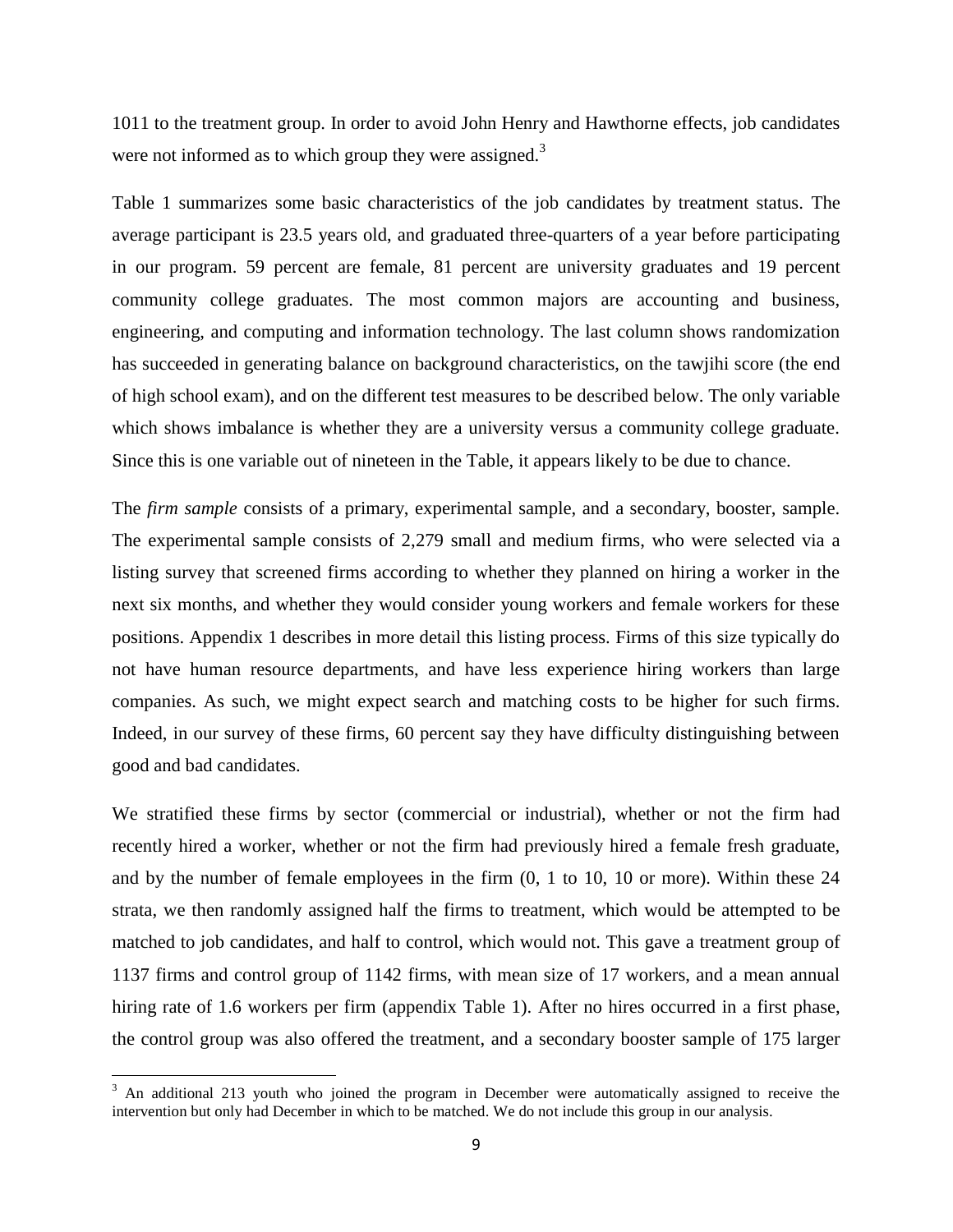firms that were potentially interested in hiring workers through the program was added. Appendix 1 details how these were chosen. These larger firms would typically be viewed as more prestigious by graduates.

Table 2a provides the sector breakdown of these firms, and Table 2b a description of the positions they were trying to fill. Among the SMEs, the most common industries were retail, other services, manufacturing of textiles, food, and chemicals, IT, and marketing. Among the larger firms, IT, education, and other services were the most common. These employers were seeking a wide range of jobs, with the most common positions being administrative assistants, sales staff, accountants, marketing positions, and web development and IT.

### **3.2 The Intervention**

The intervention was designed in collaboration with Dr Marwan Al-Zoubi, a professor in psychology at the University of Jordan specializing in organizational behavior and work psychology. It was implemented by Business Development Center (BDC), a leading training services firm in Jordan that is well-known for its soft skills training and job placement program known as Maharat.

### *3.2.1. Testing Job Candidates*

The first step in the intervention consisted of testing job candidates. Job candidates came to the BDC offices and were given a series of tests that lasted four hours. This consisted of two hours of computerized tests to measure quantitative, verbal, and spatial reasoning, proficiency in English and Excel, and personality type, and two hours of live, interactive sessions to measure soft skills. The tests included the following:

- *1. Mental Reasoning:* a timed test consisting of 45 questions, equally divided between verbal, quantitative, and spatial reasoning. We form a principal component to aggregate scores from these categories into a single ability index.
- *2. English Proficiency:* a timed test consisting of 15 vocabulary and grammar questions, 15 reading comprehension questions, and 20 listening based questions. The scores are then normalized to a score out of 100 based on comparisons to the performance of University of Jordan students on the same test prior to the launch of the pilot.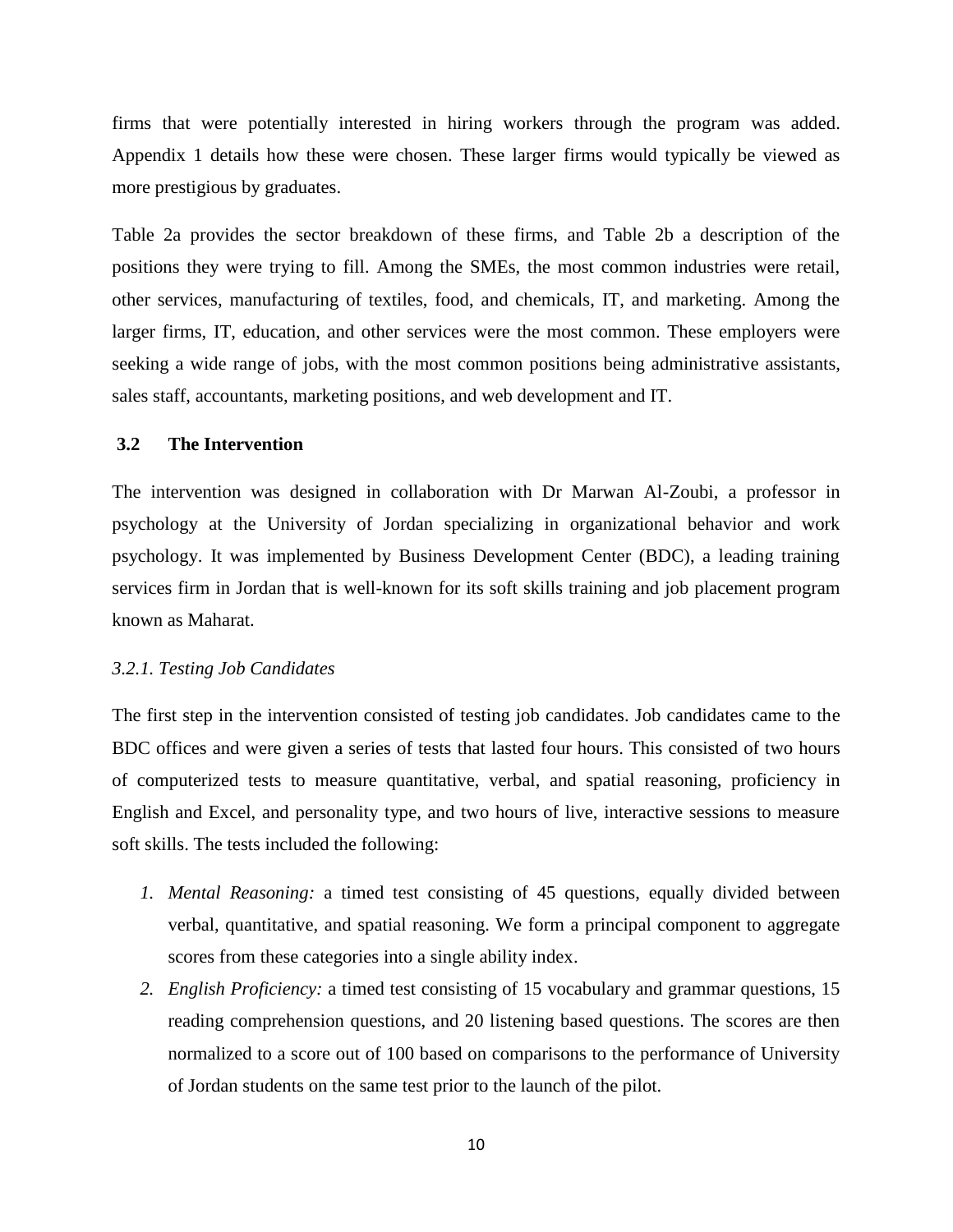- *3. Excel Proficiency:* a timed test which measures the participants' ability to write text in cells, add and delete rows and columns, sum variables, and calculate the mean of a group of scores. The score is calculated based on the participants' ability to complete 17 Excel tasks correctly, and the score normalized to a score out of 100 based on comparisons to the performance of University of Jordan students on the same test prior to the launch of the project.
- *4. Soft Skills:* soft skills were measured by three interactive exercises. The first was based on a group exercise, in which five to eight participants were put in a group and tasked to redesign a failing amusement park in Jordan. They were each given a pre-defined role, and evaluated on how they work in groups. The second exercise was a role-playing game designed to test the participant under pressure. The participant plays the role of a customer service associate, and the evaluator, an angry customer who had purchased a computer that broke down. The participant's goal is to calm the customer and come up with a solution within the framework of the company's rules. The final assessment was a skills-based interview where the soft skills specialist asks questions to elicit examples of leadership, teamwork and overcoming obstacles. We form a principal component analysis of scores in the 10 soft skill categories to form a single soft skills index.
- *5. Big-5 personality traits:* personality traits were measured through a series of 300 questions assessing the following five characteristics and their sub-characteristics: analytics (complexity, breadth of interest, innovation, tolerance), extraversion (sociability, social confidence, energy level), emotions (anxiety, cooperativeness, empathy), opportunism (social astuteness, risk taking), and dependability (organization, traditional values, and responsibility) (Paunonem and Jackson 1996). We calculated the Big-5 personality traits as the mean of their sub-characteristics, and we normalized the Big-5 personality traits for ease of interpretation. In preparation of the launch of this pilot, Dr. Marwan Al-Zoubi translated the Jackson Personality Inventory Revised into Arabic and validated the Arabic version through a sample of students at University of Jordan (Al-Zoubi 2014).

In addition to these test measures, we also collected basic information that would be typically included on a C.V., such as previous work experience, college or university, and field of study. At the end of the assessment all participants were given a seven-page report of their results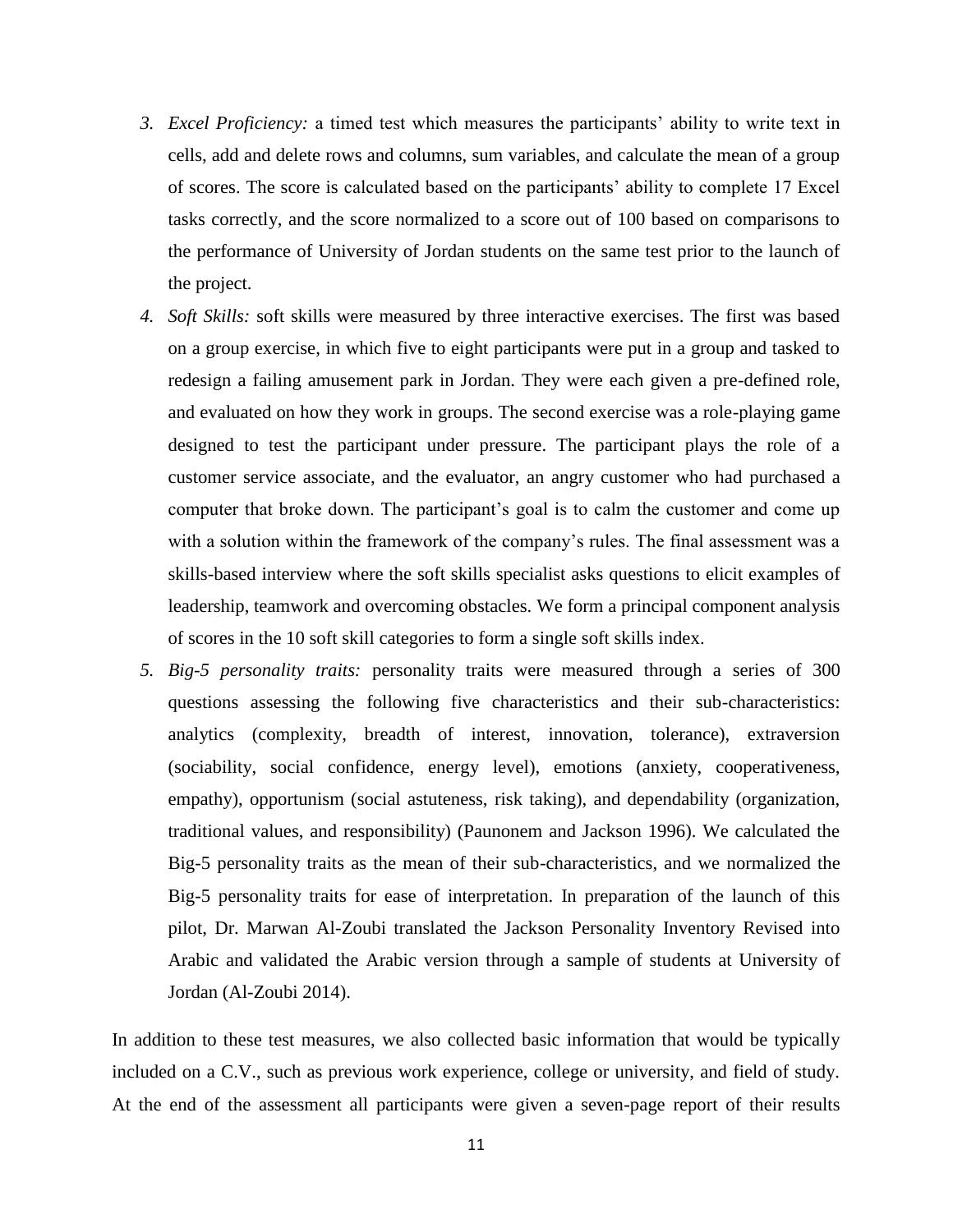detailing their scores on each component of the assessment, their relative rank on this component, and a summary paragraph describing what the score meant.

### *3.2.2 Matching Job Candidates with Firms*

The second step involved using this information collected on candidates to match them with firms that may potentially want to hire them. The matching process proceeded as follows:

- i) BDC staff called the firms in our sample and explained the concept of psychometric testing and its use for job matching, giving examples of how the tested concepts could help them better find a good fit for different types of jobs. For example, extroversion is likely to be important for sales positions, and organizational personality types for administrative positions, while some positions may require analytic ability, and others depend more on English ability. They then asked the firm manager or HR manager what their current needs for workers were, whether they currently had or would soon have any open positions, and what kind of traits they were looking for in each position.
- ii) BDC staff would then filter our job candidate database for the top three to five candidates that would be considered a good fit for the position. Marwan Al-Zoubi prepared an instruction manual in Arabic which helped in this process, giving examples of the types of personality and ability characteristics that would be ideal for different positions.
- iii) These staff would then call these candidates and explain the job description and likely salary range, as well as location of the job, and check the candidate was interested in being considered for this position. If they were not interested, a replacement match would be drawn from the next best fit in the database.
- iv) The firm would then be sent a list of the three to five job candidates matched to the position, along with the resumes of these candidates, and a description of why these candidates would be a good fit for the job. Steps ii) through iv) normally took 2 to 3 business days from the initial discussion with the firm in step i).
- v) Firms would then contact the job candidates they were interested in to arrange an interview, and following this interview, potentially make a job offer. BDC staff followed up with the job candidates and firms on a weekly basis to record the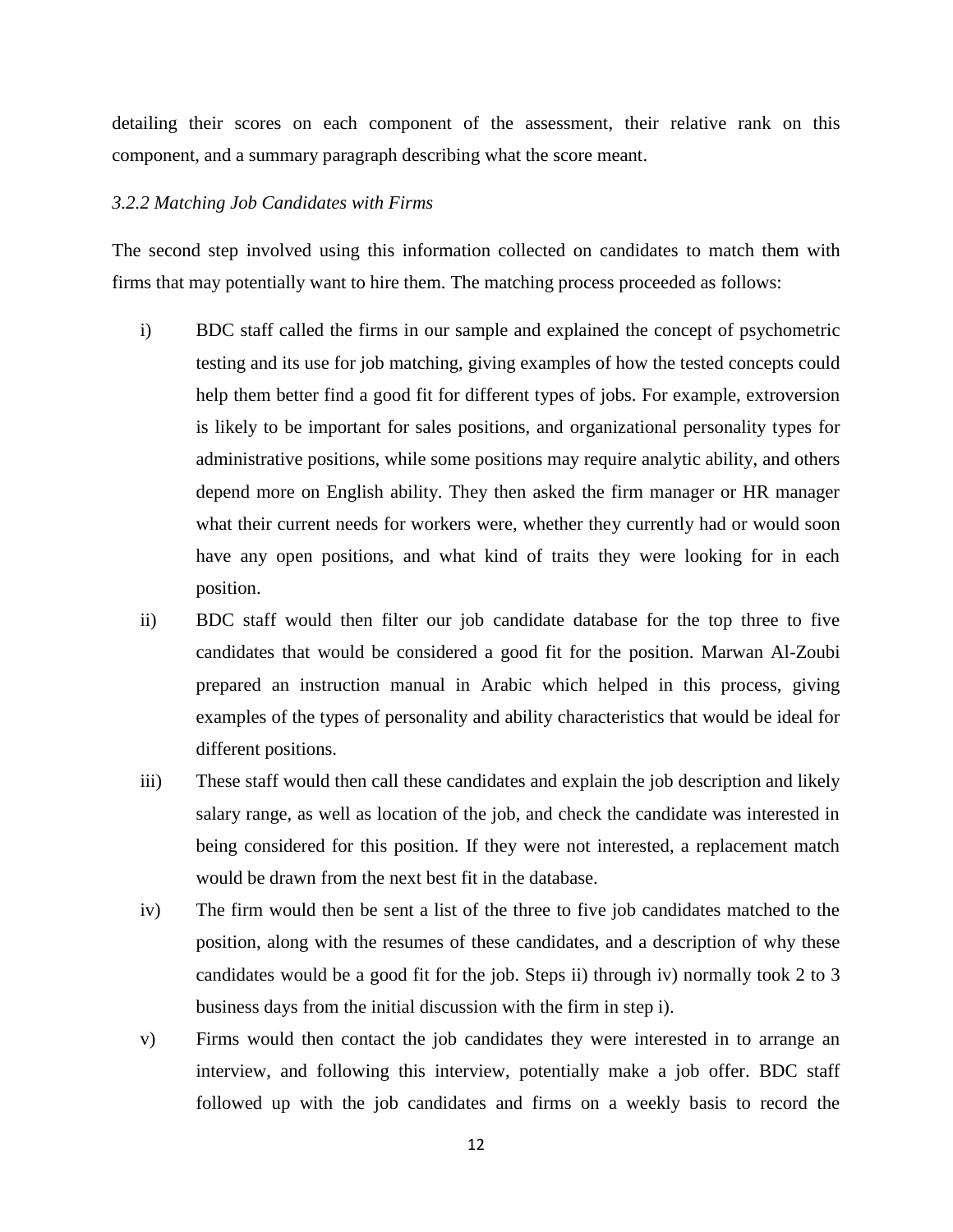outcome of the matching process, and to offer the firm alternative resumes if the initial set of candidates did not work out.

### *3.2.3 Theory of Change: How might this intervention increase employment?*

The intention of this intervention is to lower search costs for both job candidates and for firms. On the worker side, this may connect job candidates to job opportunities that they would have otherwise been unaware of, and additionally provide more information about the potential match quality of a job since we would be telling them that this is a job that fits their personality and ability traits. This could in principle lead to more youth in the treated group finding jobs, and to the jobs they find being of higher match quality.

On the firm side, the intervention can potentially lower the costs of filling job openings that the firm already had by giving them access to a wider pool of job candidates, and by saving them many of the costs of screening these workers. The candidates chosen may also be better matches for the positions, saving them on rehiring costs. In addition, with access to this service lowering search costs, there may be some positions that firms would not have otherwise filled that they now hire workers for, resulting in an increase in total hiring.

### **3.3 Results**

The matching attempts began in January 2012 with the 1000 treatment firms from the experimental sample. Initial take-up from these firms was low, and so we also included the experimental control sample of firms and the booster sample of firms as possible candidates for matching, and began matching on this full sample in June 2012, ending in December 2012. We have two main sources of data that allow us to see the results of this process. The first are detailed administrative data on the matching process. The second are two rounds of follow-up surveys with the job candidates: a midline follow-up survey in October 2012 that measures short-term impacts midway through the matching period, and an endline survey conducted in May 2013 that measures impacts five months after the conclusion of the matching services. The attrition rates were 8 and 18 percent respectively for these two surveys.

Table 3 provides a summary of the outcomes at different stages of the matching process, while Appendix Figure 1 provides a schematic flowchart of the results. Only 134 out of the 2454 firms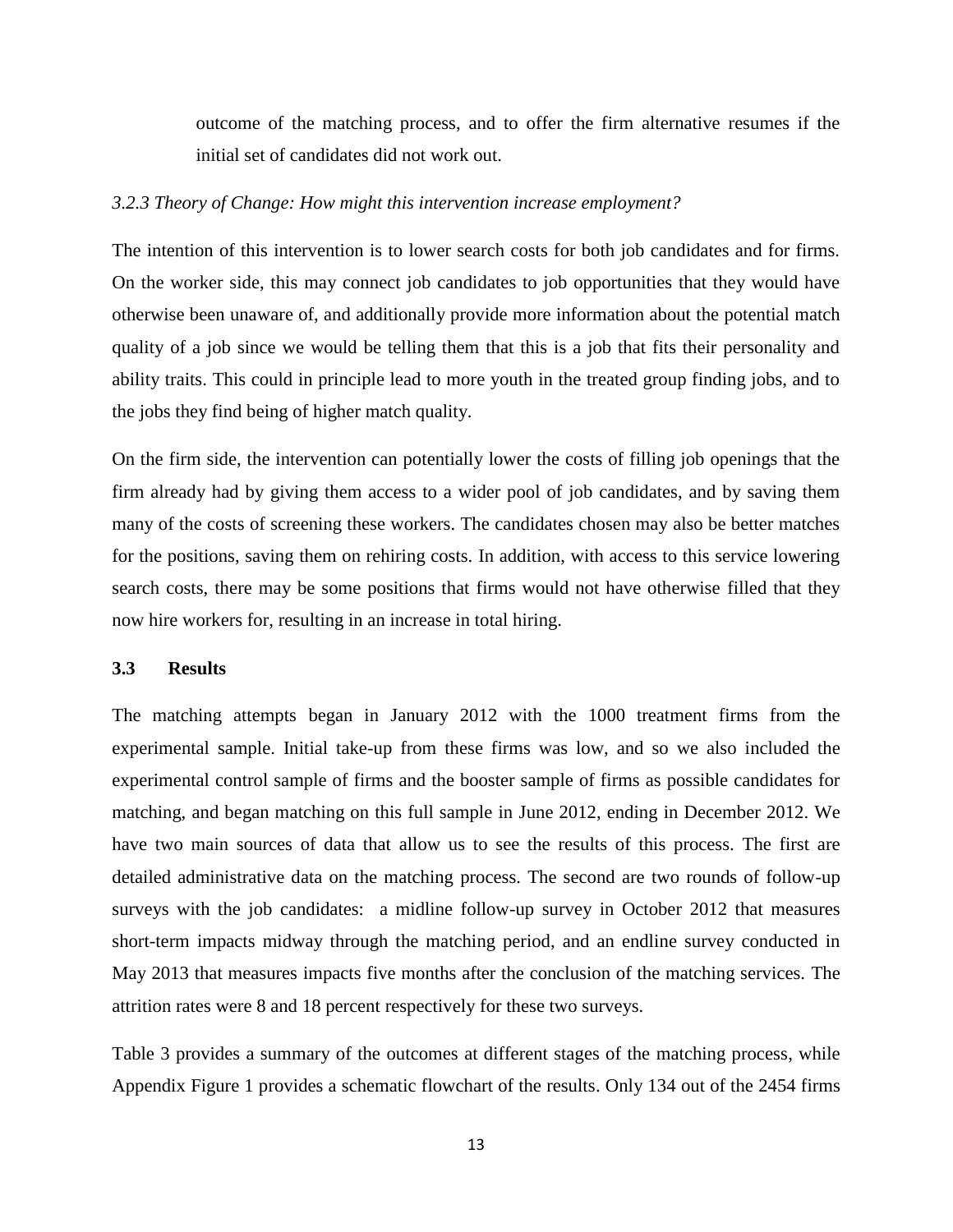we contacted had one or more job openings they were interested in having us help fill (5.5%). Some firms had multiple positions to fill.

Of the 1011 individuals in the treatment group, 56 percent (564 individuals) were matched to at least one job opening. Conditional on being matched at all, 55 percent of candidates were matched to more than one job opening, with a total of 1,143 initial matches being made. However, only 10 percent (115 matches) of these matches resulted in a job interview, resulting in 58 job candidates being interviewed. In 28 percent of matches, job candidates said they were not interested, and in 55 percent of matches, firms did not invite candidates for an interview. Of the 115 matches leading to job interviews, job offers were extended by the firm in almost half the cases (54). However, job candidates refused 30 out of the 54 job offers extended, resulting in only 24 individuals getting hired. This represents only 4.3 percent of the job candidates who were matched at least once, and only 2.1 percent of the matches made. Furthermore, out of these placements, 15 individuals quit within the first month. As a result, only 9 jobs were directly generated through this matching: 6 to female candidates and 3 to male candidates. Conditional on receiving a job offer, only 22 percent of females and 38 percent of males took up this job offer and stayed in the job for at least a month.

If we had found a large number of job matches arising from this matching process, treatment regressions would then be useful to see whether they represent a net gain in employment, versus merely providing jobs to individuals who would have found a job anyway. In our case, given the incredibly low rate of direct placement into jobs, it seems unlikely that we would find a treatment effect. Nevertheless, one could hypothesize that the process of being asked about a potential match (which occurred for 55 percent of the treatment group), might cause youth to either consider a wider range of jobs than they had otherwise done, or perhaps to exert more effort in search to avoid the alternative of being matched to jobs they consider less desirable. It is therefore worth checking whether any such channels result in higher employment outcomes or higher salaries conditional on finding a job.

To test this, we run intention-to-treat (ITT) regressions for youth *I* of the form:

$$
Embloyment_i = \alpha + \beta Treat_i + \gamma Male_i + \delta'S_i + \varepsilon_i
$$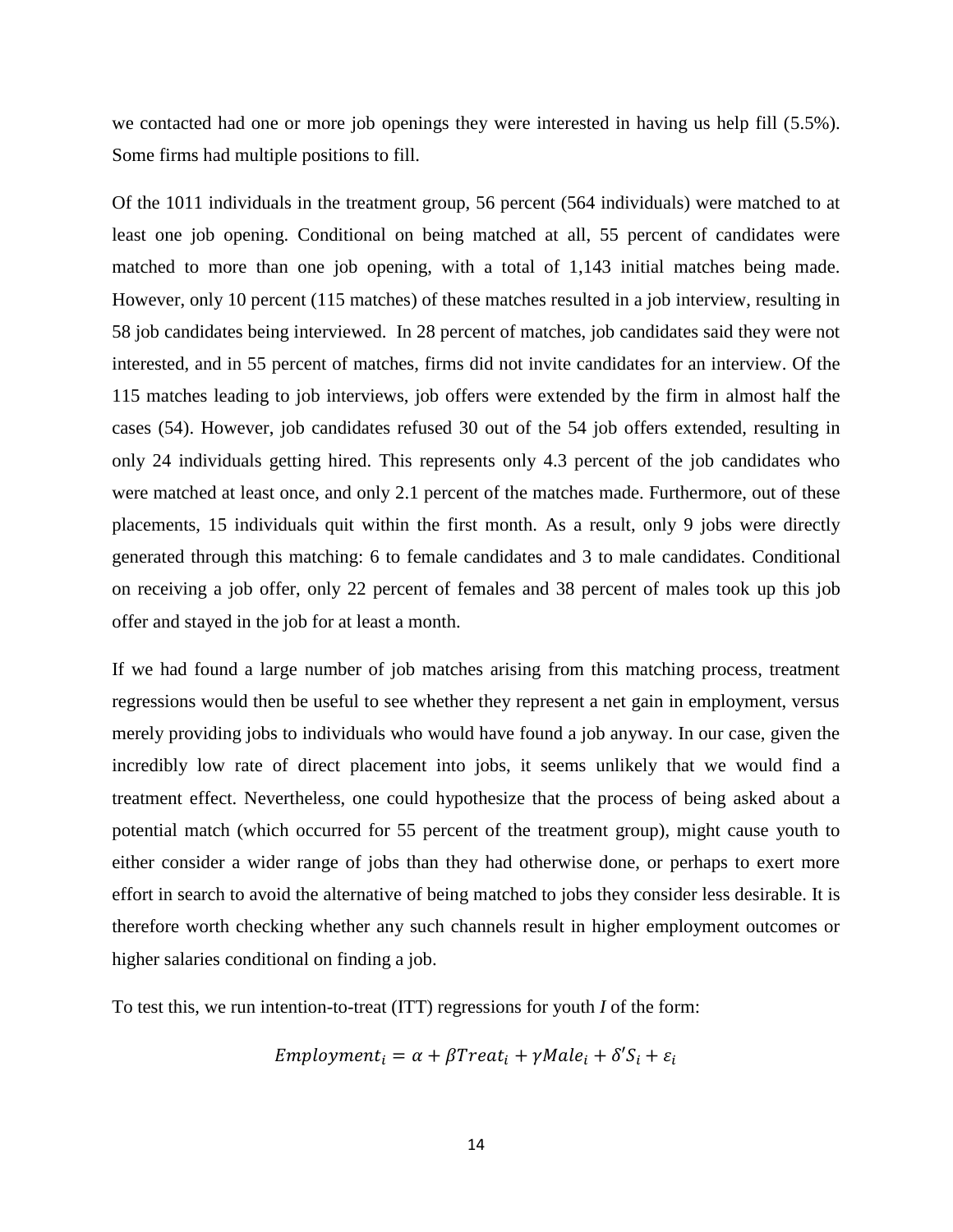Where *Treat* is an indicator for being assigned to the group that will be matched, *Male* is a dummy variable indicating the youth is male, and  $S_i$  are the randomization strata dummies. Robust standard errors are then reported. We likewise run a similar regression for salary conditional on being employed. This is a potentially endogenous outcome, so should be viewed as providing a descriptive statement of whether employed treated individuals are earning more or less on average than employed control individuals.

Table 4 reports the resulting ITT estimates. We find small and statistically insignificant impacts on both the likelihood of being employed, and on the monthly salaries graduates earn conditional on being employed. This is consistent with the lack of direct effect from the matching, and suggests that there are no strong effects occurring through these other channels. Note that 44 percent of the control group are employed by the October 2012 survey, and 56 percent by the May 2013 survey, so the lack of effect on employment is not because nobody is able to find a job – youth are finding jobs, just not through the matching process.

Designing, validating, and computerizing the psychometrics assessments cost \$28,800. The management and implementation cost of enrolling and testing the job candidates, and matching them to firms cost \$146,000 over 14 months. This excludes the cost of the firm listing exercise and survey of 2000 firms, which was used to generate a list of firms to match with, but which was also used to ask more detailed questions on the firms. An approximate cost for the listing itself would be \$30,000. The total implementation cost is thus approximately \$204,800. If we consider just the 9 jobs in which graduates lasted beyond one month, the cost per job directly matched is \$22,755, or \$19,556 if we ignore set-up costs and consider only the steady-state variable costs. This is approximately 39-45 months of income for a youth earning the average of 350 JD (\$500). Matching therefore seems very expensive in terms of cost effectiveness.<sup>4</sup>

### **3.4 Explaining the Lack of Results**

 $\overline{\phantom{a}}$ 

The matching intervention had very little success in helping job candidates find jobs. We examine several possible explanations for this lack of effect.

*3.4.1. Did the testing process not reveal any new information about the graduates?*

 $4$  Note that we can't rule out that these youth would have found jobs in the absence of the treatment, in which case the cost effectiveness is even worse.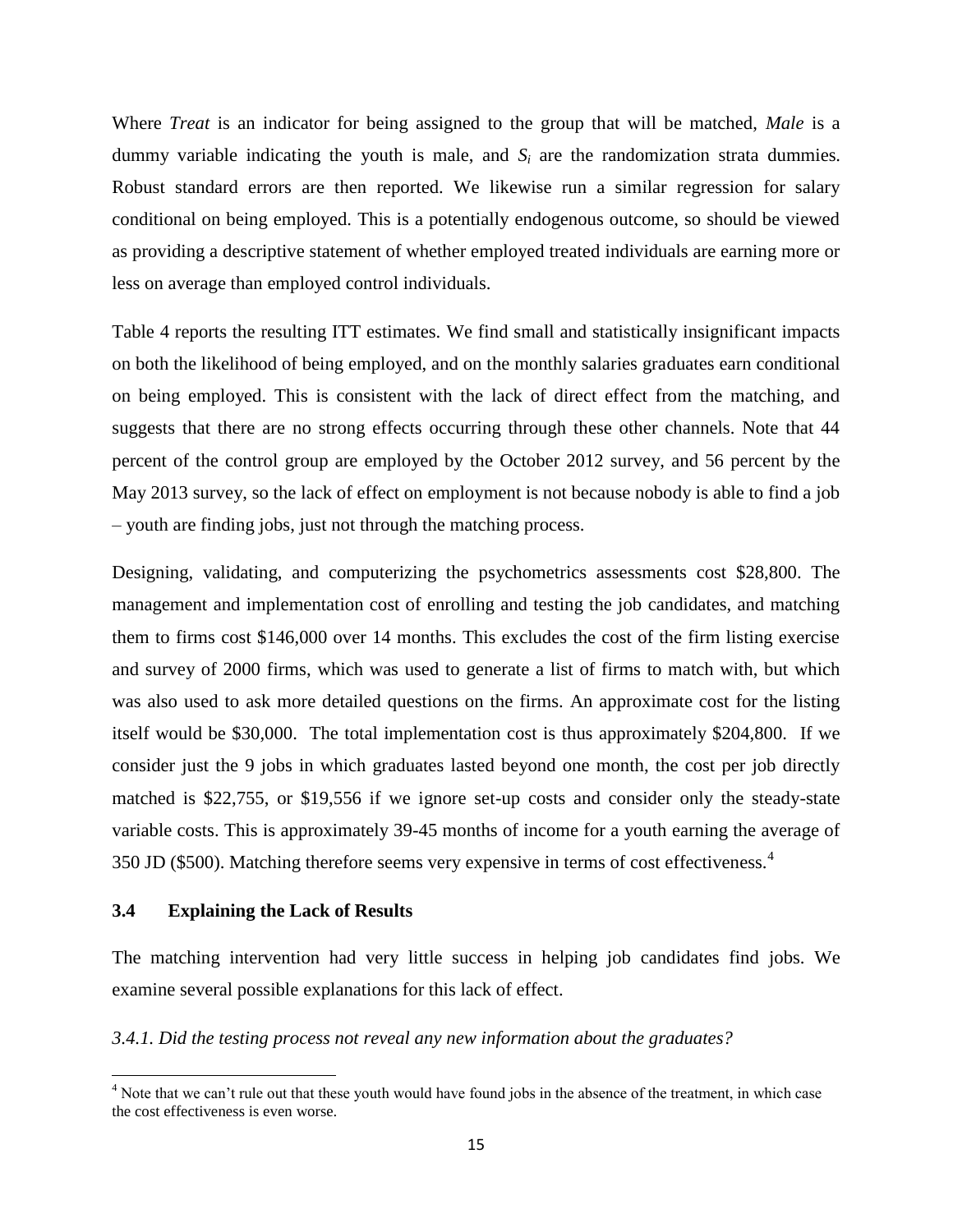A first explanation for the lack of impact is that the various tests we employed did not reveal any new information about the employability of graduates. Groh et al. (2014) provides evidence against this explanation, showing that our test measures do have predictive power for subsequent employment and earnings conditional on employment, even after conditioning on field of study, university, and other control variables that might be easily observed from curriculum vitae. Several of the measures have both statistically significant and economically meaningful correlations with future employment outcomes. Therefore these test measures do appear to contain new information, which therefore offers the possibility of lowering search and matching costs by reducing information asymmetries.

### *3.4.2. Was the matching just not done very well?*

With any new program that does not find effects, the question which always then arises is whether the lack of effect is due to the program not being implemented effectively, or due to the program itself not having an effect even when correctly implemented. The implementing agency, BDC, has a strong reputation in Jordan, and was well known for its existing training and job placement program Maharat. Nevertheless, since our new intervention was a new program, we undertook several efforts to assess the quality of the service provided.

First, we hired an independent human resources expert, who was tasked with assessing the matching process. She sat in on a sample of the matching attempts. Her assessment was that the process was communicated clearly and managed efficiently. She wrote that the matchers "spoke clearly and passionately" with firms and job candidates to explain the pilot project, listened intently to firms' needs, and asked good probing questions to understand the specifics of many job types. She confirmed that the matches were usually completed within 48 hours, and CVs sent to firms within this timeframe.

Second, we conducted a mystery shopping exercise. We hired 10 firms to apply for matching and assess the matching process from a customer perspective. The mystery shopping reports confirmed that the matchers asked detailed questions about the firm, and sent CVs within 2 days. They reported that direct questions about the process were answered well, and did the basic duties faithfully, but suggested that the matchers could have done a better job in marketing the added value of using psychometric measures for matching.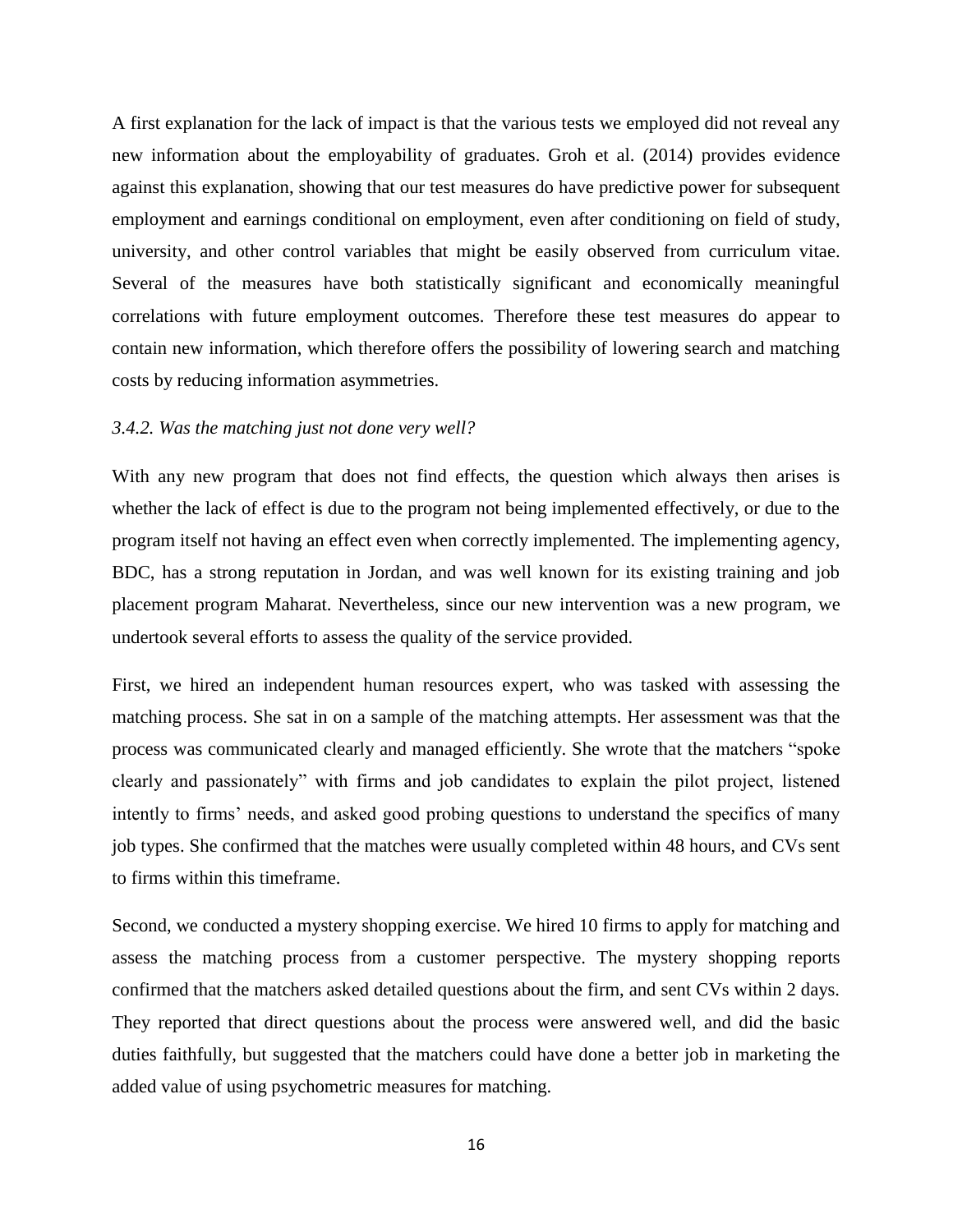Taken together, we view this evidence as suggesting that, while not perfect, the matching was competently done, and lack of an effect is not simply a result of poor implementation.

### *3.4.3 Binding minimum wages?*

In a previous experiment with female community college graduates, Groh et al (2013) find that one reason these individuals had difficulty finding jobs was that the minimum wage of 150 JD per month appeared to be binding, with 85 percent of those employed through a wage subsidy program receiving exactly this minimum wage. Jordan subsequently raised the minimum wage to 190 JD per month, beginning 1 February 2012. This raises the possibility that one reason for the lack of hiring is that firms would like to hire workers for lower wages, but find the minimum wage binding.

The minimum wage appears to be much less of an issue for our current sample, of mainly university graduates. Only 1.7 percent of those employed in the May 2013 follow-up survey are earning 190 JD<sup>5</sup>, with a median monthly salary of 300 JD for females and 350 JD for males in our sample. Moreover, the job offers that candidates received and turned down typically had salaries above the minimum wage. It therefore does not appear that the main reason for a lack of impact is binding minimum wages.

### *3.4.4 Perhaps search costs are not the main reason firms are not hiring more workers*

Our experiment was premised on the assumption that one reason firms do not hire more workers is that the search and matching costs are high for them, especially for small and medium firms. Survey results from the baseline survey of firms find many firms giving responses that make it seem like they have difficulty matching: 60 percent say they find it difficult to distinguish between good and bad workers; 35 percent say hiring a new young worker is more a question of chance than skill; and 39 percent agree or strongly agree that it is difficult to find qualified employees. Nevertheless, it is unclear how costly this is for them in practice. Only 6.5 percent of firms surveyed at baseline say they would be willing to pay a reasonable price to learn more about the quality of job candidates. Moreover, we saw only a minority of firms responded to the opportunity offered by our matching service to lower search costs. In a follow-up survey of firms which had participated in the matching services, 25 percent said they can usually fill a position

<sup>&</sup>lt;sup>5</sup> 4.4 percent are earning less than 190 JD, which could reflect part-time work, or informal employment.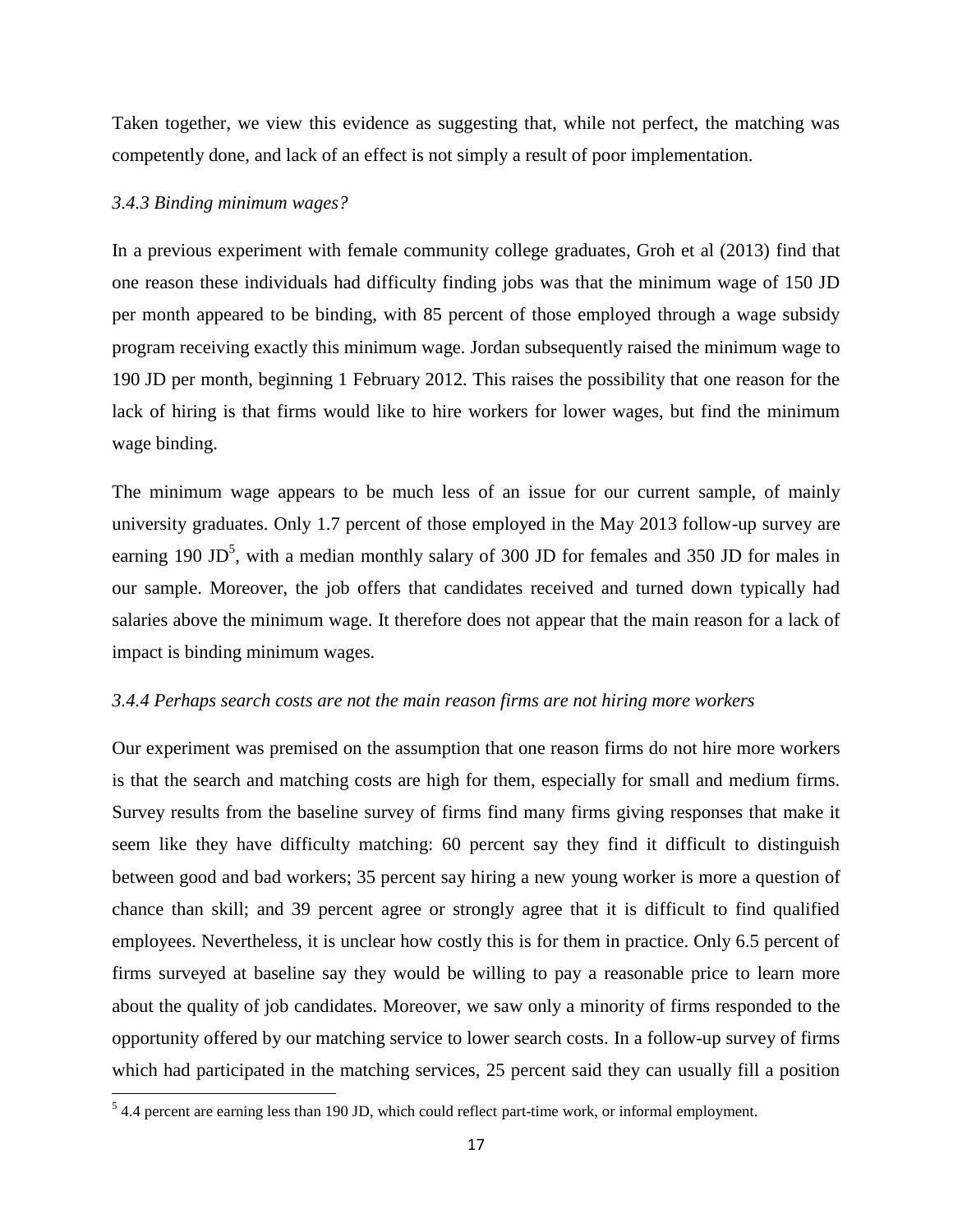for a fresh graduate within a week, and 94 percent within four weeks. Thus firms do not appear to be spending large amounts of time with unfilled vacancies.

In order to provide further evidence on how firms in Jordan fill positions, we conducted a 4 round panel survey based off of the United States Bureau of Labor Statistics Job Openings Labor Turnovers Survey (JOLTS) on 350 firms in Amman that employ recent graduates. During the non-holiday months, 26 percent of firms hired new employees who were under the age of 26. On average, 245 new youth employees were hired, 105 youth employees quit, and 8 youth employees were laid off. Given the high level of churn among these 350 firms; many firms are constantly looking to fill positions. On average, 51 percent of positions that firms seek to fill are perennially available. The other 49 percent of positions that firms seek to fill are unique to the firm's circumstances and timing. Firms are able to fill 88 percent of these positions within 4 weeks, which means only 6 percent of positions overall require greater than 4 weeks to hire a new employee. Different types of jobs are filled at different rates. 57 percent of low prestige positions are perennially available in contrast to 43 percent of high prestige jobs and 37 percent of technical jobs. Figure 1 below reveals the cumulative proportion of the number of weeks open by position type; 75 percent of high prestige positions are filled within 4 weeks and low prestige jobs and technical jobs fill positions even quicker.

Therefore for many firms it appears that they are able to fill positions reasonably easily and lowering search costs may not generate a lot of new employment. This might explain the firm response to the matching intervention, but the question then remains as to why many youth turned down the opportunity to be matched, and turned down actual job offers.

### *3.4.5 Reservation wages and reservation prestige*

Recall that job candidates turned down 28 percent of the match opportunities they were given, and turned down or quickly quit 83 percent of the job offers given. The main reasons given for rejecting the opportunity for a potential interview were that the graduate was not interested in the company or type of job. When we asked those who had turned down job offers the reason for doing so, only 8 percent said that the wage was too low, whereas 41 percent said that it was not in their career path, 8 percent said they didn't want to work outside, and 8 percent said it was not a culturally appropriate job. It therefore appears that job candidates have a "reservation prestige",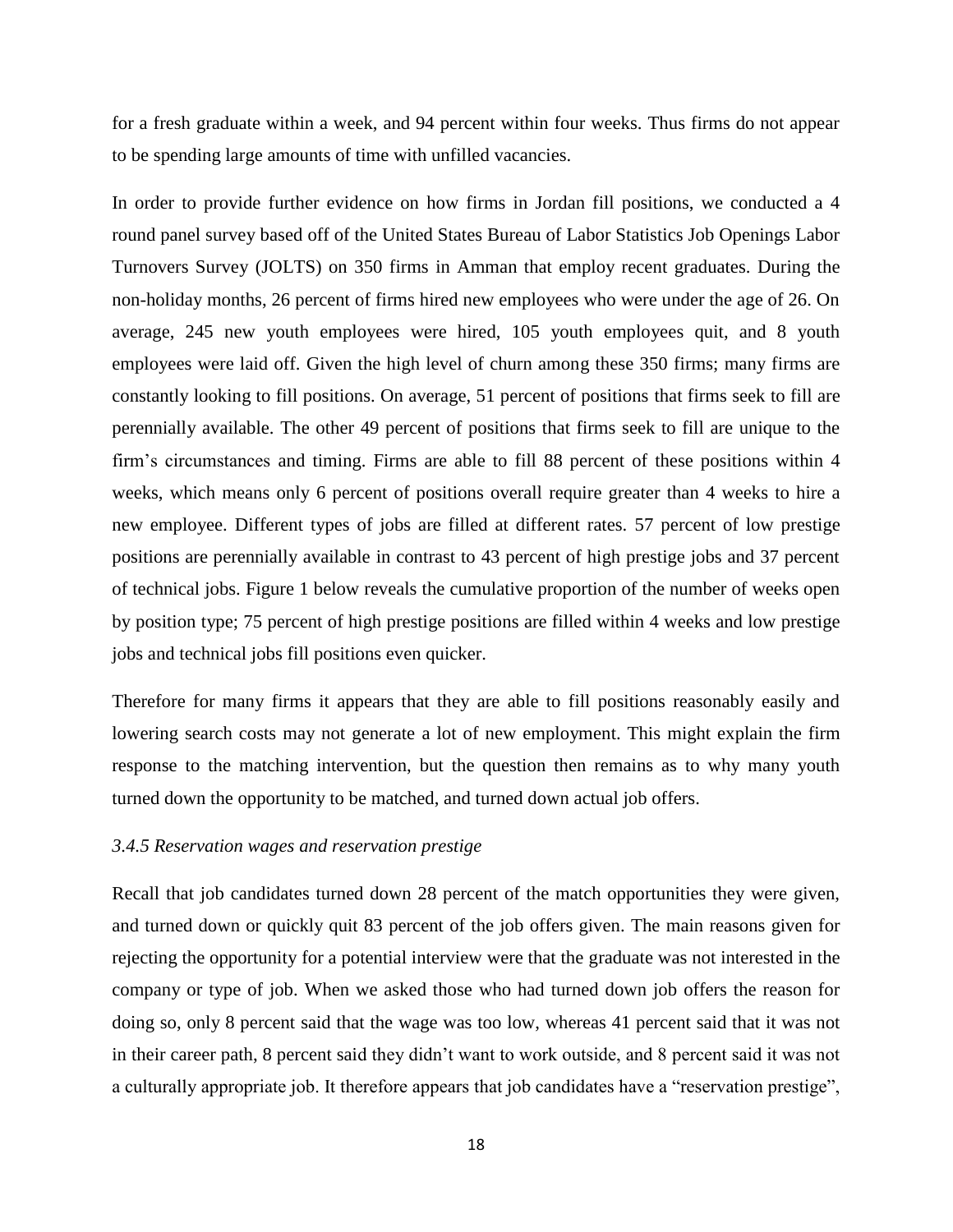and are unwilling to work in jobs that they consider beneath them or that are not in their line of training.

To explore this in more detail, the follow-up surveys asked about willingness to work in different types of jobs. In the October 2012 survey, 84 percent of job candidates said that the type of work mattered more to them than the salary paid. The median reservation wage for those who were unemployed was 250 JD, below the median wage of those who were employed. This suggests high reservation wages are not the main constraint. In contrast, youth do appear to be unwilling to work in certain types of jobs. Table 5 reports the results from the May 2013 survey, which asked unemployed youth their willingness to work temporarily in a range of different jobs. We see that the majority are prepared to work in jobs such as human resource management, data entry, public sector jobs, and being a bank teller. However, only 3 percent of unemployed youth say they are willing to work as a waiter, only 10 percent in outdoor sales, and only 25 percent in telemarketing. Most youth therefore appear to prefer to stay unemployed than work in jobs that they consider low prestige.

# **4. Experiment 2: Testing Reservation Prestige and Willingness of Workers to Apply to Job Openings**

Our second experiment is motivated by the results of the first experiment that educated youth appear unwilling to work in certain types of jobs. We explicitly measure their willingness to apply for jobs in occupations which are considered more or less prestigious.

### **4.1 The Sample**

The *job candidate sample* for our second experiment consists of 2,002 recent graduates from community colleges and universities. We marketed our new program as *Yalla Watheefa* (Let's Go Get a Job) and advertised it through flyers, brochures, Facebook, and Yalla Watheefa ambassadors who would recruit candidates on university campuses around Amman. The program was advertised as a free program for fresh graduates to inform them of job openings. Recruitment took place in April and May 2013, just before graduation. Both males and females were eligible to participate, with eligibility limited to individuals graduating between May 2012 and May 2013. Individuals who were already employed, who were not seeking a job, or who were older than 26 were excluded from the sample. To enroll individuals filled out an application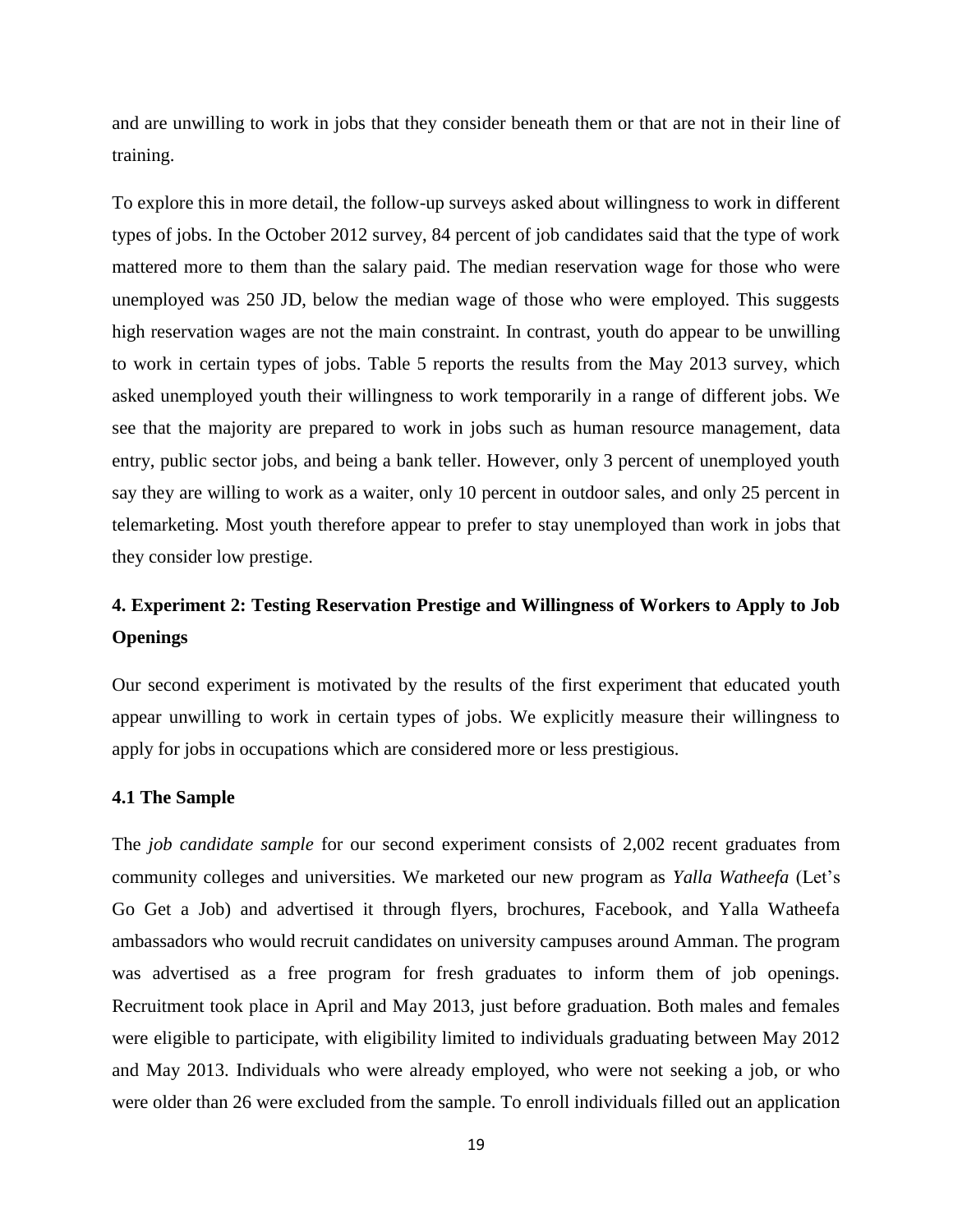form that serves as a baseline survey, providing demographic information, field of study, university, prior work experience, job type preferences, and reservation wage.

Table 6 provides some summary characteristics of the candidates. 94 percent are university students, although only 68 percent are completing bachelor's degrees, with the rest typically obtaining 2-year diplomas. Average age is 22.5, and 53 percent of the sample is male. The most common major is accounting and business (44%), following by engineering (12%), and computing and IT (9%). The mean self-reported reservation monthly wage of 346 JD for males and 287 JD for females are in line with the earnings of graduates in Table 4. However, the expected time to find a job is only 5.2 months, which suggests overconfidence as this is much lower than the averages for educated youth reported in the introduction. Almost all students say they are interested in being matched to both jobs in their field of study, as well as to general jobs. However, when we asked them specifically about a list of 9 less prestigious jobs (listed in Appendix 2), the mean individual was only willing to work in 2.6 of them. In particular, only 3 percent said they were willing to work as waiters, 13 percent in retail, and 14 percent in outdoor sales, with fewer females than males saying they are willing to work in these jobs.

Our goal in recruiting firms for this second experiment was to work with firms that had a range of entry-level positions, including both high and low prestige jobs. We wanted to work with a range of firms with actual job openings. Firms were identified from databases of larger firms, as well as from firms that had participated in previous interventions or surveys. They were screened as being likely to hire fresh graduates in the next few months. Each firm was met with individually, and given a short packet of information that would explain Yalla Watheefa to them. They were told this was a pilot program to help match firms with entry-level job openings to fresh graduates, and that we were using it to help understand the difficulties firms face in finding the right candidates, as well as understanding how graduates decide which jobs to work in.

The resulting sample consists of 33 firms with 51 job vacancies. Some vacancies were for more than one worker in that job, so in total these firms were seeking to fill 178 positions. Appendix Table 3 details the industry breakdown of these firms, with the firms being distributed among 12 different sectors, with no one industry dominating. The sample consists of 14 small firms, 9 medium-sized firms, and 10 large firms. Appendix Table 4 details the job openings, and whether or not we define them as low prestige for experimental purposes. High prestige job openings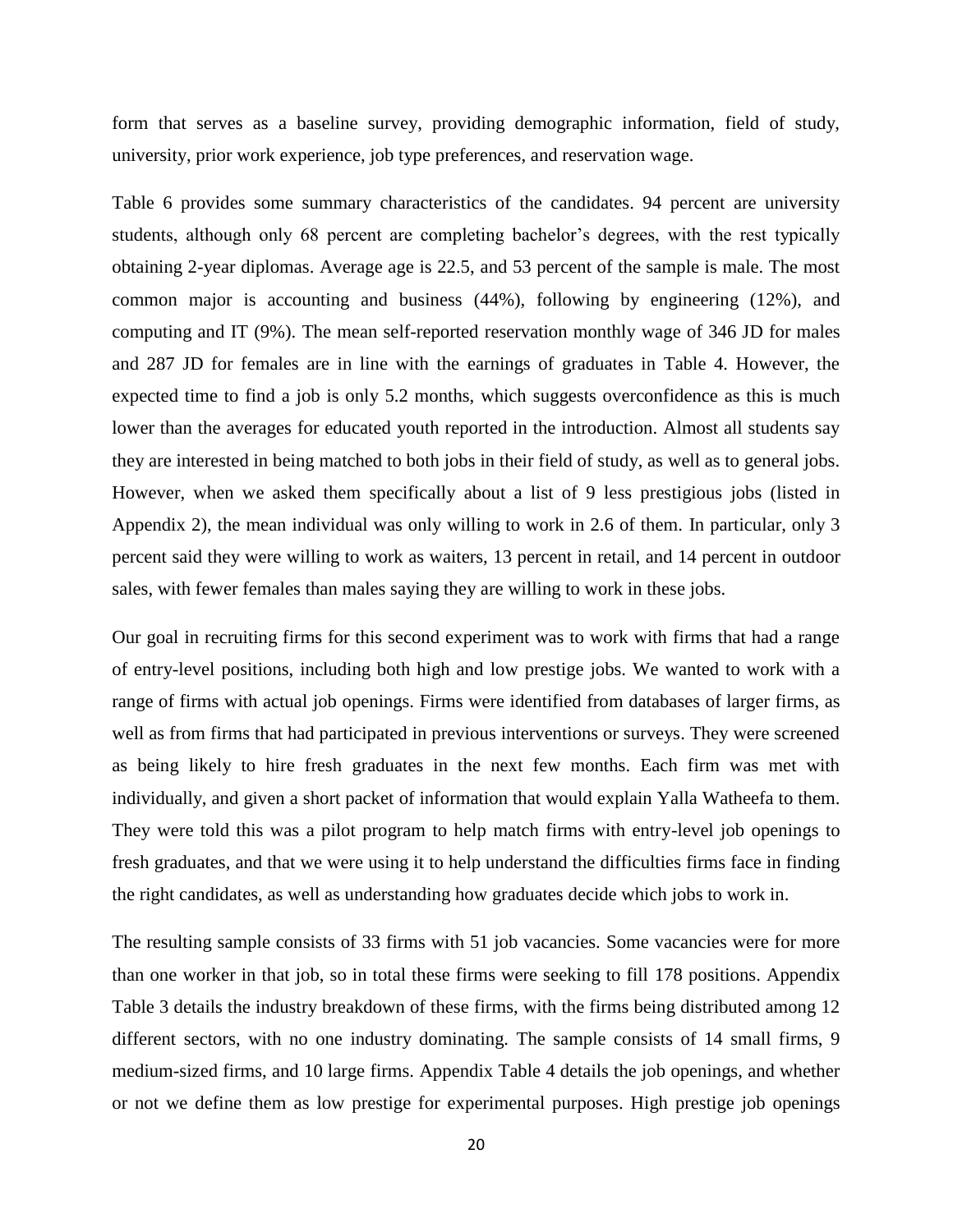include openings for accountants, credit officers, IT staff, nurses, engineers, and managers. Low prestige job openings include sales jobs, waiters, data entry, receptionist, and bagging groceries and are jobs that do not require a specific academic major and can typically be done by individuals without a college degree.

### **4.2 The Intervention and Randomization Process**

We classified job candidates as willing to consider low prestige jobs if they said they would be willing to work in 3 or more of the 9 positions listed in Appendix Table 2. This threshold was chosen to approximately split the sample in half, resulting in 958 individuals who say they are willing to work in low prestige jobs, and 1,047 who say they are only willing to work in high prestige jobs. The last two columns of Table 6 compare the characteristics of the two groups. Accounting and business majors, those who have spent more time since graduation, and males, appear more willing to consider low prestige jobs.

For each job vacancy, firms provided information on the position, any qualifications required, and a salary range. We then use information on gender, academic major, and job type prestige to classify candidates as a "good fit", "bad fit", or "no fit" for each job. Good fits would meet the firm's criteria, and also be potentially willing to work in the job. Bad fits would possibly be able to work in the job, but maybe would be less willing, or otherwise have a degree in a related subject. No fits would not always apply, but would be cases where the firm would not consider the individual at all. For example, a company which requested male graduates for a waiter position would have all males willing to take low prestige jobs classified as good fits, males who say they are not willing to take low prestige jobs classified as bad fits, and females classified as no fits. As a second example, a company looking for graduates to work in indoor sales would have all individuals willing to work in low prestige jobs classified as good fits, and the rest as bad fits. As a final example, a hospital looking for a nurse would have all nursing graduates classified as good fits, graduates in medical services classified as bad fits, and all other graduates classified as no fits.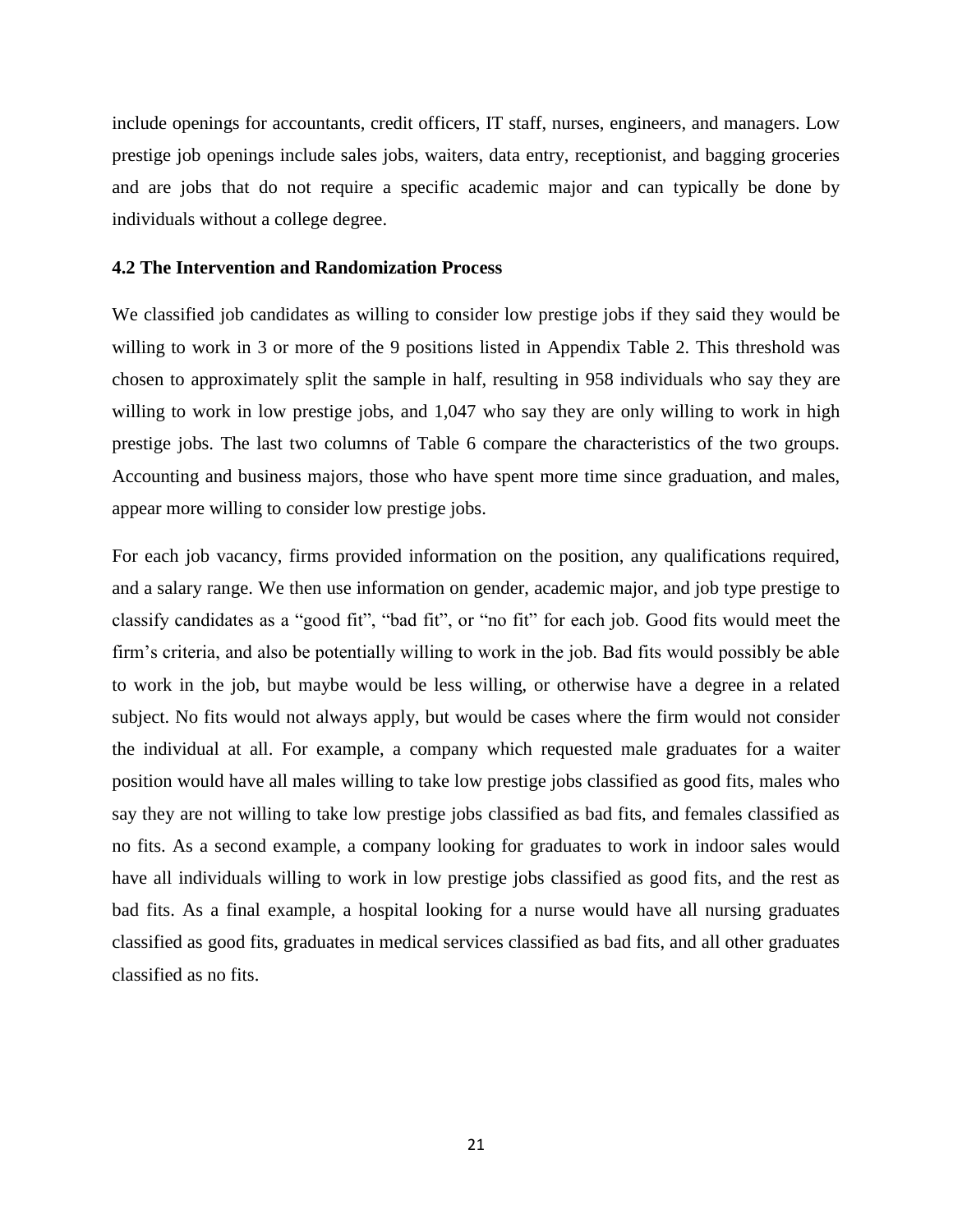Then for each job opening we sent<sup>6</sup> the job announcement to an average of 205 randomly chosen candidates, stratifying this randomization so that two-thirds of those receiving the announcement would be deemed good-fits, and one-third bad-fits. The number of announcements and this mix was done to ensure firms were not overwhelmed with too many applications, and that the applications they received would be largely relevant to them. However, we also wanted to see the willingness of graduates to apply to positions that they considered less prestigious or a little more removed from their field of study, which was the reason for including the bad fits. The random selection was intended to enable us to determine whether providing access to these job offers increased employment.

A week after the job announcement was sent, we followed up with a random sample (typically 100) of the candidates who had received job announcements to monitor their self-reported application rates and the reasons for not applying if they didn't apply. We also followed up with the firms to monitor how many applications they received, and at the end of the hiring process, how many interviews the firms scheduled, and whether job hiring took place.

### **4.3 Results**

 $\overline{\phantom{a}}$ 

In total we sent 9,820 job announcements to the job candidates, of which 6,295 were to candidates deemed a good fit for the jobs. For the 15 firms we received reliable follow-up data on, we had 3,213 job announcements sent, resulting in in 0 candidates actually getting hired.

Table 7 provides details on the results of each stage. In the majority of cases employers just provided us with details on the number of applications received from our candidates, and the number of interviews that took place, without identifying the specific individuals which applied. We therefore focus on the subset of 10 jobs (5 higher prestige, 5 lower prestige) for which we have accurate data from firms on who applied and who was interviewed. 1,413 of our 2,002 applicants were selected to receive the announcement for at least one of these jobs, with the average candidate who was selected receiving information on 1.6 jobs.

<sup>&</sup>lt;sup>6</sup> For the first two jobs we piloted both phone calls and SMS messages and had identical response rates. As a result, we used SMS to inform candidates about the remainder of the jobs for convenience and costs purposes.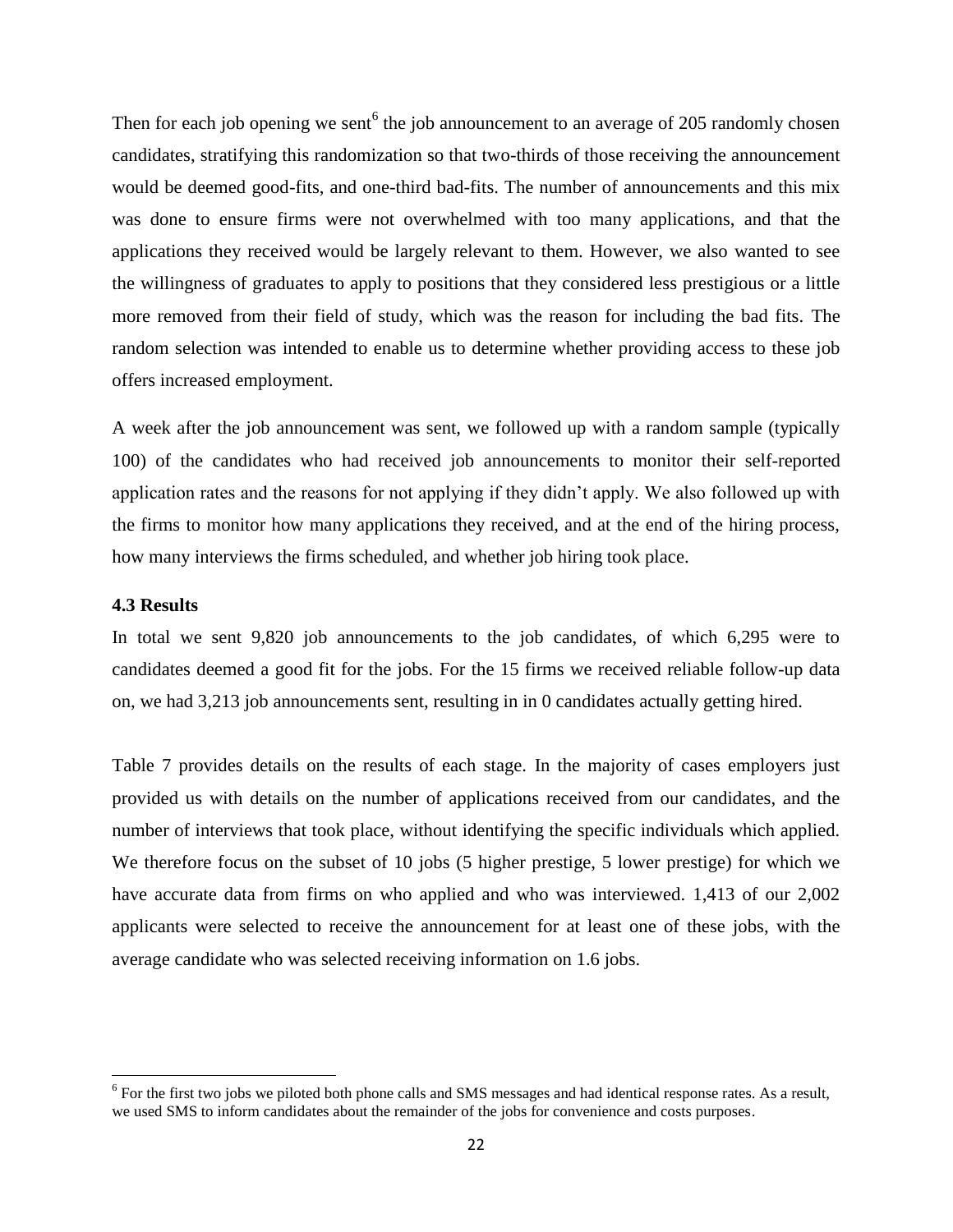In total 2,269 announcements were sent for these jobs. In our follow-up surveys over the phone with job candidates, applicants claimed to have applied for 33.5 percent of the announcements (298/890). However, according to the firm records, only 76 applications were received from all of the announcements (3.5%). This was particularly notable for a waiter position at a restaurant run by the family of one of the research team: zero applications were received, yet more than 10 percent of those in the survey claimed to have applied for the job. We therefore view the firm records as much more accurate. 25 out of the 76 applications were invited to be interviewed, of which 21 interviews took place. In the end none of these 21 interviews resulted in a job offer being made.

Comparing the high and low prestige jobs in Table 7, the rate of application according to the firm data was 3.8 percent for the high prestige jobs, and 2.7 percent for the low prestige jobs. So youth are less likely to apply for the low prestige jobs. If we consider their self-reported (overinflated) application rates, 12.4 percent of those who said they were willing to work in 3 or more low prestige jobs applied reported having applied for a low prestige job we announced to them, compared to 14.3 percent of those who said they were not willing to work in many such jobs. So we do not see much difference in reported behavior according to this initial measure of willingness to work in less prestigious jobs.

The phone survey asked those candidates who hadn't applied for a job what the main reason for not applying was. Only 0.15 percent said that they thought the salary was too low, and only 2.8 percent said the job was too far away. 19.4 percent said they had already found work, but the modal answer, given by 51.4 percent of non-applicants, was that "I think this is a job that doesn't suit me", while 12.7 percent answered simply that they were not interested. Hence educated unemployed youth are largely not applying for jobs because they don't consider them suitable.

Given that this second experiment did not result in any jobs, we did not conduct a follow-up survey to measure the treatment-control difference in employment outcomes.

### **4.4 Discussion**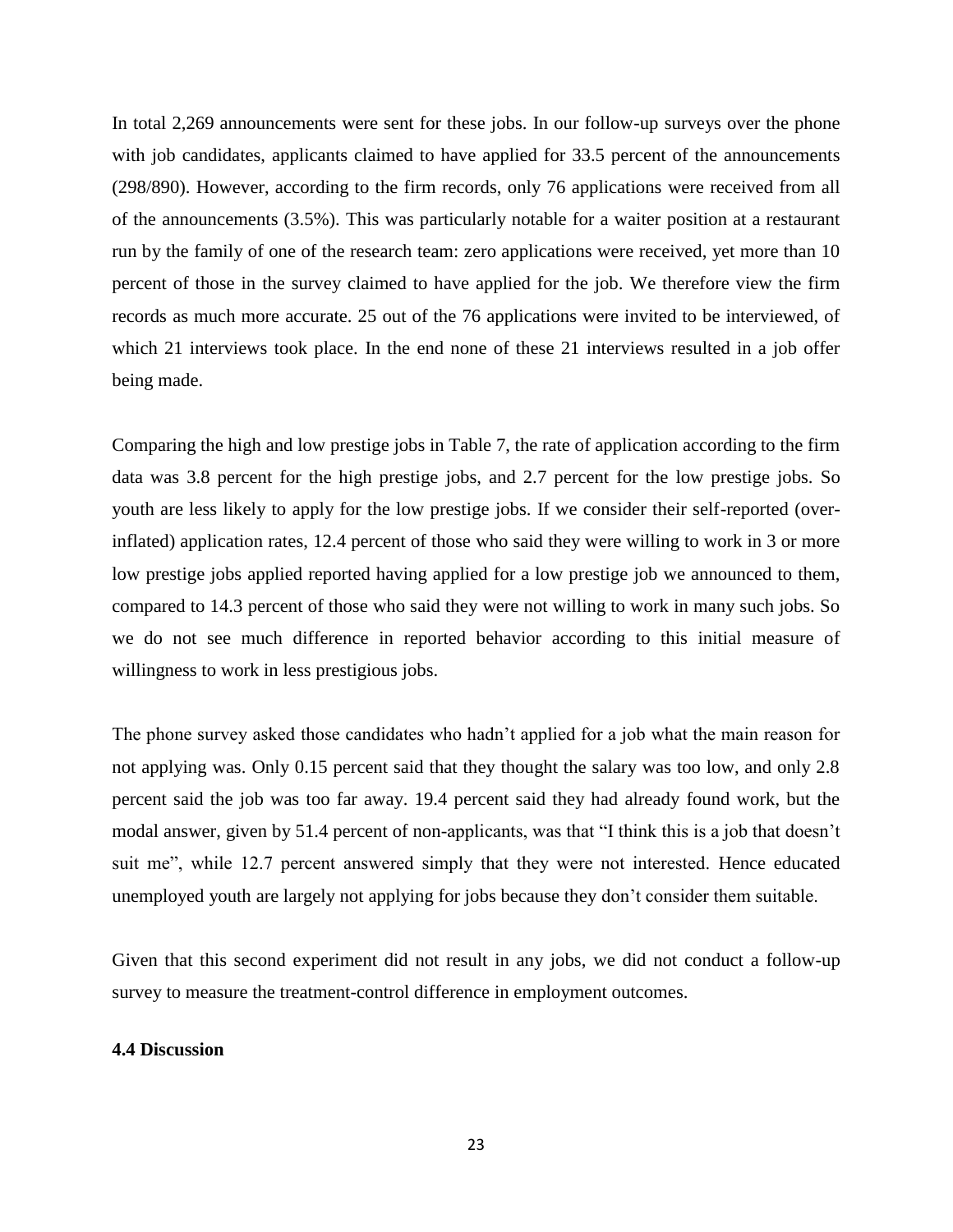Our results show that unemployed educated youth turn down many opportunities for jobs that they consider low prestige or undesirable. High levels of reservation prestige may be rationale if there is an economic or social cost of taking low prestige jobs. Our data allow us to provide some insights on what these costs may be.

An economic cost of taking a low prestige job may be that it entails a cost in terms of reducing the chances of getting a better job later.<sup>7</sup> A direct channel for this would be if it reduces the time available for job search. However, the median time that unemployed educated youth report looking for a job in our surveys is only 4 hours per week, and so it seems unlikely that taking on a low prestige job would not leave enough time for this level of job search. A less direct channel is if employers view work in a low prestige job as a negative signal when considering candidates for higher prestige jobs. We asked employers in our survey whether finding out that a job candidate had worked as a waiter, outdoor salesperson, or telemarketer after graduation would affect their willingness to hire this person. Only 3.9% of firms said it would make them less likely to hire the person, 52.9% say it would make them more likely to hire the person, and 43.1% say it would make no difference. However, there may be a mismatch between what employers think, and what graduates think  $-29.4\%$  of employers thought that youth were reluctant to take on such jobs because the youth would view this as negatively affecting their employment prospects.

It thus does not appear that the economic costs are the main reason for not taking on low prestige jobs – after all, in a large city it seems likely that youth would be able to simply not tell future employers that they had previously worked in such positions. This suggests the main reason for high reservation prestige may be the social costs of working in low prestige jobs. Our surveys have less evidence on this aspect, although in our firm survey, 48.7% of firms who agree that Jordanian youth are less willing to take low paid, less skilled jobs than youth in other countries think that it is because doing so would have negative effects on the way they and their family is perceived in terms of prestige.

 $\overline{a}$ 

<sup>&</sup>lt;sup>7</sup> The disutility of work may be much higher for these low prestige jobs than for higher prestige jobs. Indeed the individuals in our sample who quit low prestige jobs within days of accepting them complained that the jobs were tiring, hard work, and monotonous. However, in theory this should be able to be compensated for through wage adjustments in order to clear the market. As discussed above, employers appear to be able to fill these jobs relatively quickly, so the main question is why wages don't fall further given the excess supply of educated labor.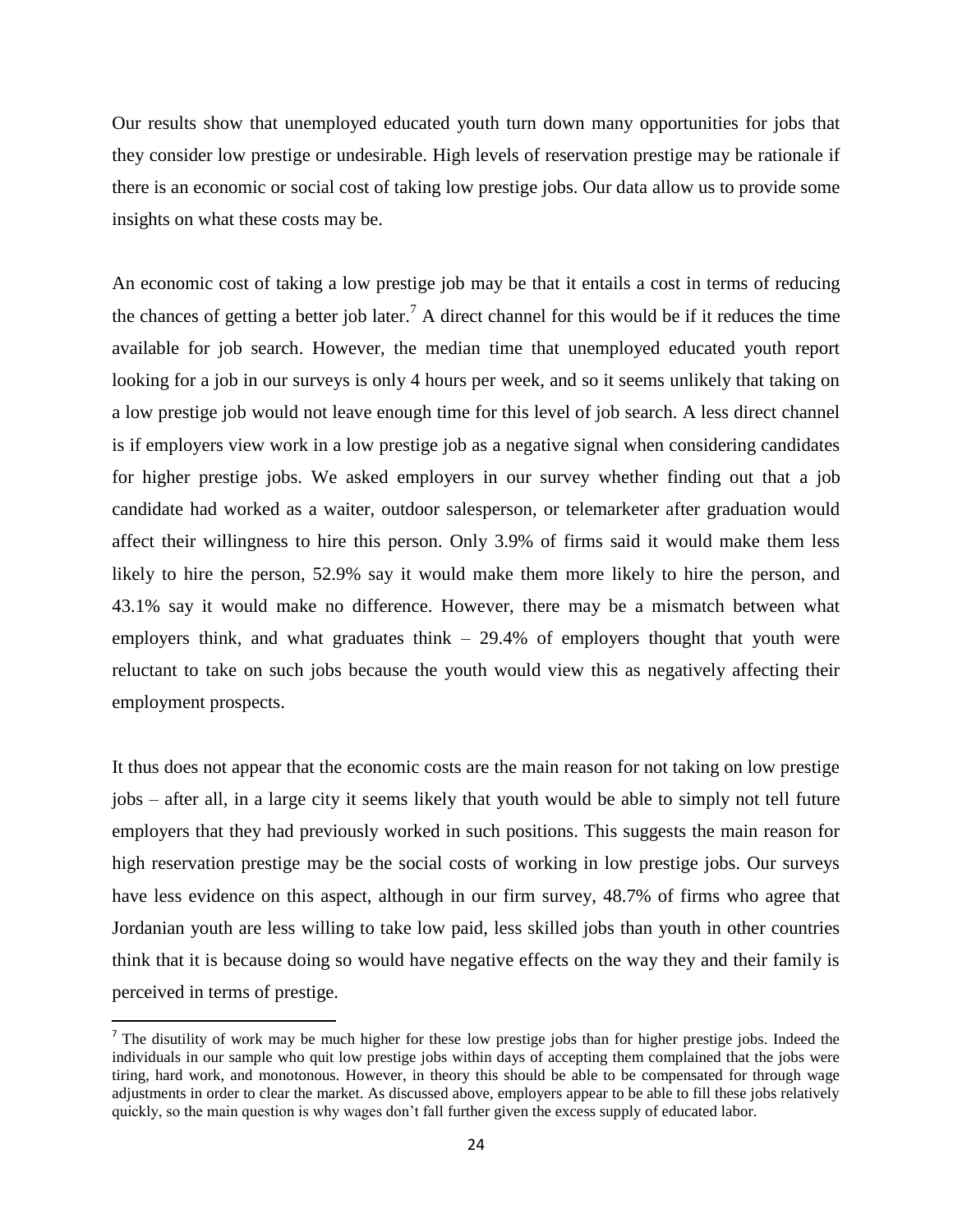### **5. Conclusions**

 $\overline{\phantom{a}}$ 

Educated unemployment is a major policy issue in Jordan and many other countries in the Middle East and North Africa. In a review of active labor market programs in the region, the number one recommendation of Angel-Urdinola et al. (2010, p. 31) is to "increase the number of programs focusing on employment services and job search assistance (job fairs, job clubs, CV/interview training, and matching services)". We test two programs that aim to do this. The first used psychometric testing to match graduates to firms with job openings, while the second send job seekers announcements about different types of jobs. We find neither intervention had any sizeable effect on employment, with unemployed graduates turning down many opportunities for interviews and jobs because they did not consider the jobs suitable. Our evidence suggests that a key constraint which prevents the labor market clearing is reservation prestige, whereby graduates are reluctant to take jobs which they consider low prestige.

This conclusion suggests that the necessary policy response is more difficult and complicated than if the problem were simply high minimum wages or high search costs. We view our findings as suggesting two promising directions for future policy actions. The first consist of interventions on the firm side to spur the development of a vibrant private sector that provides more skilled jobs. The second, complementary, area is efforts to try to lower the resistance of educated youth to take jobs which they consider less prestigious.

On the firm side, much of the Middle East suffers from a lack of entrepreneurship and private sector competition, with a combination of unequally applied regulations and other barriers to entry limiting the entry of new firms and dynamism of the private sector (World Bank, 2009). As a result, relatively few firms are creating the high-skilled jobs desired by graduates. Reforms which increase the availability of such jobs can then help alleviate high unemployment from the labor demand side.

However, we also think there is a need for complementary efforts on the labor supply side. One reason for this is that historically public sector jobs have been seen as higher prestige than private sector jobs or entrepreneurship in much of the region.<sup>8</sup> Public sector reforms which make

<sup>&</sup>lt;sup>8</sup> Groh et al. (2013) report that 81 percent of Jordanian community college graduates in their sample say they would prefer a public sector job to a private sector job.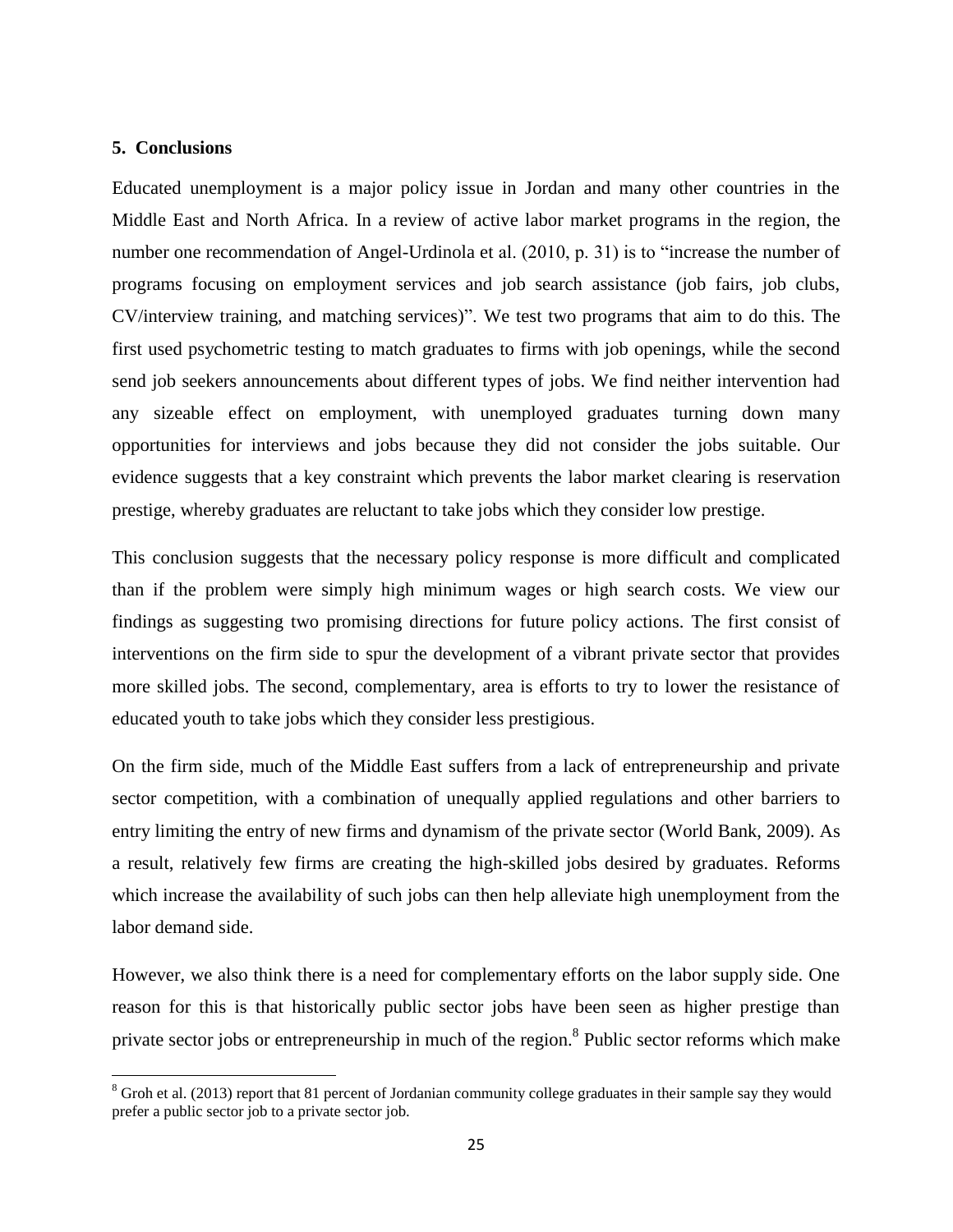such jobs more comparable to the private sector in terms of accountability, work hours, and other conditions may help, as well as efforts to promote and celebrate the private sector. Universities may be able to play a better role here in promoting different career options for graduatestypically Jordanian universities provide limited support to graduates in the form of job fairs, career development offices, and internship opportunities to help broaden their horizons as to the range of potential jobs. More work is also needed to better examine the long-term impacts of taking lower prestige jobs in the short-term on future job prospects, in order to help dispel beliefs that this is economically costly. It is less clear whether there are policy actions that can help reduce the social costs of taking a less prestigious job, although this process may occur slowly as a response to some of the other changes proposed.

### **References**

Agrawal, Ajay, Nicola Lacetera, and Elizabeth Lyons (2013) "Does information help or hinder job applicants from less developed countries in online markets", *NBER Working Paper* no. 18720.

Almeida, Rita, Behrman, Jere, and Robalino, David (2012) "The Right Skills for the Job? Rethinking Training Policies for Workers". Mimeo. The World Bank.

Al-Zoubi, Marwan (forthcoming). "Developing the differential norms for Jackson personality test using a large Jordanian employee sample." (in Arabic) *Jordanian Journal of Social Sciences*.

Angel-Urdinola, Diego, Amina Semlali, and Stefanie Brodmann (2010) "Non-Public Provision of Active Labor Market Programs in Arab-Mediterranean Countries: An Inventory of Youth Programs", Mimeo. The World Bank

Barcucci, Valentina and Nader Mryyan (2014) "Labour market transitions of young women and men in Jordan", ILO Work4Youth Publication Series No. 14.

Barnett, Andy, Bruce Yandle and George Naufal (2013) "Regulation, Trust, and Cronyism in Middle Eastern Societies: The Simple Economics of 'Wasta'" *The Journal of Socio-Economics*, 44: 41-46.

Beam, Emily (2014) "Incomplete Information and Migration Decisions: Do Job Fairs and Information Work?" Mimeo. National University of Singapore.

Beam, Emily, David McKenzie and Dean Yang (2014) ""Unilateral Facilitation Does Not Raise International Labor Migration from the Philippines", Mimeo. World Bank.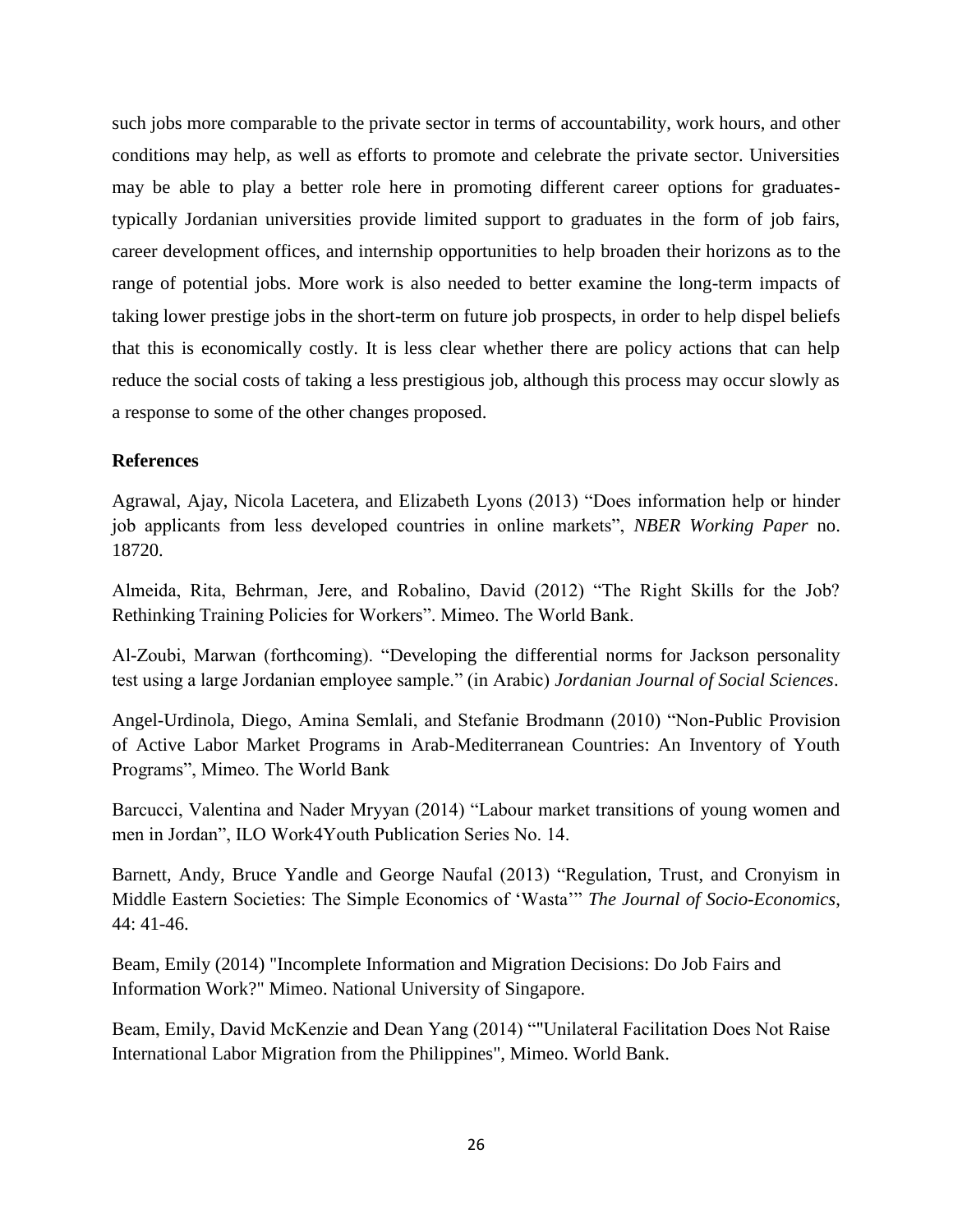Behaghel, Luc, Bruno Crépon and Marc Gurgand (2014) "Private and Public Provision of Counseling to Job-Seekers: Evidence from a Large Controlled Experiment", *American Economic Journal: Applied Economics*, forthcoming.

Blundell, Richard, Monica Costas Dias, Costas Meghir, and John van Reenen (2004), "Evaluating the Employment Impact of a Mandatory Job Search Program", *Journal of the European Economic Association* 2(4), 569-606.

Card, David, Jochen Kluve, and Andrea Weber (2010) "Active labour market policy evaluations: A metaanalysis," *Economic Journal*, 120 (548), F452–F477

Crepon, Bruno, Esther Duflo, Marc Gurgand, Roland Rathelot, and Philippe Zamora (2013) "Do Labor Market Policies have Displacement Effects? Evidence from a Clustered Randomized Experiment," *Quarterly Journal of Economics*, 128 (2), 531–580.

Franklin, Simon (2014) "Search frictions and Urban Youth Unemployment: Evidence from an Experiment in Subsidized Transport", Mimeo. Oxford University.

Groh, Matthew, Krishnan, Nandini, McKenzie, David, and Vishwanath, Tara (2013) "Soft Skills or Hard Cash: The Impact of Training and Wage Subsidy Programs on Female Youth Employment in Jordan" *Bread Working Paper* No. 377.

Groh, Matthew, David McKenzie and Tara Vishwanath (2014) "Reducing Information Asymmetries in the Youth Labor Market of Jordan with Psychometrics and Skill Based Tests", *World Bank Economic Review Papers & Proceedings*, forthcoming*.*

Horton, John (2013) "The Effects of Subsidizing Employer Search", Mimeo. NYU Stern School of Business.

Iqbal, Farrukj, and Susan Razzaz (2008). Job Growth without Unemployment Reduction: The Experience of Jordan. World Bank.

Jensen, Robert (2012) "Do Labor Market Opportunities Affect Young Women's Work and Family Decisions? Experimental Evidence from India," *Quarterly Journal of Economics, ,*127 (2), 753–792

JLMPS (2010) Jordan Labor Market Panel Survey 2010. Economic Research Forum, Cairo, Egypt (www.erfdataportl.com).

Pallais, Amanda (2014). "Inefficient Hiring in Entry-Level Labor Markets." Forthcoming, *American Economic Review*.

Paunonen, Sampo and Jackson, Douglas (1996). "The Jackson Personality Inventory and the Five-Factor Model of Personality." *Journal of Research in Personality*. 30(1): 42-59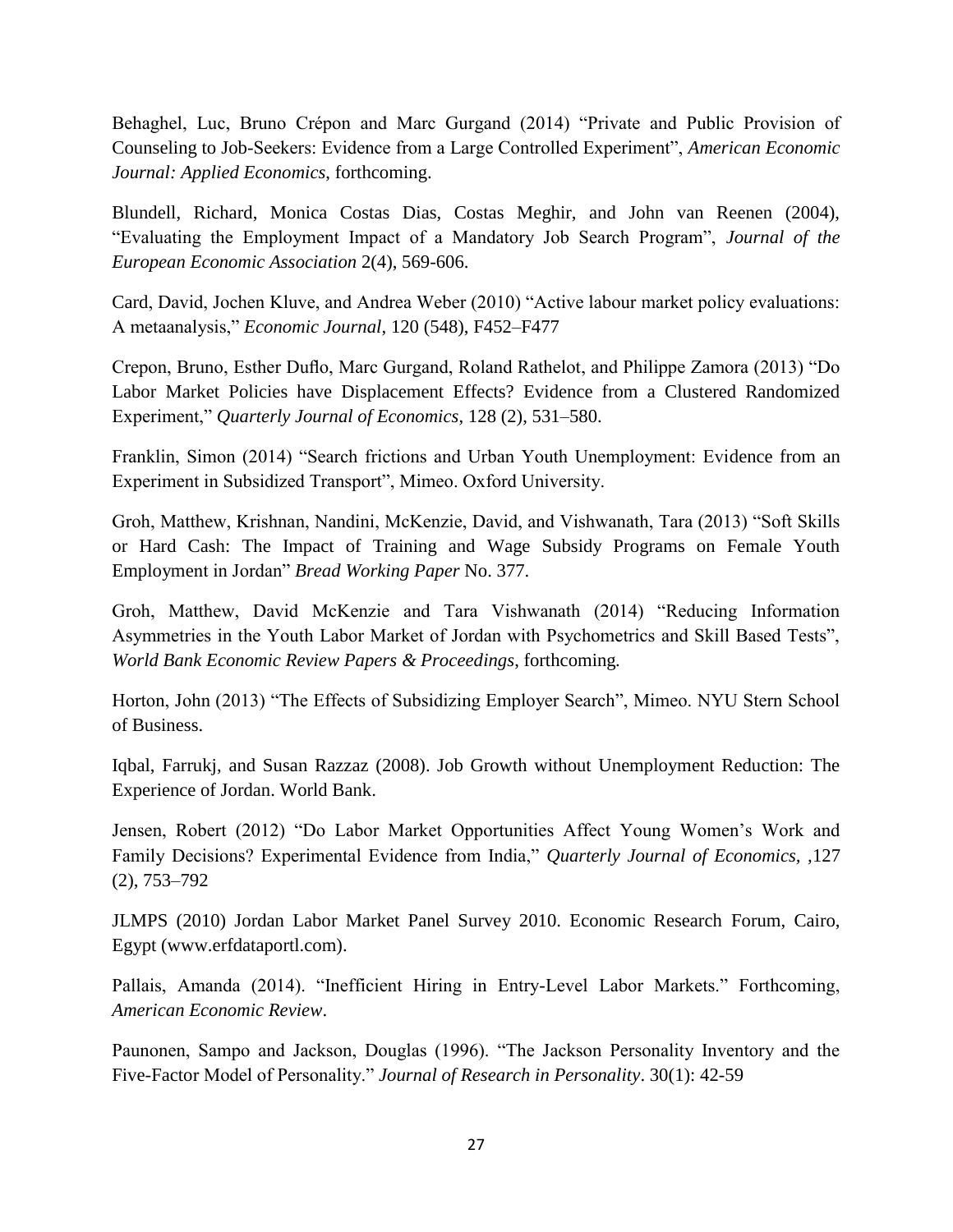Reed, Stanley (2011) "Tunisia's Dangerous Jobs Shortage", *Business Week*, January 20, [http://www.businessweek.com/magazine/content/11\\_05/b4213013748688.htm](http://www.businessweek.com/magazine/content/11_05/b4213013748688.htm)

Scherer, Stefani (2004) "Stepping-Stones or Traps? The Consequences of Labour Market Entry Positions on Future Careers in West Germany, Great Britain and Italy", *Work, Employment and Society* 18(2): 369-94.

Sweis, Rana (2014) "In Jordan, Educated Women Face Shortage of Jobs", *New York Times*, May 4, [http://www.nytimes.com/2014/05/05/world/middleeast/in-jordan-educated-women-face](http://www.nytimes.com/2014/05/05/world/middleeast/in-jordan-educated-women-face-shortage-of-jobs.html?_r=0)[shortage-of-jobs.html?\\_r=0](http://www.nytimes.com/2014/05/05/world/middleeast/in-jordan-educated-women-face-shortage-of-jobs.html?_r=0)

van den Berg, Gerald and Bas van der Klaauw (2006), "Counseling and Monitoring of Unemployed Workers: Theory and Evidence from a Controlled Social Experiment", *International Economic Review* 47(3), 895936.

World Bank (2009) *From Privilege to Competition: Unlocking Private-Led Growth in the Middle East and North Africa.* World Bank, Washington D.C.

World Bank (2013) *Jobs for Shared Prosperity: Time for Action in the Middle East and North Africa*. World Bank, Washington, D.C.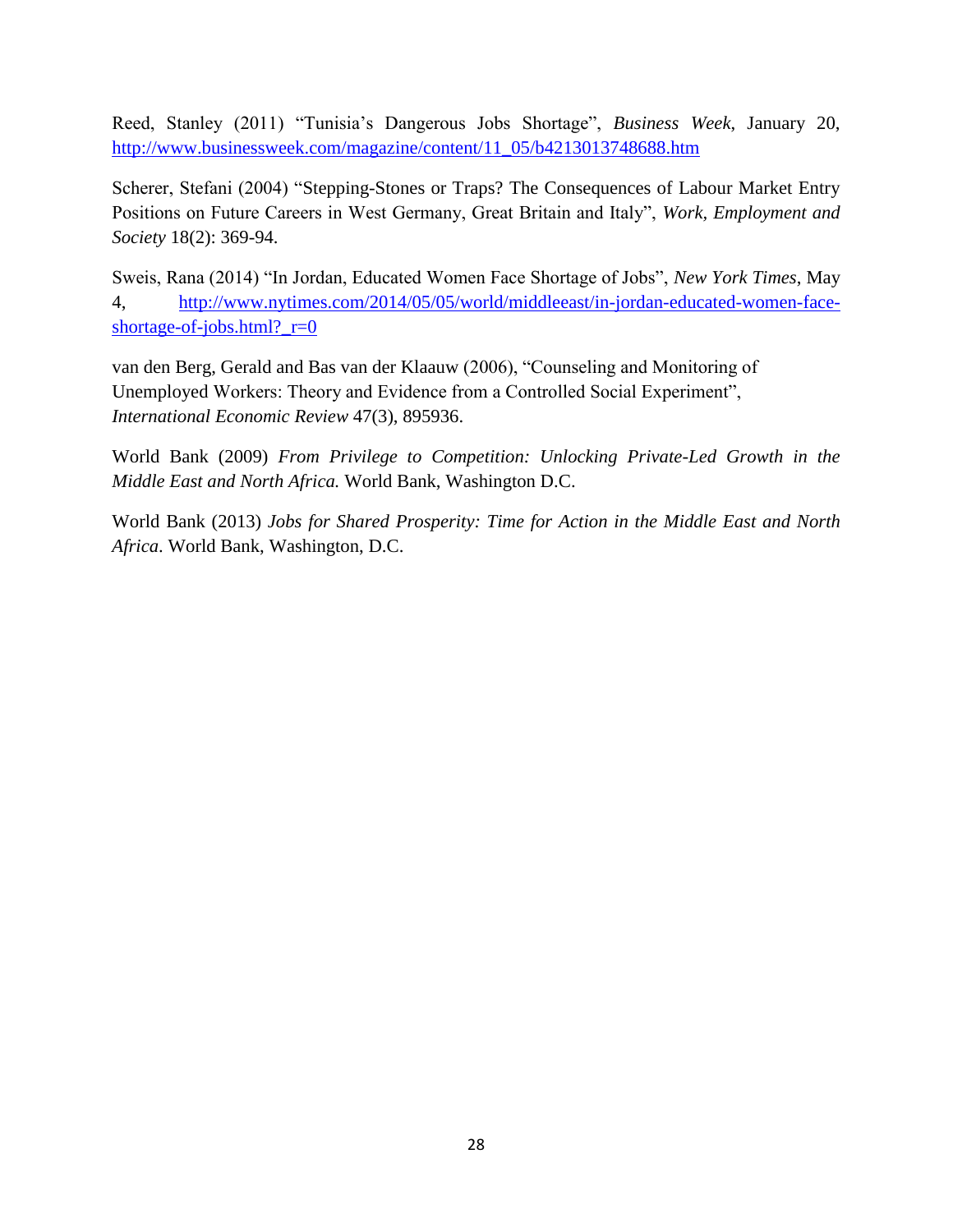

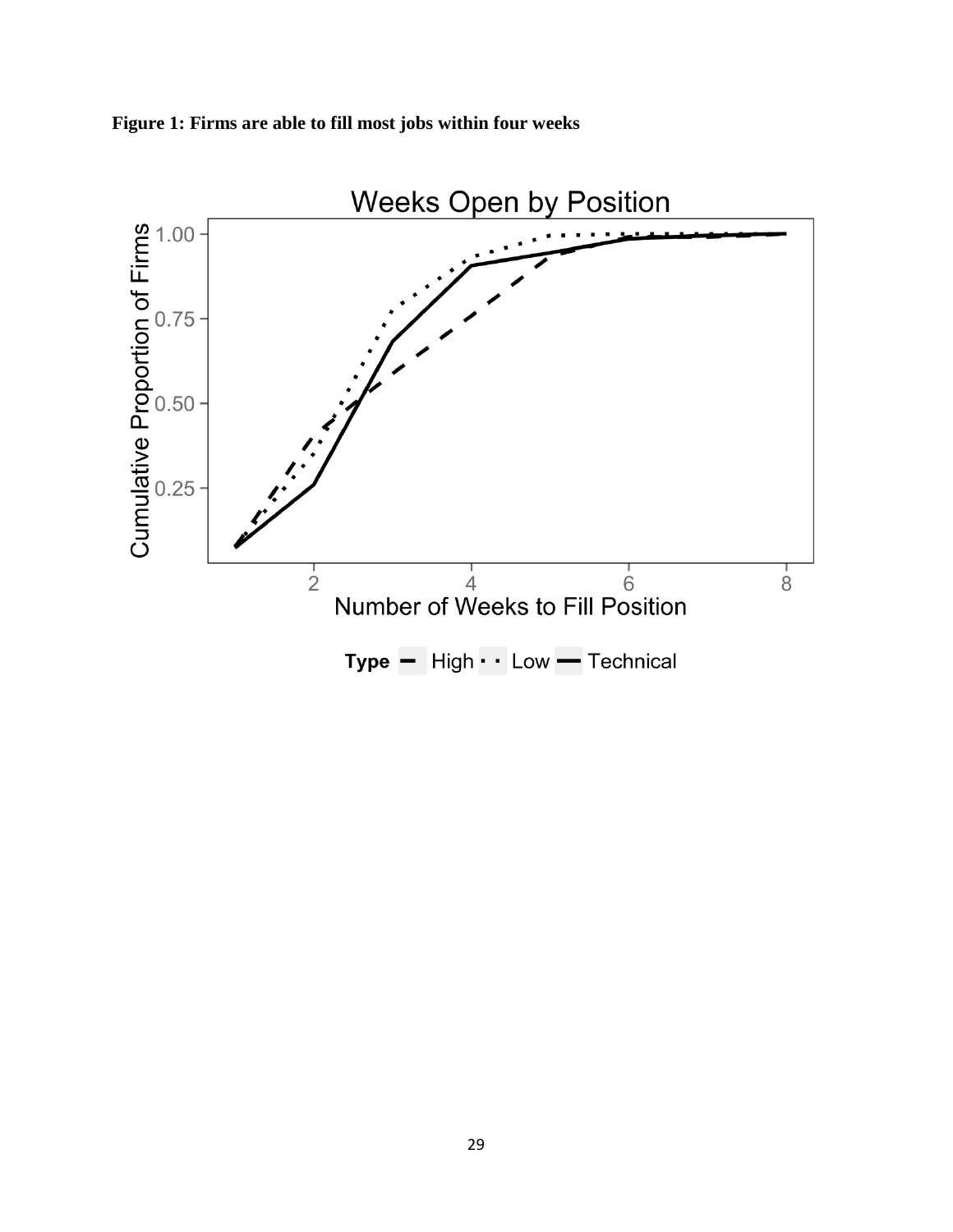|                                | Control Mean | Control SD | Treat Mean | <b>Treat SD</b> | P-value |
|--------------------------------|--------------|------------|------------|-----------------|---------|
| Male                           | 0.43         | 0.50       | 0.40       | 0.49            | 0.120   |
| Age                            | 23.6         | 2.3        | 23.5       | 2.0             | 0.377   |
| <b>Years since Graduation</b>  | 0.73         | 0.91       | 0.75       | 1.03            | 0.496   |
| University                     | 0.84         | 0.37       | 0.80       | 0.40            | 0.021   |
| <b>Fver Worked</b>             | 0.60         | 0.49       | 0.65       | 0.48            | 0.211   |
| Single                         | 0.91         | 0.29       | 0.93       | 0.26            | 0.197   |
| Tawjihi Score                  | 72.3         | 11.7       | 73.0       | 11.1            | 0.636   |
| <b>Accounting or Business</b>  | 0.33         | 0.47       | 0.36       | 0.48            | 0.406   |
| Engineering                    | 0.10         | 0.31       | 0.10       | 0.30            | 0.791   |
| Computing or IT                | 0.13         | 0.34       | 0.10       | 0.31            | 0.597   |
| <b>Ability Score</b>           | 0.01         | 1.30       | $-0.04$    | 1.31            | 0.469   |
| Soft Skills Score              | $-0.26$      | 2.21       | $-0.15$    | 2.37            | 0.696   |
| Excel Test                     | 62.6         | 21.8       | 63.3       | 21.9            | 0.571   |
| English Test                   | 56.1         | 19.4       | 57.2       | 20.1            | 0.730   |
| <b>Analytical Personality</b>  | 6.78         | 2.84       | 6.80       | 2.94            | 0.995   |
| <b>Emotional Personality</b>   | 3.49         | 3.16       | 3.68       | 3.34            | 0.321   |
| <b>Extroverted Personality</b> | 3.73         | 2.84       | 3.57       | 2.80            | 0.363   |
| Opportunistic Personalit       | 4.90         | 3.69       | 4.97       | 3.72            | 0.773   |
| Dependable Personality         | 4.27         | 2.66       | 4.43       | 2.58            | 0.290   |
| <b>Sample Size</b>             | 343          |            | 1011       |                 |         |

**Table 1: Summary Statistics on Job Candidates in First Experiment**

Note: P-value is for a test of no difference in means by treatment group after controlling for randomization strata.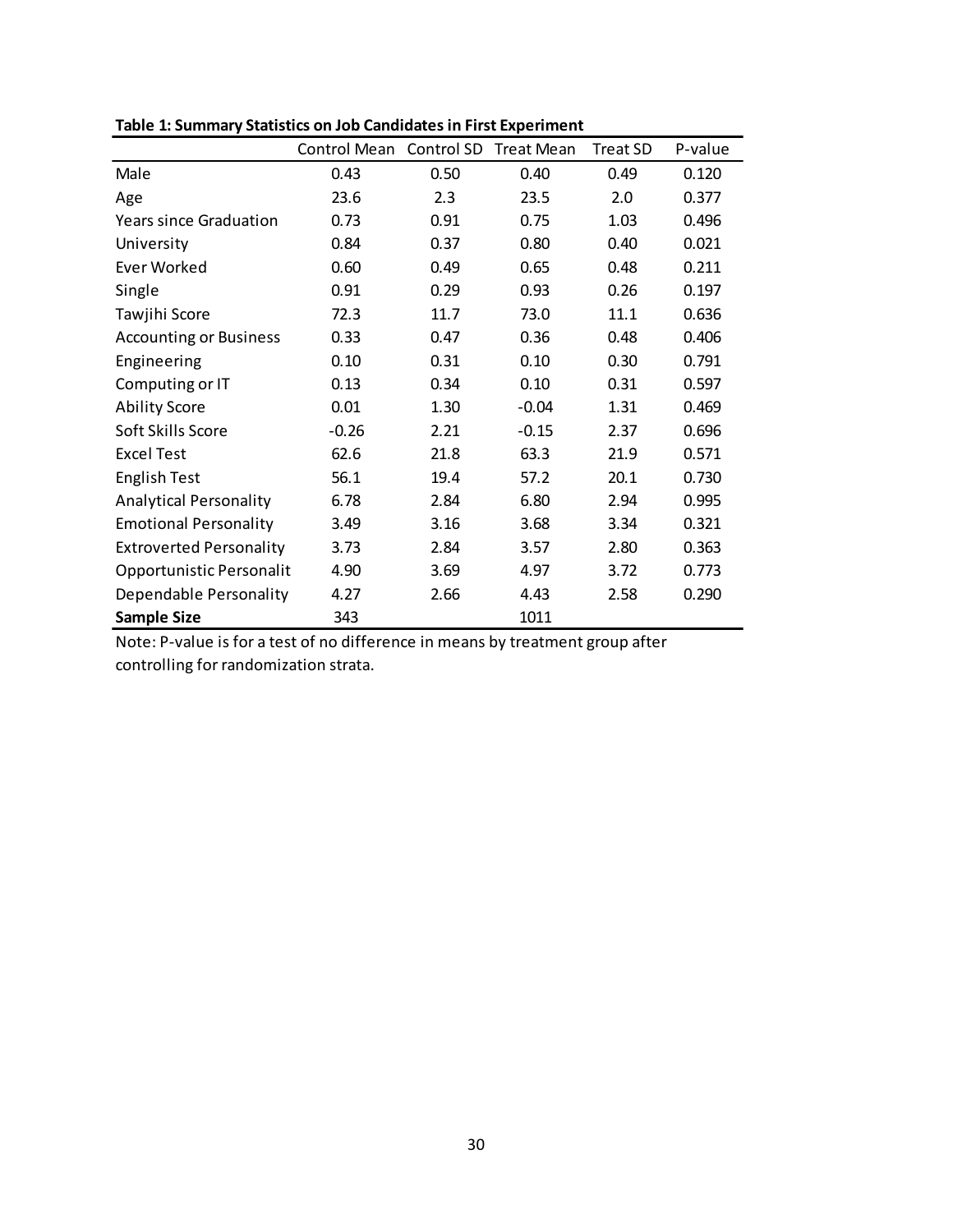|                                  |               |       | <b>Booster</b> |
|----------------------------------|---------------|-------|----------------|
|                                  | Control       | Treat | Sample         |
| Retail                           | 420           | 407   | 0              |
| Other                            | 286           | 263   | 7              |
| <b>Other Services</b>            | 97            | 75    | 27             |
| <b>Electronics Manufacturing</b> | 21            | 53    | 0              |
| Wholesale                        | 56            | 49    | 11             |
| <b>Textile Manufacturing</b>     | 26            | 45    | 1              |
| <b>Food Manufacturing</b>        | 40            | 42    | 0              |
| <b>Chemical Manufacturing</b>    | 48            | 36    | 0              |
| IT                               | 22            | 34    | 35             |
| Marketing/Advertising            | 23            | 29    | 14             |
| Construction                     | 25            | 24    | 7              |
| Health                           | 17            | 19    | $\overline{2}$ |
| <b>Hotel Restaurant</b>          | 23            | 16    | 1              |
| Financial                        | 14            | 12    | 9              |
| Agriculture                      | 8             | 12    | 0              |
| Education                        | 9             | 8     | 25             |
| Entertainment                    | $\mathcal{P}$ | 8     | $\Omega$       |
| Transport                        | 5             | 5     | $\overline{2}$ |
| Total                            | 1142          | 1137  | 141            |

### **Table 2a. Firm Sector Distribution by Firm Sample**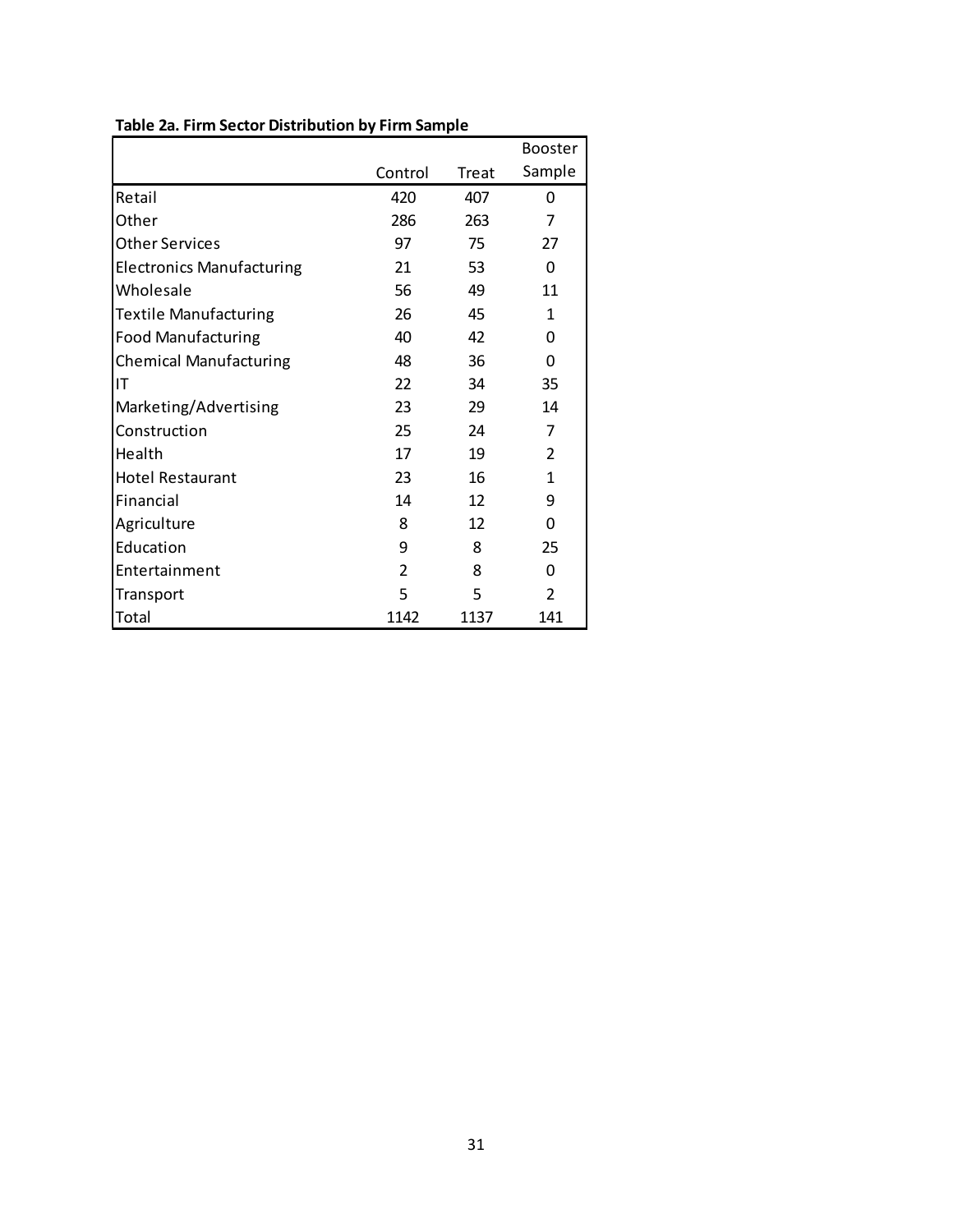### **Table 2b. All Positions Available**

|                                 | # of         |
|---------------------------------|--------------|
|                                 | Firms        |
|                                 | with         |
|                                 | Listed       |
| <b>Position Available</b>       | Position     |
| <b>Administrative Assistant</b> | 23           |
| Sales                           | 23           |
| Accounting                      | 18           |
| Marketing                       | 18           |
| Telemarketing                   | 10           |
| Web Development                 | 10           |
| ΙT                              | 8            |
| Admin Assistant                 | 7            |
| <b>Customer Service</b>         | 7            |
| Sales -- Indoor                 | 7            |
| Sales -- Outdoor                | 7            |
| Data Entry                      | 5            |
| Graphic design                  | 4            |
| <b>Human Resources</b>          | 4            |
| Software Development            | 4            |
| Engineer                        | 3            |
| <b>MIS</b>                      | 3            |
| <b>Outdoor sales</b>            | 3            |
| Cashier                         | 2            |
| Computer Engineer               | 2            |
| Engineer -- Computer            | 2            |
| Engineer -- Industrial          | 2            |
| <b>Mechanical Engineer</b>      | 2            |
| Accouting                       | 1            |
| Artist                          | 1            |
| <b>Bank Teller</b>              | 1            |
| <b>Business Development</b>     | 1            |
| Civil Engineer                  | 1            |
| Consultant                      | 1            |
| <b>Credit Officer</b>           | 1            |
| Data entry                      | 1            |
| Designer                        | $\mathbf{1}$ |
| Editor                          | 1            |
| Engineer -- Civil               | 1            |
| Engineer -- Electrical          | 1            |
| <b>Event Coordinator</b>        | 1            |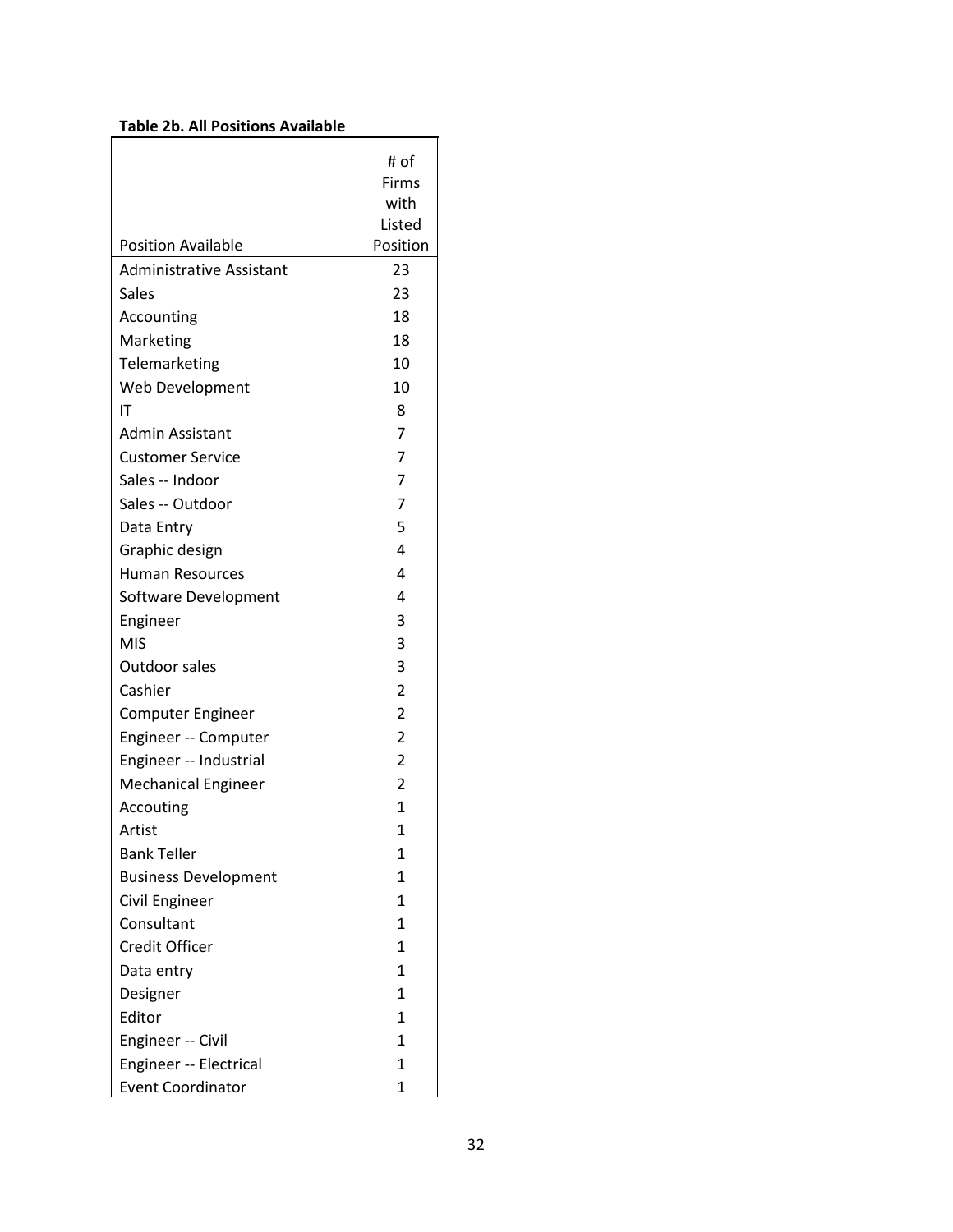| ΗR                      |   |
|-------------------------|---|
| <b>Hostess</b>          | 1 |
| Housekeeping            | 1 |
| Indoor Sales            | 1 |
| Insurance Agent         | 1 |
| Interior Design         | 1 |
| Museum Guide            | 1 |
| <b>Public Relations</b> | 1 |
| Social Media            | 1 |
| <b>Technical Writer</b> | 1 |
| Trainer                 |   |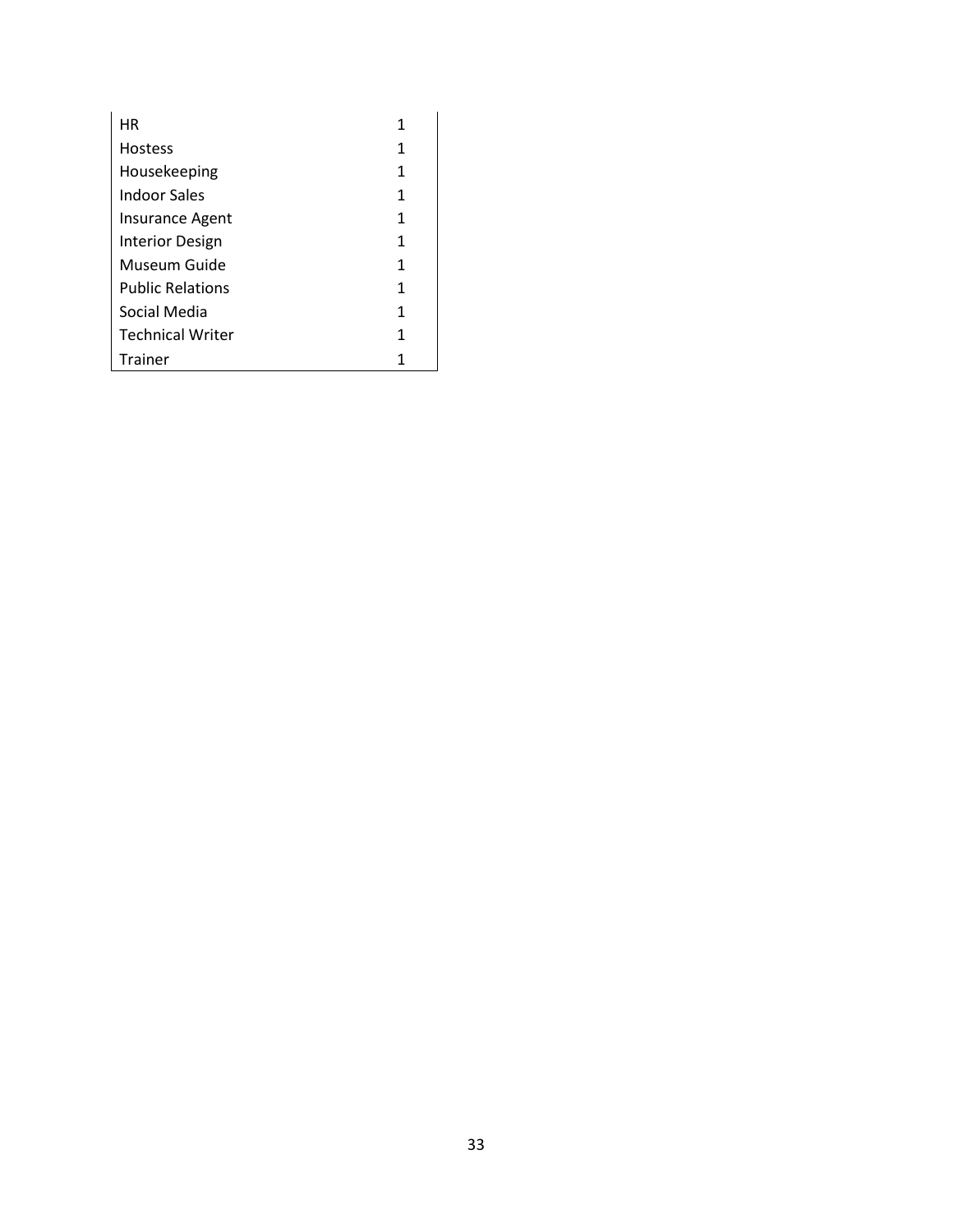| Table 3. Matching Results |                                   |          |              |          |                          |              |          |                |              |          |
|---------------------------|-----------------------------------|----------|--------------|----------|--------------------------|--------------|----------|----------------|--------------|----------|
|                           |                                   |          | All          |          |                          | Female       |          |                | Male         |          |
|                           |                                   |          | Job          |          | Matches                  | Job          |          | <b>Matches</b> | Job          |          |
| <b>Stage</b>              | Outcome                           | Matches* | Candidates** | Firms*** | $\ast$                   | Candidates** | Firms*** |                | Candidates** | Firms*** |
| <b>Treatment Group</b>    | Unmatched                         |          | 447          |          | $\overline{\phantom{0}}$ | 296          |          | -              | 150          |          |
| <b>Treatment Group</b>    | Matched                           | 1143     | 564          | 134      | 592                      | 312          | 101      | 552            | 253          | 102      |
| Matched                   | Unable to Contact Job Candidate   | 82       | 45           | 11       | 39                       | 25           |          | 43             | 20           | 6        |
| Matched                   | Job Candidate Not Interested      | 319      | 191          | 35       | 177                      | 107          | 30       | 142            | 84           | 31       |
| Matched                   | Firm Not Interested               | 627      | 270          | 74       | 307                      | 143          | 58       | 320            | 127          | 59       |
| Matched                   | Interview                         | 115      | 58           | 14       | 69                       | 37           | 8        | 47             | 22           | 6        |
| Interviewed               | Job Candidate Refused Job Offer   | 30       | 11           |          | 22                       | 10           |          | 8              |              |          |
| Interviewed               | No Job Offer                      | 58       | 33           | 10       | 31                       | 17           |          | 28             | 17           |          |
| Interviewed               | Hired                             | 24       | 24           | 17       | 17                       | 17           | 11       | ⇁              |              |          |
| Hired                     | Quit Within First Month           | 15       | 15           | 8        | 11                       | 11           |          | 4              | 4            | 4        |
| <b>Hired</b>              | <b>Continued Past First Month</b> | 9        | 9            | 9        | 6                        | 6            | ь        | 3              | э            |          |

\*Administrative records on job seekers \*\*Administrative records on unique job seekers \*\*\*Administrative records on firms \*\*\*\* If a job candidate or firm gets two "results" from a corresponding firm or job candidate in the same stage, then we record the lowest level result i.e. one firm hired two candidates and one candidate quit within the first month and one continued past the first month, so we record this firm as "continued past first month" NOT both

#### **Table 4: ITT Results of Impact of Job Matching on Job Candidates**

|                                         | Employment |          |          | Salary conditional on being employed |
|-----------------------------------------|------------|----------|----------|--------------------------------------|
|                                         | Oct 2012   | May 2013 | Oct 2012 | May 2013                             |
| Assigned to treatment (getting matched) | 0.00713    | 0.0235   | $-9.360$ | 0.173                                |
|                                         | (0.0378)   | (0.0360) | (20.38)  | (12.29)                              |
| <b>Control Group Mean</b>               | 0.43       | 0.57     | 313      | 350                                  |
| <b>Observations</b>                     | 984        | 1,097    | 428      | 605                                  |

Notes:

Sample size for October 2012 is smaller since some job candidates joined study after this date.

Salary is a monthly salary, expressed in terms of Jordanian Dinar (JD)

Robust standard errors in parentheses, \*, \*\*, and \*\*\* indicate significance at the 10, 5, and 1 percent levels.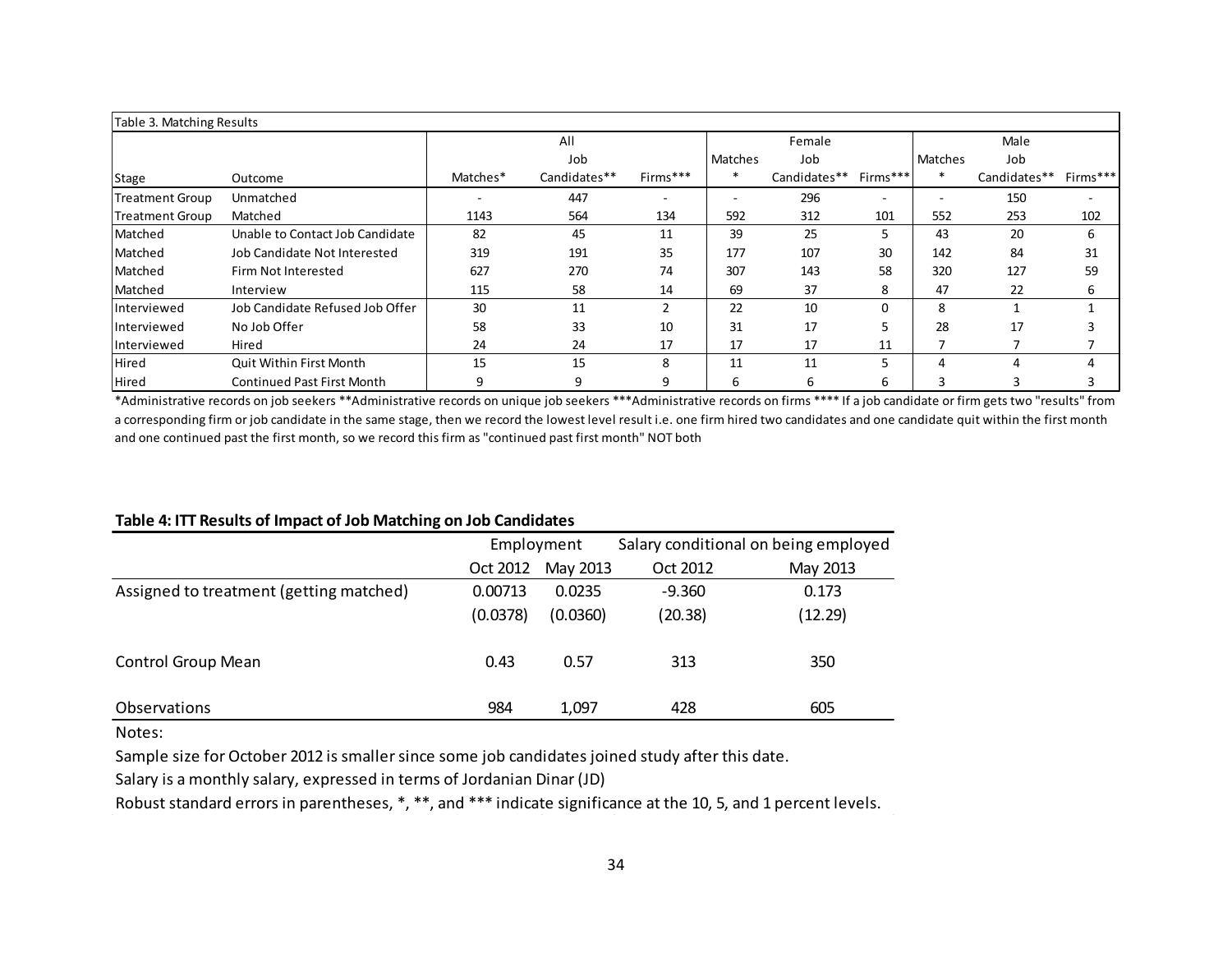|                               | All Unemployed | Males | <b>Females</b> |
|-------------------------------|----------------|-------|----------------|
| Human Resource Management     | 0.78           | 0.84  | 0.75           |
| <b>Public Sector Employee</b> | 0.77           | 0.86  | 0.72           |
| Administrative Assistant      | 0.71           | 0.75  | 0.70           |
| Data Entry                    | 0.70           | 0.62  | 0.74           |
| <b>Bank Teller</b>            | 0.68           | 0.75  | 0.65           |
| Teacher                       | 0.61           | 0.46  | 0.68           |
| <b>Customer Service</b>       | 0.54           | 0.66  | 0.48           |
| Indoor Sales                  | 0.29           | 0.46  | 0.21           |
| Telemarketing                 | 0.25           | 0.16  | 0.30           |
| <b>Outdoor Sales</b>          | 0.10           | 0.20  | 0.05           |
| Waiter                        | 0.03           | 0.08  | 0.00           |

**Table 5: Willingness of Unemployed to Work Temporarily in Different Positions**

Source: May 2013 endline survey of matching experiment participants.

Sample restricted to 472 unemployed, educated, youth.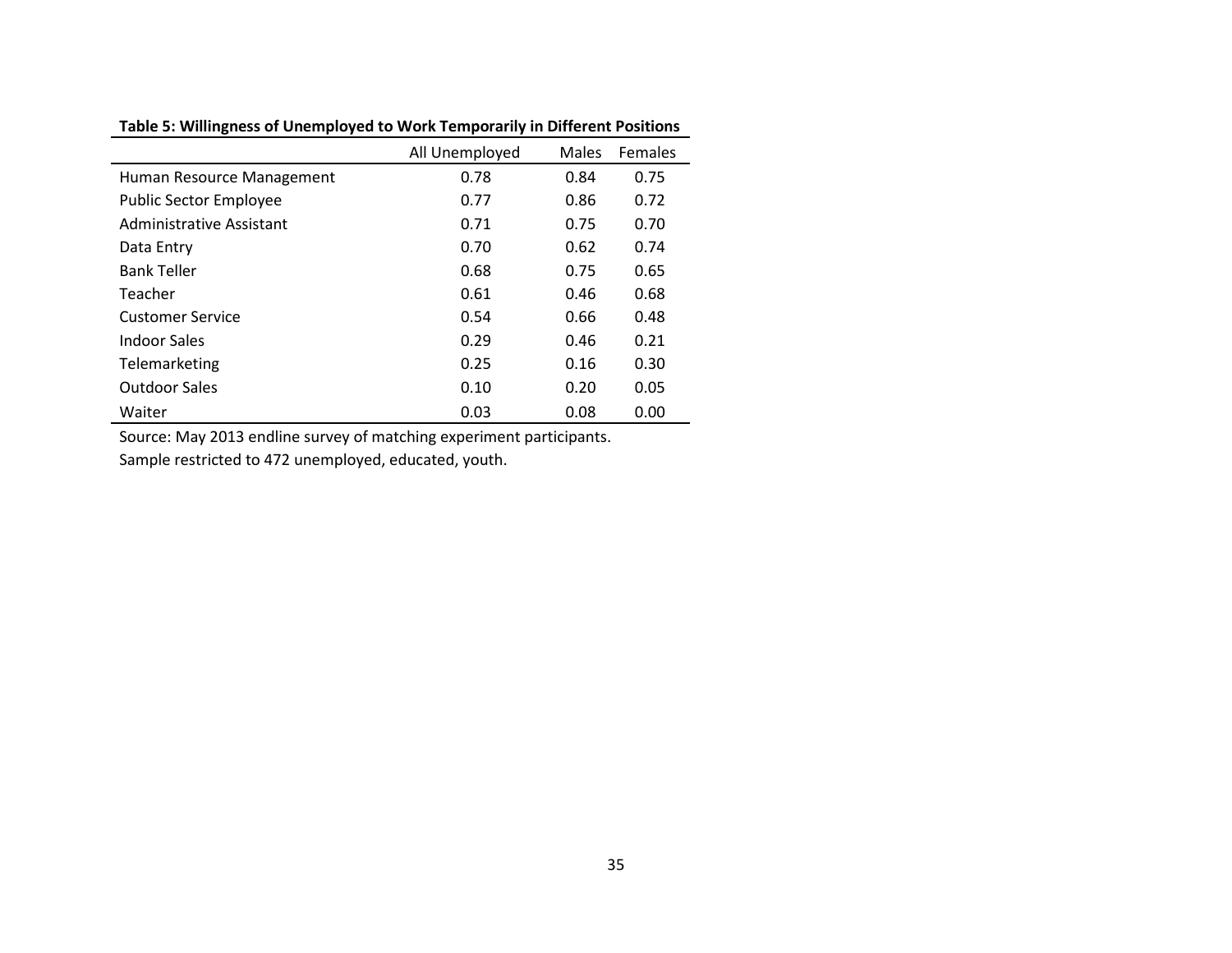| Table 6: Summary Statistics for Job Candidates in Second Experiment |      |       |           |       |        |                                             |                                                   |
|---------------------------------------------------------------------|------|-------|-----------|-------|--------|---------------------------------------------|---------------------------------------------------|
|                                                                     |      |       |           |       |        | <b>Candidates</b><br>willing to<br>take low | <b>Candidates</b><br>only willing<br>to take high |
|                                                                     |      |       |           | Male  | Female | prestige jobs                               | prestige jobs                                     |
|                                                                     | N    | Mean  | <b>SD</b> | Mean  | Mean   | <b>Mean</b>                                 | Mean                                              |
| Male                                                                | 2002 | 0.53  | 0.50      | 1.00  | 0.00   | 0.55                                        | 0.51                                              |
| Age                                                                 | 1506 | 22.49 | 1.46      | 22.73 | 22.13  | 22.51                                       | 22.47                                             |
| <b>Years since Graduation</b>                                       | 2002 | 0.74  | 1.85      | 0.47  | 1.04   | 1.02                                        | 0.47                                              |
| University                                                          | 2002 | 0.94  | 0.24      | 0.96  | 0.91   | 0.95                                        | 0.93                                              |
| Ever Worked                                                         | 1506 | 0.59  | 0.49      | 0.77  | 0.33   | 0.64                                        | 0.56                                              |
| <b>Accounting or Business</b>                                       | 2002 | 0.44  | 0.50      | 0.49  | 0.37   | 0.53                                        | 0.36                                              |
| Engineering                                                         | 2002 | 0.12  | 0.32      | 0.18  | 0.05   | 0.09                                        | 0.15                                              |
| Computing or IT                                                     | 2002 | 0.09  | 0.28      | 0.09  | 0.08   | 0.09                                        | 0.08                                              |
| Other Majors                                                        | 2002 | 0.36  | 0.48      | 0.24  | 0.49   | 0.29                                        | 0.42                                              |
| Prestige score*                                                     | 2002 | 2.60  | 2.24      | 2.77  | 2.40   | 4.58                                        | 0.79                                              |
| Lived in Amman for the past five years or longer                    | 1506 | 0.73  | 0.44      | 0.73  | 0.74   | 0.74                                        | 0.73                                              |
| Interested in being matched to jobs in their field of study         | 1506 | 0.96  | 0.20      | 0.97  | 0.94   | 0.99                                        | 0.94                                              |
| Interested in being matched to general jobs                         | 1506 | 0.97  | 0.17      | 0.97  | 0.97   | 0.98                                        | 0.96                                              |
| Bachelor's degree                                                   | 1506 | 0.68  | 0.47      | 0.66  | 0.71   | 0.66                                        | 0.70                                              |
| Mean expected number of months to find jobs                         | 1506 | 5.17  | 4.52      | 4.87  | 5.61   | 4.82                                        | 5.42                                              |
| Mean self-reported reservation wage (JD per month)                  | 2002 | 318   | 95        | 346   | 287    | 312                                         | 323                                               |

\* How many low prestige jobs are you willing to work in ? (list jobs we considered low prestige)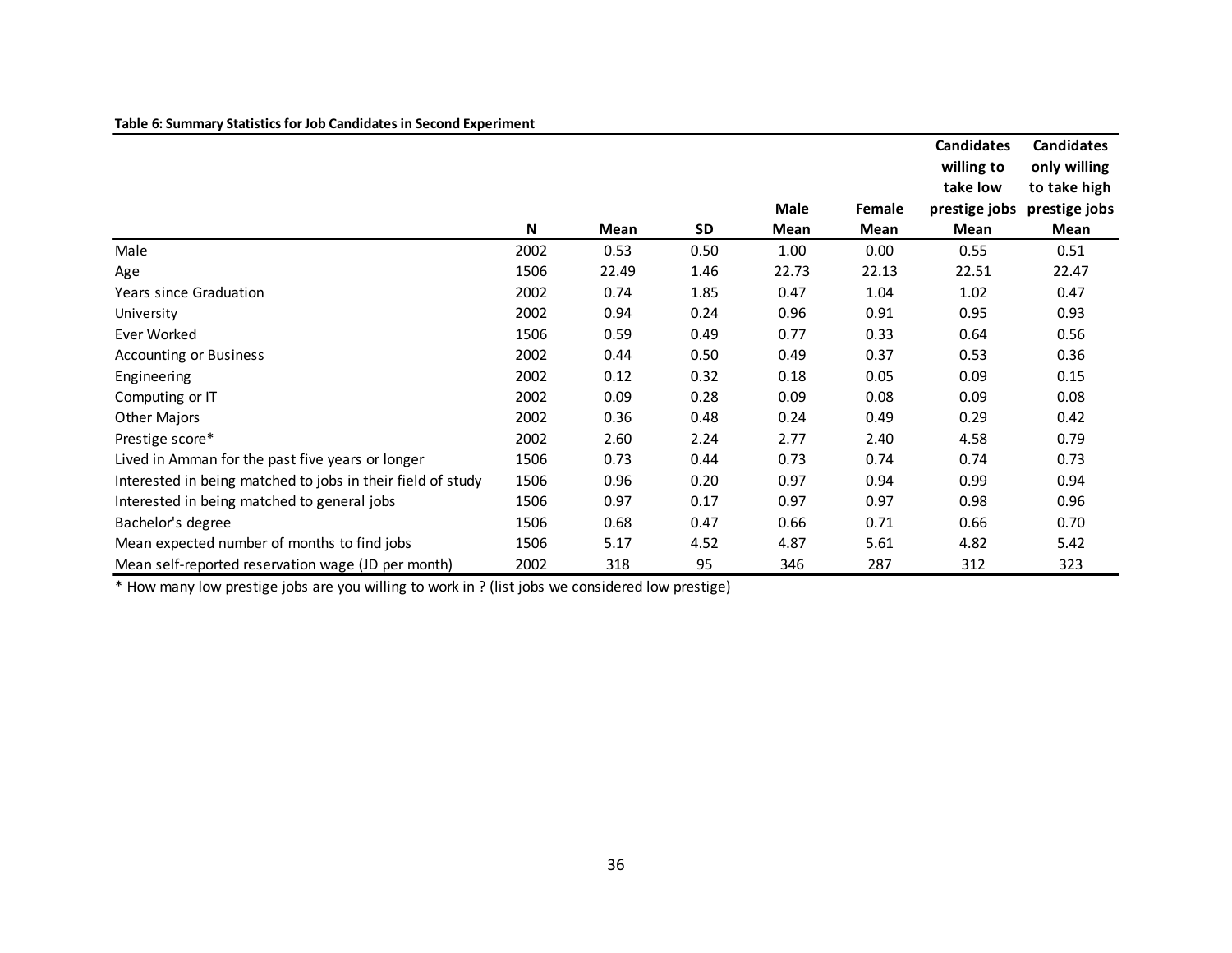#### **Table 7: Results from Second Experiment**

| <b>Stage</b>   | Result                                                                                                | Aggregate                          |                      | Jobs (10)                         |                                 |                      | high prestige jobs (5)         |                       | low prestige jobs (5) |                                   |                       |
|----------------|-------------------------------------------------------------------------------------------------------|------------------------------------|----------------------|-----------------------------------|---------------------------------|----------------------|--------------------------------|-----------------------|-----------------------|-----------------------------------|-----------------------|
|                |                                                                                                       | <b>Statistics from</b><br>15 firms | Candidates<br>(2002) | <b>WLP</b><br>Candidates<br>(957) | Non WLP<br>candidates<br>(1045) | Candidates<br>(2002) | <b>WLP Candidates</b><br>(957) | Non WLP<br>candidates | Candidates (2002)     | <b>WLP</b><br>Candidates<br>(957) | Non WLP<br>candidates |
|                | Matched                                                                                               |                                    | 1413                 | 790                               | 623                             | 1094                 | 633                            | 461                   | 708                   | 408                               | 300                   |
| Treatment      | Unmatched (to these ten jobs)                                                                         |                                    | 589                  | 167                               | 422                             | 908                  | 324                            | 584                   | 1294                  | 549                               | 745                   |
|                | Matches                                                                                               | 3213                               | 2269                 | 1358                              | 911                             | 1406                 | 849                            | 557                   | 863                   | 509                               | 354                   |
| matches        | Average number of times a<br>candidate was matched<br>Number of candidates who<br>were surveyed by us | 1335                               | 1.61<br>890          | 1.72<br>493                       | 1.46<br>397                     | 1.29<br>562          | 1.34<br>327                    | 1.21<br>235           | 1.22<br>324           | 1.25<br>166                       | 1.18<br>162           |
|                | Number of applications                                                                                |                                    |                      |                                   |                                 |                      |                                |                       |                       |                                   |                       |
|                | according to follow-up surveys                                                                        | 366                                | 298                  | 168                               | 130                             | 196                  | 107                            | 89                    | 102                   | 61                                | 41                    |
| applications   | Number of applications<br>according to firms surveys                                                  | 94                                 | 76                   | 51                                | 25                              | 53                   | 19                             | 34                    | 23                    | 17                                | 6                     |
| Interviews     | of<br>interviews<br>Number                                                                            |                                    |                      |                                   |                                 |                      |                                |                       |                       |                                   |                       |
|                | scheduled                                                                                             | 26                                 | 25                   | 12                                | 13                              | 14                   | 4                              | 10                    | 11                    | 8                                 | 3                     |
|                | Number of interviews that took<br>place                                                               | 22                                 | 21                   | 9                                 | 12                              | 13                   | 4                              | 9                     | 8                     | 5                                 | 3                     |
| Job offers     | Job offers                                                                                            | $\mathbf 0$                        | $\mathbf 0$          | $\mathbf 0$                       | $\mathbf 0$                     | $\mathbf 0$          | $\mathbf 0$                    | $\Omega$              | $\Omega$              | $\mathbf 0$                       | $\mathbf 0$           |
| Salary offered | average monthly salary offered<br>JD                                                                  |                                    |                      | 349                               |                                 |                      | 329                            |                       |                       | 379                               |                       |

Note: WLP denotes candidates say they are willing to take low prestige jobs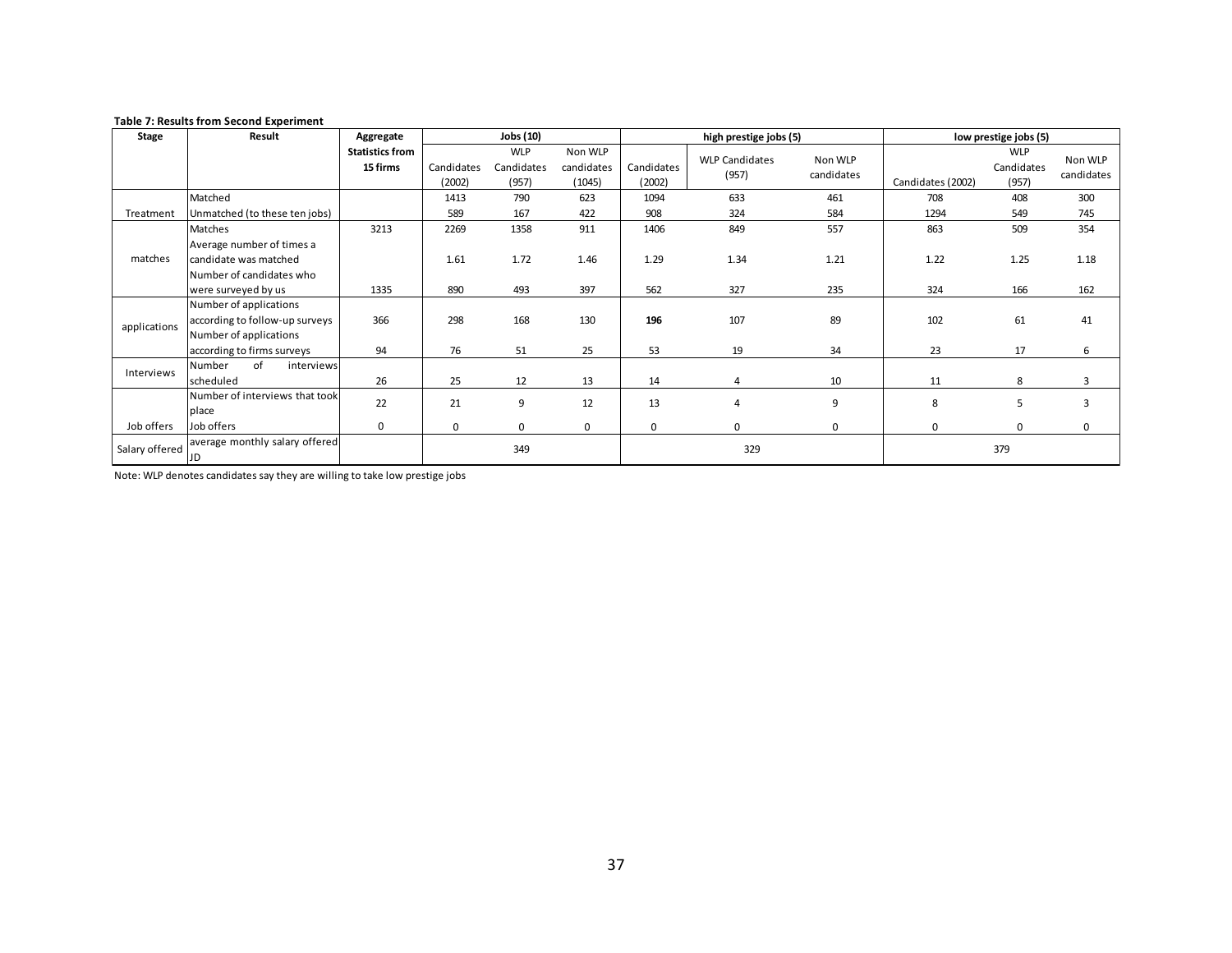### **Appendix 1: Putting together the firm sample for Experiment 1**

From September 2011 through January 2012 we put together a database of firms in Amman that could serve as potential clients for the program. We identified 41,497 legally registered firms through the Chamber of Commerce, and 10,025 legally registered firms through the Chamber of Industry. We excluded firms in the construction, oil, and automobile industries, and only sampled meat, tobacco, and alcohol oriented firms at half of the rate of other firms due to their low hiring rates for women. After making these exceptions, we drew a representative sample of 6,611 commercial enterprises, and a sample of 1,744 industrial firms (1,267 firms with more than 10 employees, and 477 with four to nine employees). We listed over 5000 firms from these two samples and screened on whether they were looking to hire a worker in the next six months, and would consider hiring recent graduates and females for these positions. This was used to arrive at the sample of 1,600 commercial firms and 400 industrial firms used as the experimental sample for this study. In March, we added an additional set of 277 firms stratified and randomized as above to the experimental sample to make up for businesses whose contact information was no longer valid. Appendix Table 1 provides summary statistics on this sample.

| Appendix Table 1: Summary Statistics of Firms                             |                        |           |                          |      |         |  |
|---------------------------------------------------------------------------|------------------------|-----------|--------------------------|------|---------|--|
|                                                                           | Control Firms (N=1142) |           | Treatment Firms (N=1137) |      | T Test  |  |
|                                                                           | Mean                   | <b>SD</b> | Mean                     | SD   | P Value |  |
| # of Male Full Time Employees                                             | 15.6                   | 58.3      | 14.7                     | 44.9 | 0.67    |  |
| # of Female Full Time Employees                                           | 2.8                    | 10.3      | 2.8                      | 8.9  | 1.00    |  |
| # of New Employees in 2011                                                | 1.6                    | 4.6       | 1.6                      | 4.4  | 0.83    |  |
| # of New Employees in 2010                                                | 1.3                    | 7.3       | 1.4                      | 5.4  | 0.70    |  |
| # of Terminated Employees in 2011                                         | 1.2                    | 4.5       | 1.2                      | 4.3  | 0.90    |  |
| # of Terminated Employees in 2010                                         | 0.9                    | 7.1       | 0.9                      | 4.7  | 0.98    |  |
| Proportion that Say It is Difficult to Distinguish between Good and Bad ( | 0.6                    | 0.5       | 0.6                      | 0.5  | 0.31    |  |

In May 2012 we opened the matching eligibility to any firm in Amman, and lifted restrictions on matching for firms previously assigned to the control group. Through a series of television, radio, newspaper, job fair, and Facebook advertisements, we contacted nearly 1000 additional firms, of which 175 were looking to hire. These 175 firms were larger and more prestigious, and typically had human resource departments.

### **Appendix 2: Experiment 2 low-prestige occupations and firms**

Appendix Table 2 shows the occupations we considered as potentially low prestige, and the percentage of individuals who said on their baseline survey that they were willing to work in these occupations.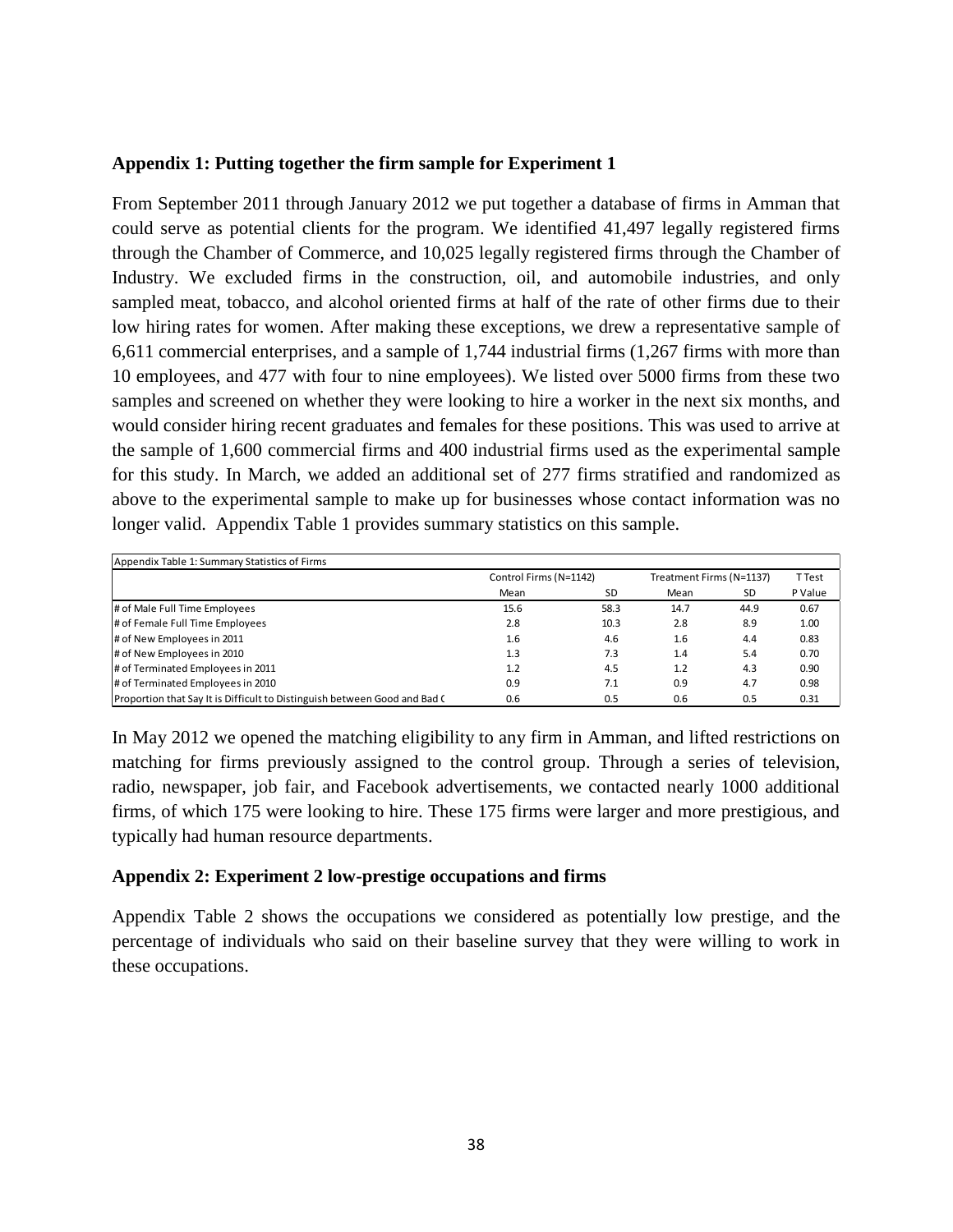|                      | % of candidates who say they are willing to work in this job |      |        |  |  |
|----------------------|--------------------------------------------------------------|------|--------|--|--|
| Job type             | <b>Full Sample</b>                                           | Male | Female |  |  |
| Admin assistant      | 57.8                                                         | 54.5 | 61.6   |  |  |
| Data Entry           | 51.2                                                         | 45.6 | 57.6   |  |  |
| <b>Customer Care</b> | 41.3                                                         | 45.8 | 36.2   |  |  |
| Indoor Sales         | 29.2                                                         | 37.1 | 20.3   |  |  |
| Telemarketing        | 25.7                                                         | 24.4 | 27.2   |  |  |
| Copy Editor          | 25.1                                                         | 24.0 | 26.3   |  |  |
| <b>Outdoor Sales</b> | 13.5                                                         | 20.7 | 5.3    |  |  |
| Retail               | 12.6                                                         | 19.8 | 4.5    |  |  |
| Waiter               | 3.4                                                          | 5.4  | 1.1    |  |  |
| Sample size          | 2002                                                         | 1066 | 936    |  |  |

### **Appendix Table 2: Jobs Used to Classify Individuals as Willing to Work in Low Prestige Jobs**

Appendix Table 3 shows the characteristics of the 31 firms in our second experiment by industry.

### **Appendix Table 3: Experiment 2 firms by industry**

| no. of firms industry |                           |
|-----------------------|---------------------------|
| 5                     | Retail                    |
| 4                     | Marketing and Advertising |
| 4                     | Healthcare                |
| 4                     | <b>Financial services</b> |
| 3                     | Manufacturing             |
| 3                     | IΤ                        |
| 3                     | Food and beverage         |
| 1                     | Shipping                  |
| 1                     | Public sector             |
| 1                     | Media                     |
| 1                     | <b>Hospitality</b>        |
| 1                     | Conglomerate              |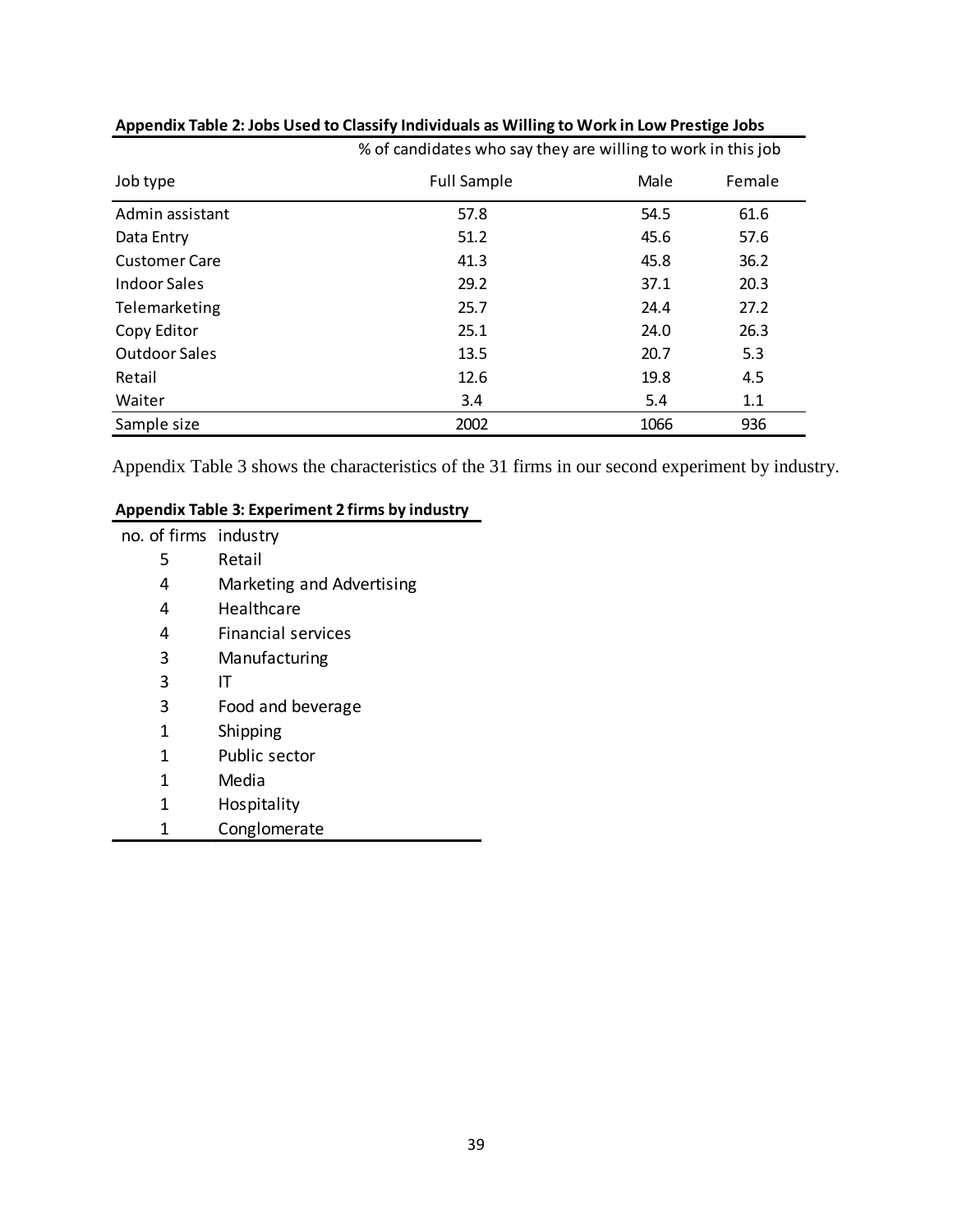Appendix Table 4 details the job openings used in the second experiment.

| Job Title                        | Considered<br>Low prestige<br>$(1 = Yes)$ | Number of<br>Jobs |
|----------------------------------|-------------------------------------------|-------------------|
| Accountant                       | 0                                         | 4                 |
| Communication officer            | 0                                         | 1                 |
| Credit officer                   | 0                                         | 1                 |
| Developer                        | 0                                         | 2                 |
| Editor                           | 0                                         | 1                 |
| Human resources                  | 0                                         | 1                 |
| IT maintenance                   | 0                                         | 1                 |
| Marketing                        | 0                                         | $\overline{2}$    |
| Mechanical engineering           | 0                                         | 1                 |
| <b>Medical Rep</b>               | 0                                         | $\mathbf 1$       |
| <b>Nurse</b>                     | 0                                         | 1                 |
| Pharmacy                         | 0                                         | 1                 |
| <b>Quality Assurance Officer</b> | 0                                         | 1                 |
| <b>Sales Executive</b>           | 0                                         | 1                 |
| Social Media Analyst             | 0                                         | 1                 |
| Administrative assistant         | 1                                         | 1                 |
| Cashier                          | 1                                         | 2                 |
| <b>Customer service</b>          | 1                                         | 3                 |
| Data Entry                       | 1                                         | 1                 |
| Factory worker                   | 1                                         | 3                 |
| <b>Indoor Sales</b>              | 1                                         | 3                 |
| Outdoor sales                    | 1                                         | 2                 |
| Receptionist                     | 1                                         | $\mathbf 1$       |
| Sacker at grocery store          | 1                                         | 1                 |
| Secretary                        | 1                                         | 5                 |
| Software Sales                   | 1                                         | 1                 |
| <b>Store Manager</b>             | 1                                         | 1                 |
| Telemarketing                    | 1                                         | 4                 |
| Waiter                           | $\mathbf{1}$                              | 3                 |
| <b>Total</b>                     | 31                                        | 51                |

# **Appendix Table 4: Job Openings in Second Experiment**